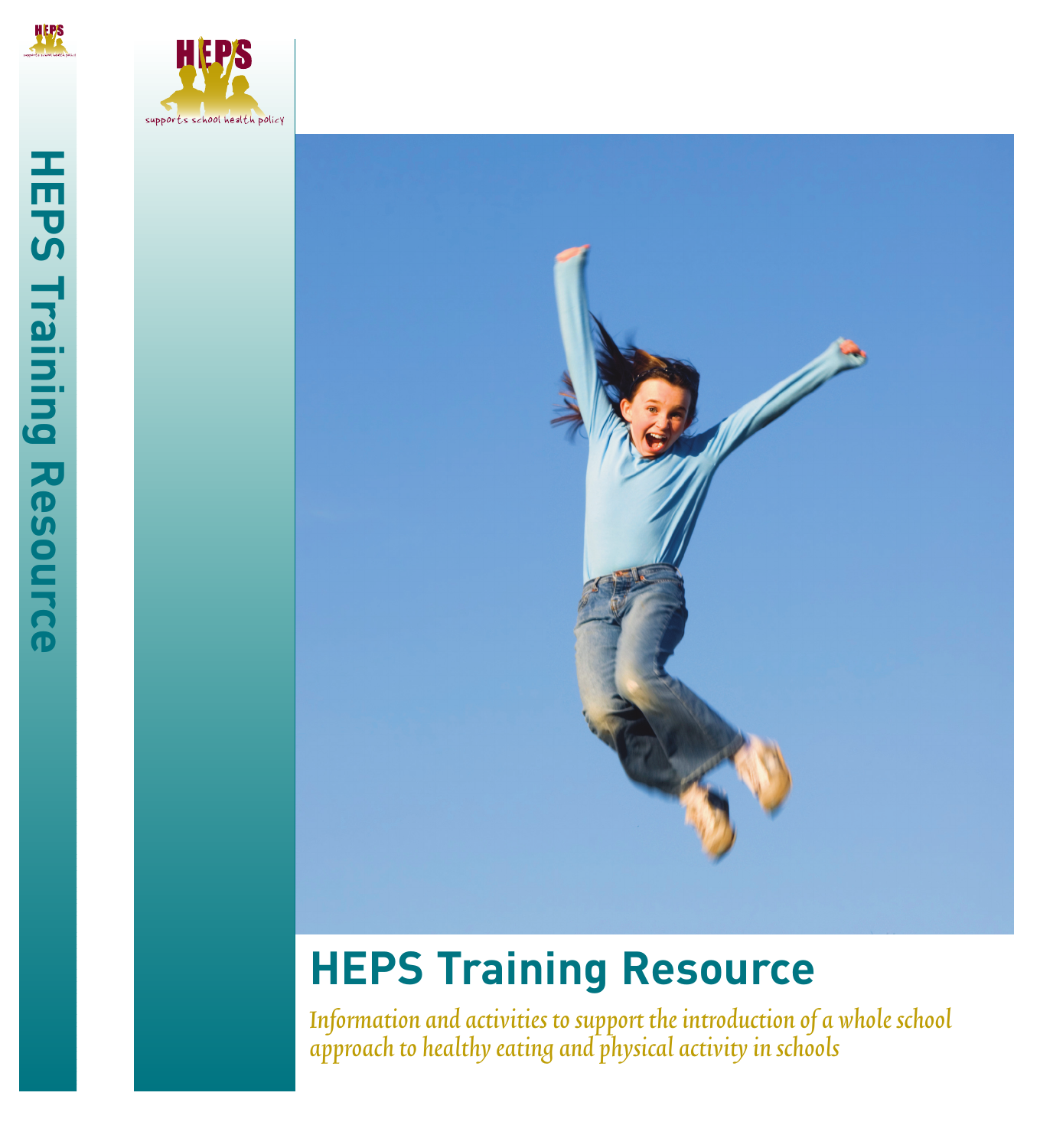# **COLOPHON**

#### **Title**

HEPS Training Resource

Information and activities to support the introduction of a whole school approach to healthy eating and physical activity in schools

### **Authors**

Anne Lee Sue Bowker Silvia de Ruiter Aviva Nethe

#### Acknowledgements

G. Buijs (Netherlands Institute for Health promotion NIGZ, the Netherlands), E. Flashberger (Ludwig Boltzmann Institute Health Promotion Research, Austria), S. Nic Gabhainn (National University of Ireland, Galway, Ireland), A. Jociute (Institute of Hygiene, Lithuania), P. Paulus (Leuphana University Lüneburg, Germany), D. Piëtte (Université Libre de Bruxelles, Belgium), V. Simovska (Danish School of Education, Aarhus University, Copenhagen, Denmark), K. Sokou (Institute of Child Health, Greece), N.G. Viig (University of Bergen, Norway), N. de Vries (University Maastricht, the Netherlands), B. Woynarowska (Warsaw University, Poland).

Special acknowledgement goes to NHS Health Scotland and WHO EURO for the use of Growing Through Adolescence (GTA) in the development of this publication.

#### Publication date

July 2010 NIGZ code: OJ102541 ISBN: 9789069282626 Address: Customer service NIGZ, P.O. Box 500, 3440 AM Woerden, The Netherlands This report can be downloaded for free from the HEPS website: www.hepseurope.eu

#### Financed by

This publication arises from the HEPS project which has received funding from the European Union, in the framework of the Public Health Programme.

The HEPS project is co-funded by ZonMw (The Netherlands Organisation for Health Research and Development).



© NIGZ, 2010. No part of this publication may be reproduced, either in folio of digital form, without written permission. Requests concerning the reproduction of images or text should be addressed to: Uitgeverij NIGZ – P.O. Box 500 – 3440 AM Woerden – The Netherlands – E-mail: uitgeverij@nigz.nl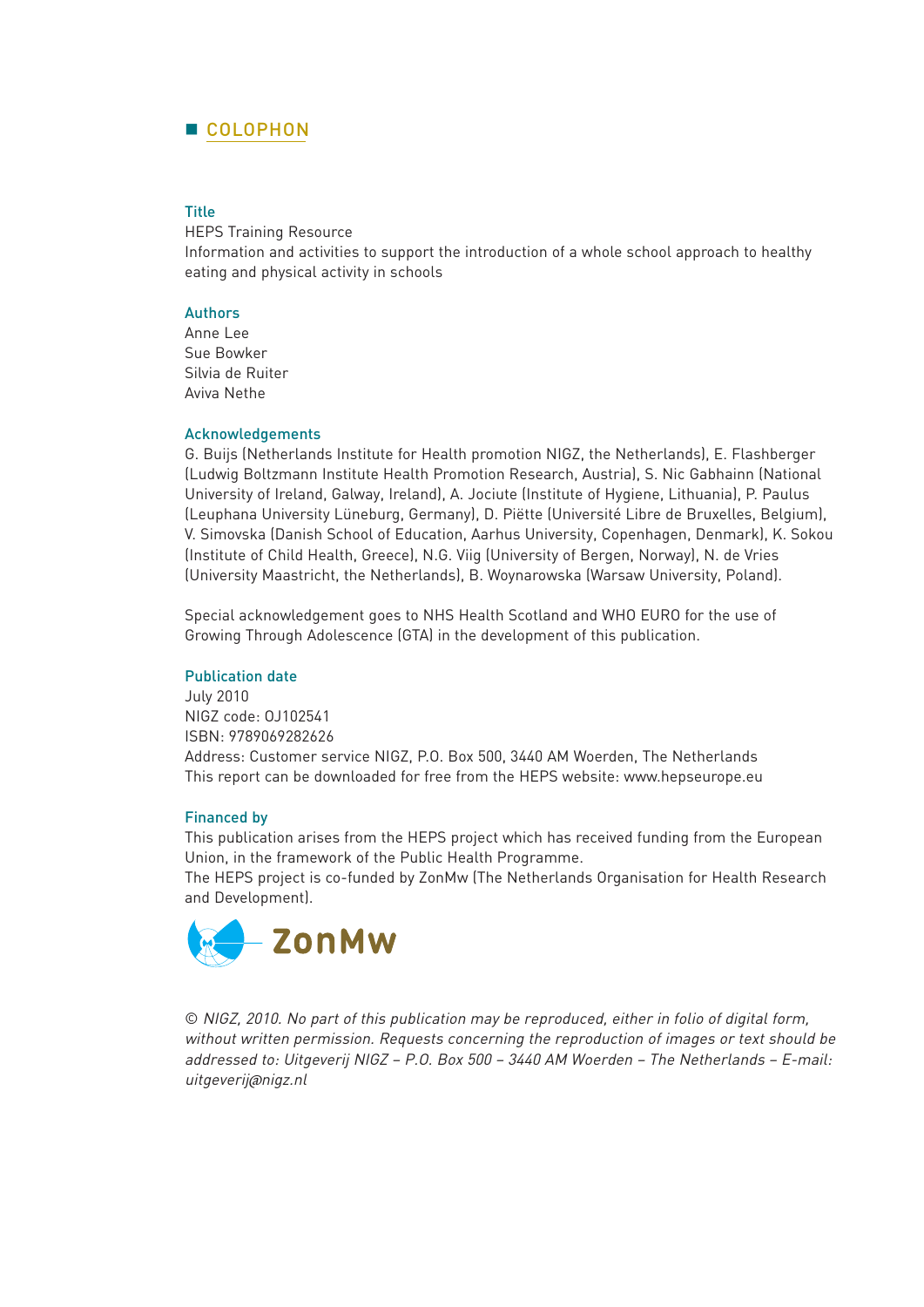# **HEPS Training Resource**

Information and activities to support the introduction of a whole school approach to healthy eating and physical activity in schools

Anne Lee, M.Sc. 11 Sue Bowker, M.Sc. 2) Silvia de Ruiter, M.Sc. 31 Aviva Nethe, M.Sc. 3)

1) NHS Health Scotland

2) Welsh Assembly Government

3) Netherlands Institute for Health Promotion NIGZ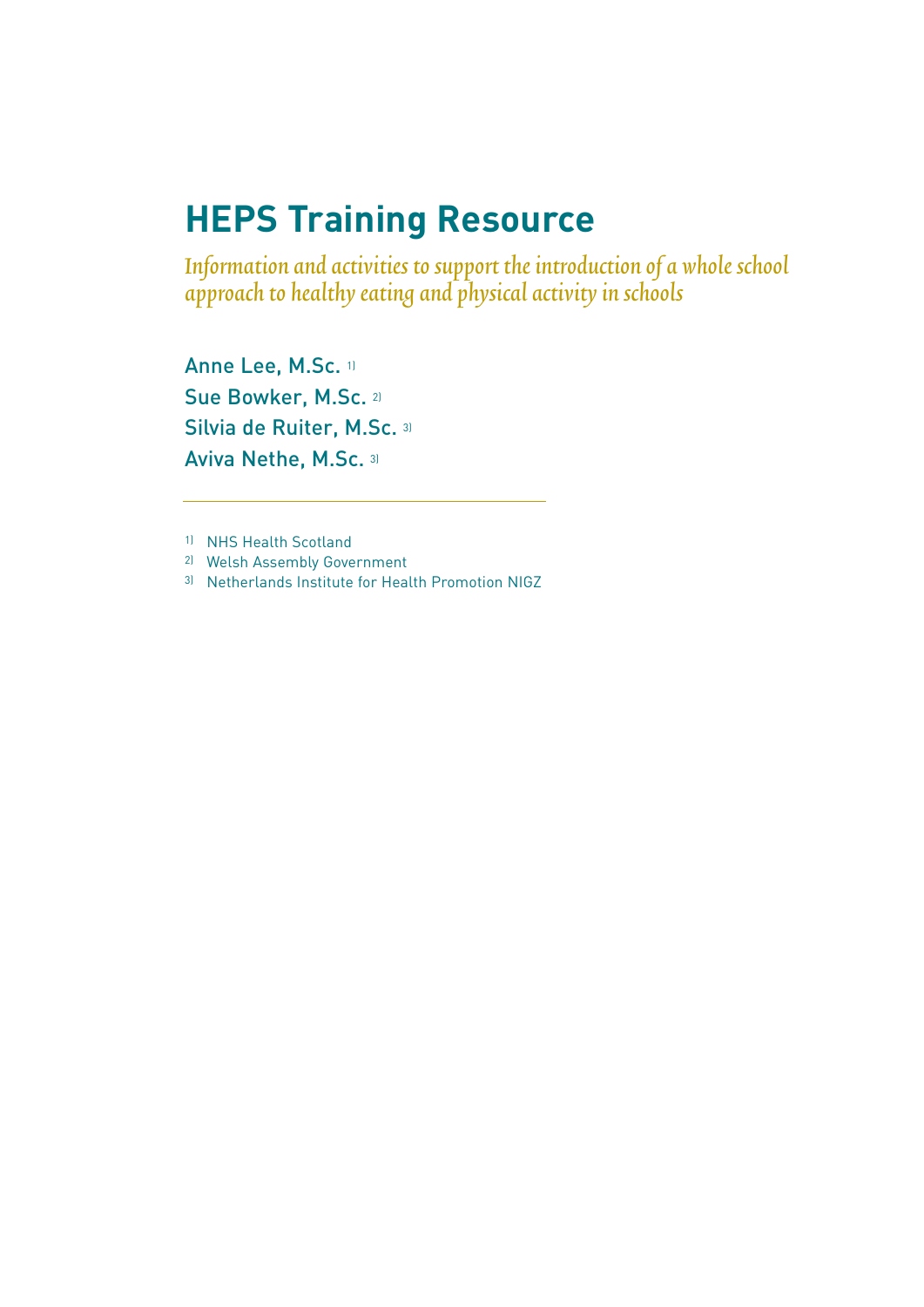# **TABLE OF CONTENTS**

| 4                                   |                                                                     |                                        |
|-------------------------------------|---------------------------------------------------------------------|----------------------------------------|
|                                     | <b>Trainers information</b>                                         |                                        |
| 1<br>1.1<br>1.2<br>1.3              | Working with other trainers-issues and questions for the trainer(s) | 6<br>6<br>7<br>7                       |
| $\overline{2}$<br>2.1<br>2.2<br>2.3 |                                                                     | 9<br>9<br>10<br>10                     |
| 3<br>3.1                            | Delivering and facilitating training sessions                       | 13<br>13<br>13<br>13<br>14<br>16       |
| 4<br>4.1<br>4.2                     |                                                                     | 17<br>17<br>17<br>17<br>17<br>17<br>19 |

# Training activities

|                                                              | 20 |
|--------------------------------------------------------------|----|
|                                                              | 22 |
|                                                              | 28 |
|                                                              | 30 |
|                                                              | 33 |
|                                                              | 35 |
|                                                              | 42 |
|                                                              | 44 |
| Module 5 - Planning for healthy eating and physical activity | 46 |
|                                                              | 48 |
|                                                              | 52 |
|                                                              | 55 |
| CD -<br>- Presentation Growing Through Adolescence           |    |

- Presentation Frameworks and Principles for Health Promoting Schools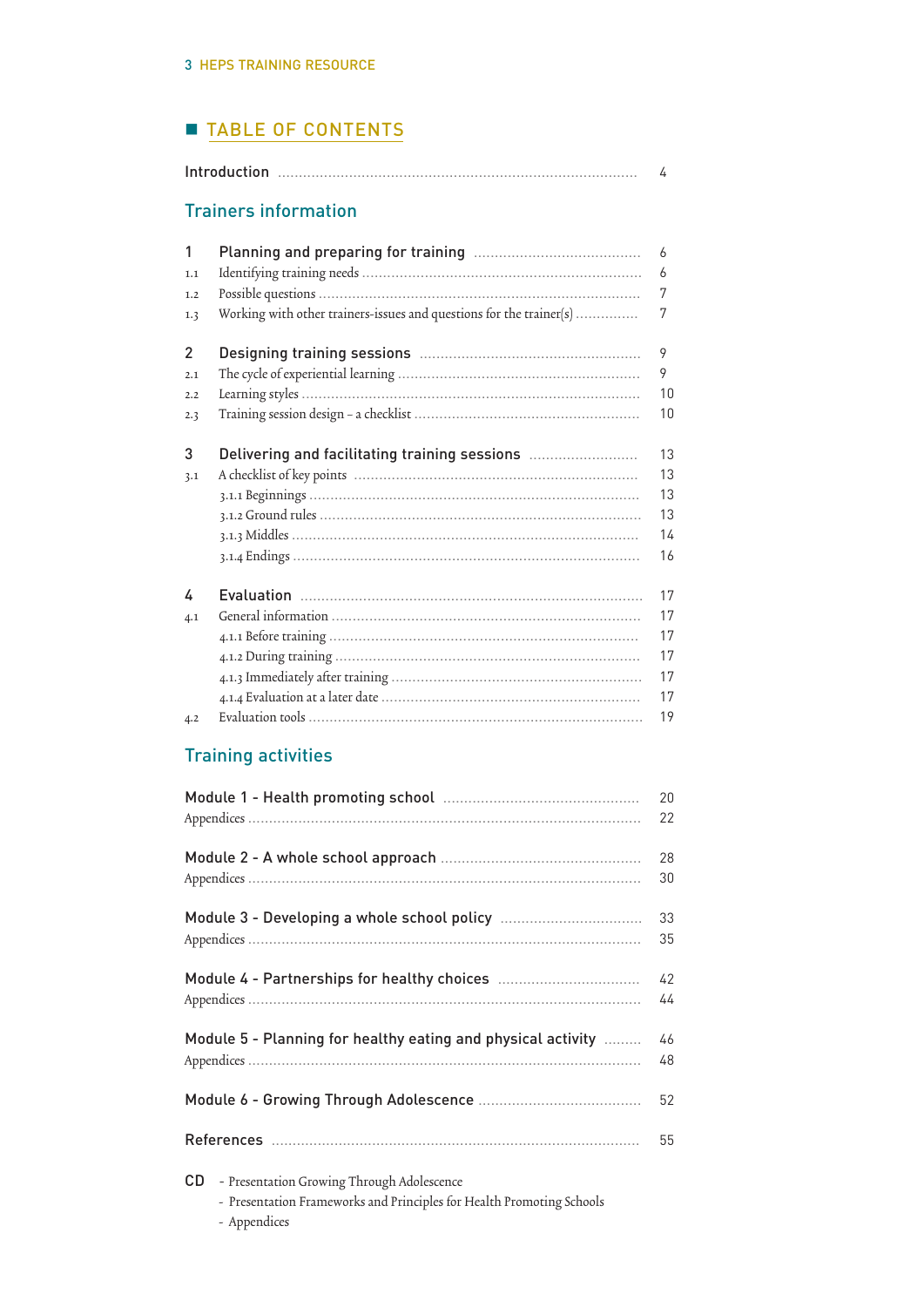# **NINTRODUCTION**

We all care about our children; they are the future of Europe. Currently about one in four children are overweight. To help tackle this problem, the HEPS project supports countries in Europe to promote healthy eating and physical activity in schools in a positive and sustainable way. HEPS uses the health promoting school approach as an effective way of developing school health policy. HEPS as a European project is linked with the Schools for Health in Europe (SHE) network and has two general aims:

- 1. To develop, implement and evaluate effective national policy and sustainable practice for work on healthy eating and physical activity in schools in all EU member states.
- 2. To support the development and implementation of comprehensive, sustainable and evidence-based school programmes in the member states for promoting healthy eating and physical activity based on the health promoting school approach.

Across EU member states there are many initiatives aimed at reducing the number of children who are overweight with a practical focus towards developing activities, programmes and teaching methods. However, currently no EU member state has an effective national school policy in operation. HEPS aims to bridge this gap by being a policy development project on a national level across Europe. HEPS will help to implement these programmes in a sustainable way at school level.

#### The HEPS Schoolkit >

The HEPS project will produce the HEPS

Schoolkit. The HEPS Schoolkit will help

- EU member states to develop national
- policy promoting healthy eating and

physical activity in schools, based on the

- health promoting school approach. It
- consists of the following six components:
- 1. HEPS Guidelines: a set of principles on promoting healthy eating and physical activity in schools, meant for organisations working on the national level in Europe.
- 2. HEPS Advocacy Guide: a tool assisting those advocating for the development of national school policy towards promoting healthy eating and physical activity.

3. HEPS Inventory Tool: a set of qualitative criteria for school programmes for the promotion of healthy eating and physical activity.

 $\ddot{\bullet}$  $\ddot{\bullet}$ 

ò  $\bullet$  $\ddot{\bullet}$  $\bullet$  $\bullet$  $\ddot{\bullet}$ 

 $\bullet$  $\bullet$  $\bullet$ ò  $\bullet$ 

- 4. HEPS Tool for Schools: a manual that will help schools in the member states to introduce and implement a school programme promoting healthy eating and physical activity.
- 5. HEPS Training Resource: a publication and its associated training that aim to facilitate an understanding of the health promoting school approach and how to move from this to developing a whole school policy on healthy eating and physical activity.

#### ABOUT THE HEPS TRAINING RESOURCE

The information and activities within this resource have been developed to support the implementation of the HEPS project, and aim to facilitate an understanding of the health promoting school and how to move from this to developing policy on healthy eating and physical activity.

The HEPS Training Resource is in two parts – Trainers Information and Training Activities.

The Trainers Information has been adapted, from Growing Through Adolescence, a Continuing Professional Development resource developed by NHS Health Scotland, to support the HEPS trainers as they implement and deliver the training within their own country.

It is to aid the trainers thinking by providing some key points to help successfully plan and deliver training. It is not a guide to becoming a trainer.

The Training Activities provide a range of activities drawn from practice across Europe which are specifically intended to increase awareness of the health promoting school, consider what effective implementation might look like and how to use this to develop policy on healthy eating and physical activity.

The Training Activities are for experienced trainers to use with those stakeholders and partners involved in implementing HEPS and those interested in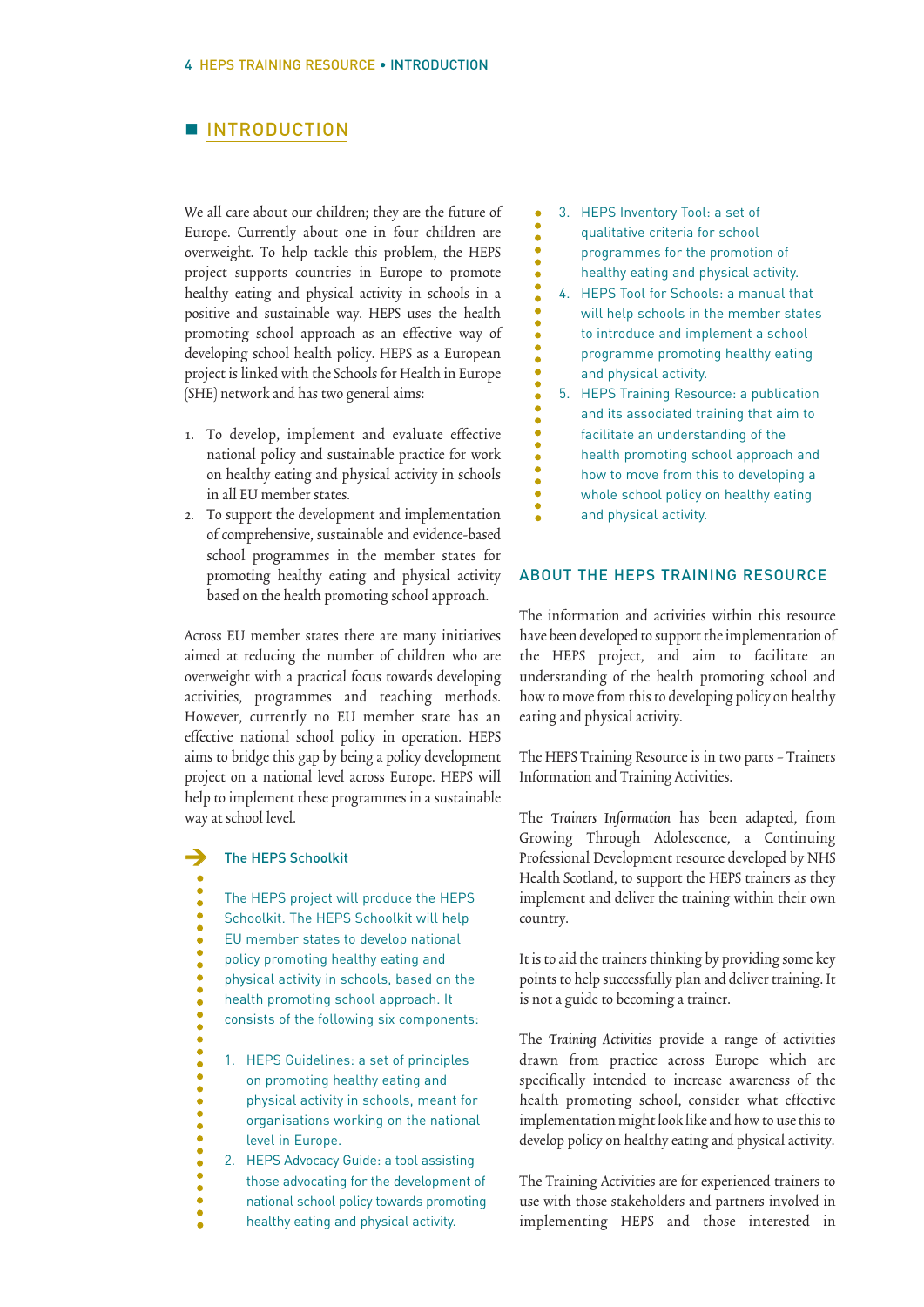supporting healthy eating and physical activity in schools. They may be suitable when working at an operational level or at a strategic level with a range of colleagues from health, education, physical activity and sport, nutrition and many more.

The resource is not intended to be prescriptive but to provide suggestions that trainers can adapt to suit their own local context and needs.

The structure is flexible, and the format provided is a suggestion, which again can be adapted by the trainer to suit the needs of the audience or indeed the time available.

Examples, where provided, are generally for illustrative purposes. Trainers can substitute these for their own where they feel these are more relevant and appropriate.

HEPS resources such as the HEPS Advocacy Guide, HEPS Inventory Tool, HEPS Tool for Schools and the HEPS Guidelines not only complement each other but also compliment the HEPS Training Resource and Training for Trainers. They provide information and examples of practice from across Europe and ideally should be used to support the training at all times.

Growing Through Adolescence (NHS Health Scotland 2005) is an evidence informed resource which reflects an in-depth understanding of the complexities surrounding young peoples eating behaviour, and should be used to provide further support.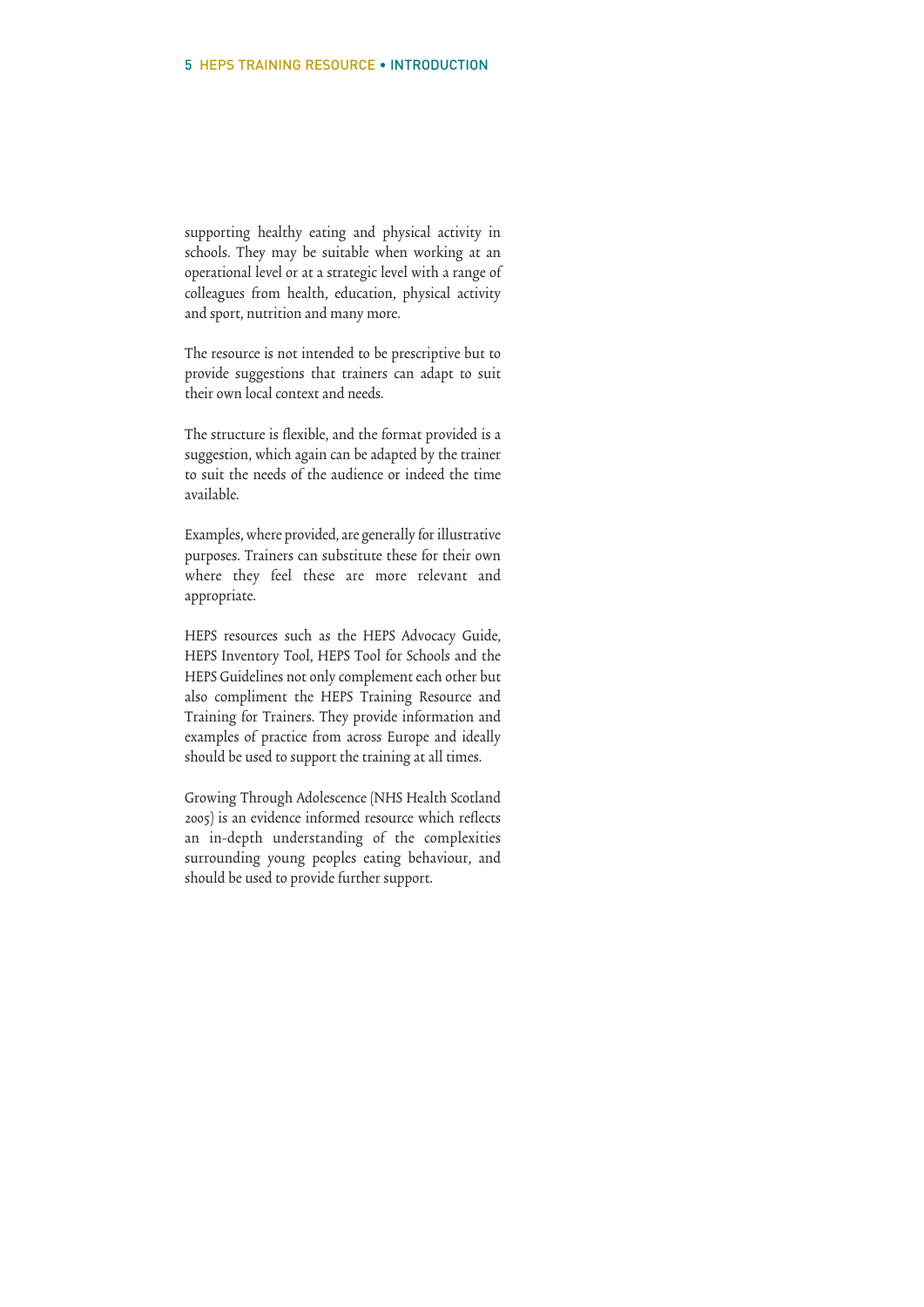# **CHAPTER 1**

# **PLANNING AND PREPARING FOR TRAINING**

## 1.1 IDENTIFYING TRAINING NEEDS

Training should begin, if possible, with a training needsanalysis. The purpose of this is to collect as much relevant information as you can to help determine the real needs of participants. You can then use this to inform the content and delivery of the training.

In planning a training needs analysis, you may find it useful to consider some of the following:

#### What method(s) will you use to identify training needs?

It is important to choose a method that is convenient for those being asked for information. Examples are:

- A questionnaire, possibly with multiple choice options, in addition to open questions.
- A group meeting with relevant parties.
- A meeting with individuals.
- Telephone interviews.

#### With whom do you need to consult?

You may also want to find out what managers (and/ or any other relevant people) think is needed, as their views of participants' needs may differ from the participants themselves. External factors such as government guidelines and policies may also affect training needs.

#### Is it appropriate to consult every participant, or will a proportion suffice?

## Be clear about your objectives in doing an analysis.

For example:

- To identify the training needs of participants in relation to for example, eating disorders.
- To find out the extent of participants' knowledge about for example, healthy eating.
- To identify any organisational and curricular issues that may affect participants (organisational support/ barriers they might encounter when putting training into practice).

## Explain why you are collecting the information and provide any necessary background information.

For example, if you use questionnaires, detail where and when to return them, who the information may be shared with (for example, with key people in the senior management team/ relevant others) and, if it is shared, whether or not it will be anonymous.

If you discover organisational issues that will affect your training programme, then with whom will you discuss them?

Make people aware that you will design a training session (or sessions) that addresses as many needs as possible, but that not everything will necessarily be included.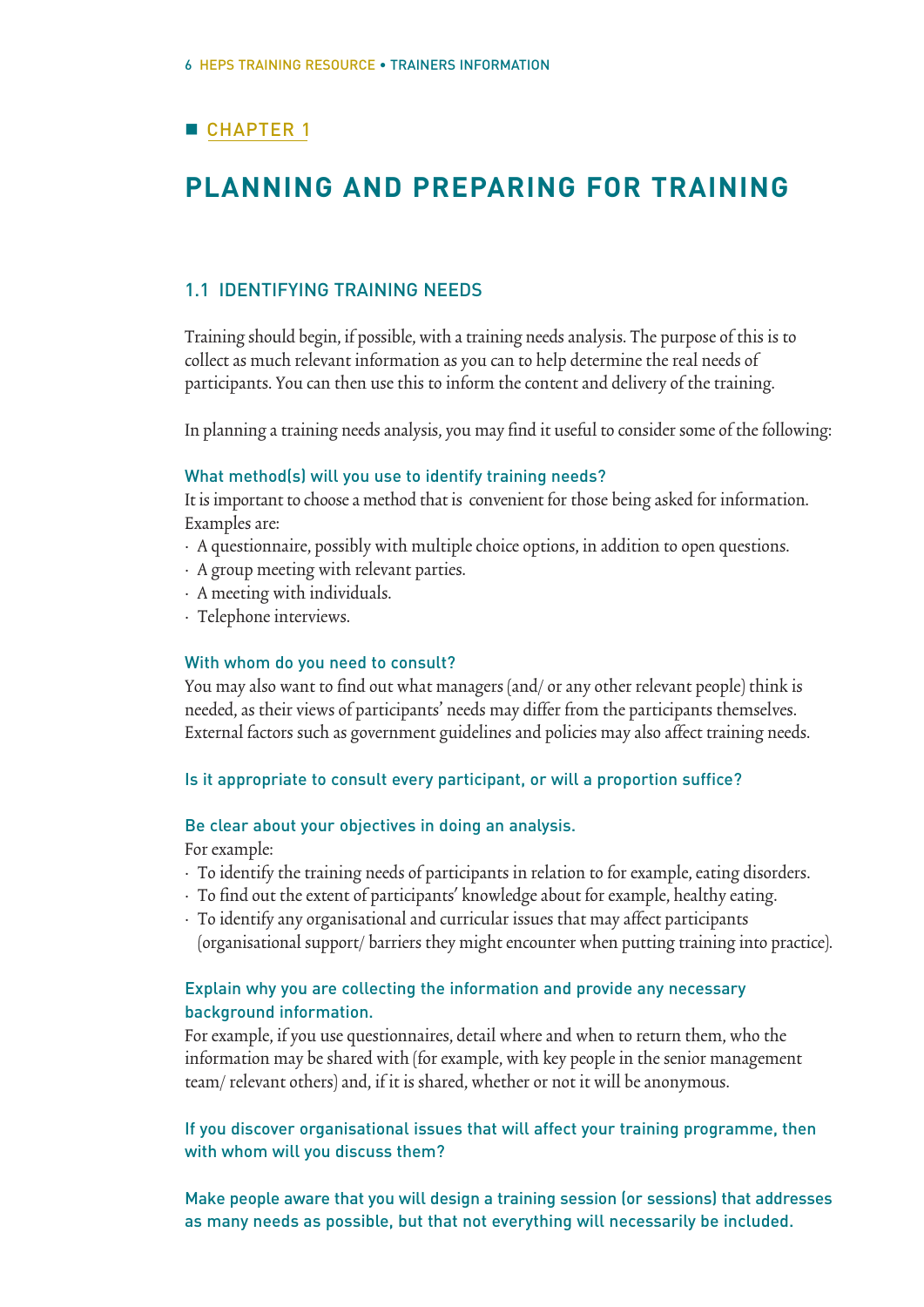# Questions you ask in a training needs analysis should reflect the nature of the information you need to gather.

For example, you can ask questions:

- To elicit specific information.
- To encourage participants to say what they feel.
- To encourage participants to say what they think.

## 1.2 POSSIBLE QUESTIONS

Areas you might include in your set of questions are suggested below.  $\rightarrow$ 

- What participants' objectives are and what they would like to achieve by attending the training session(s).
- What priority participants and other interested groups (for example, school management) attach to the needs they identify. This will help you plan and design appropriate training sessions.
- Any previous training participants have received relating to the subject to be covered and/ or their current level of knowledge. It is likely to be useful to find out when this training took place and what was covered.
- How confident participants are in their knowledge/ ability to teach about the subject.
- How much time they have for training. This is likely to have an impact on the amount you can cover (asking them to prioritise their needs is useful when relating needs to training time available).
- What type of approach (interactive, participative) and processes they would welcome (for example, case studies, group work, presentations).
- Any organisational issues that may affect the training.
- What participants' needs are in relation to facilities, venue, food, suitable times, interpreters and any other practical considerations?
- Any barriers participants may face.
- Any concerns they may have about the training sessions.
- An invitation to add any other comments or suggestions.

# 1.3 WORKING WITH OTHER TRAINER-ISSUES AND QUESTIONS FOR THE TRAINER(S)

One of the first things to decide is whether or not the training would benefit from having two trainers. Sometimes this is determined by practicalities, such as the amount of finance available. The points below are written in the form of a checklist, to help you consider important aspects of co-training. It is not intended to be exhaustive. If you decide to work with someone else, you both need to set time aside in advance to discuss key points such as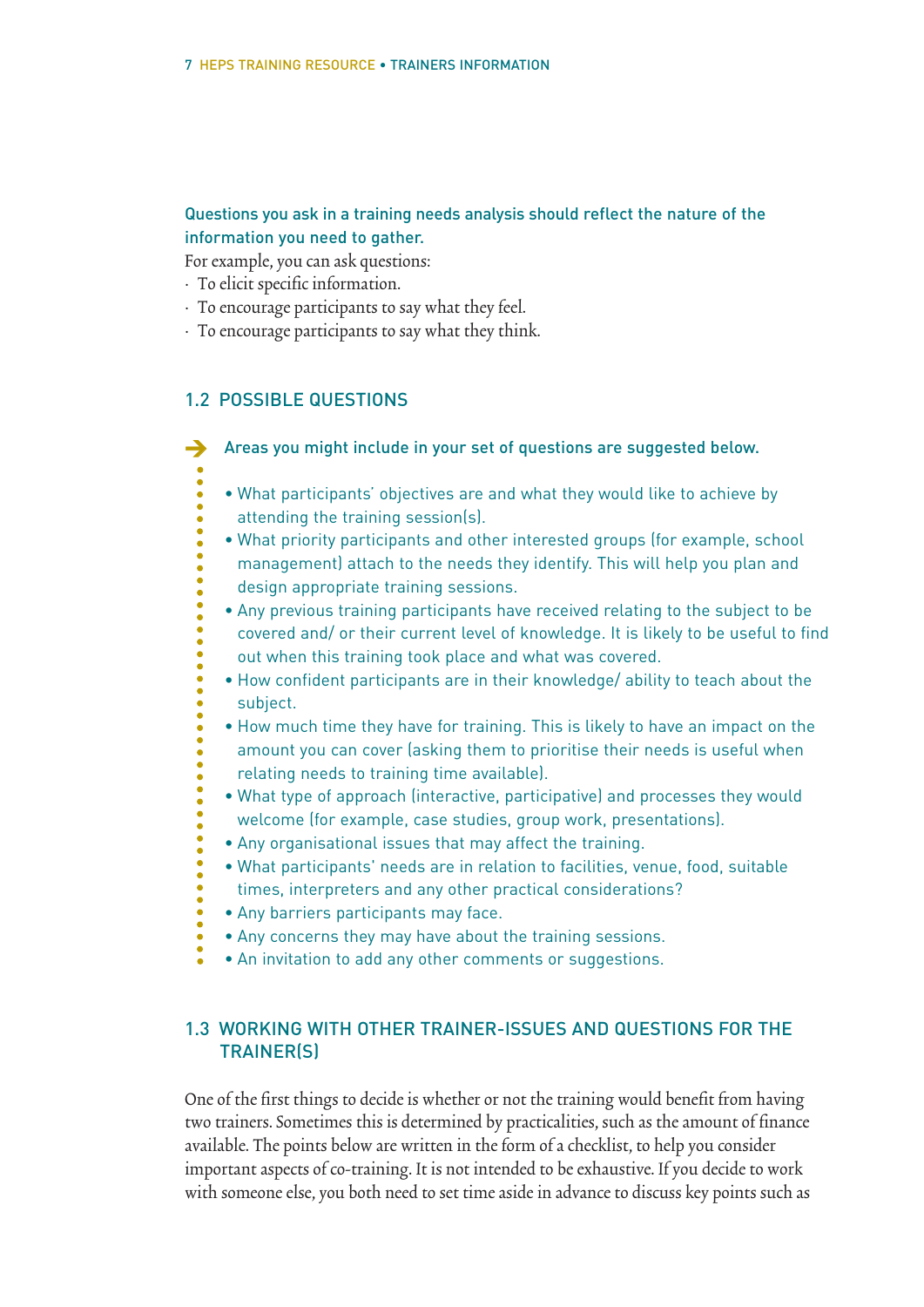those below, and any other points you think are important. Sometimes you may have to argue the case for two people working together.

#### Is it appropriate to co-train? What are your reasons for co-training?

These might include:

- The group is large.
- One trainer is less experienced and needs support.
- The trainers are bringing different areas of expertise. For example, one may have particular knowledge about content, while the other is familiar with policies and organisational practice and procedures.
- Someone to share the workload.
- Another person to share opinions and perspectives.
- If emotions run high, you often need the support of someone else to help contain the emotions, to possibly work independently with someone outside the group, and to be able to discuss what happened after the training session.

## Are you aware of your own and each other's skills, strengths, and weaknesses on methods and content?

Do you want to stick with what you know and have done before, or are you prepared to take some risks, with support from the other trainer?

# Are you aware of anything in your own life experience that may trigger feelings for you around the subject matter concerned?

For example, if you have been through a difficult time with a close relative who has suffered from an eating disorder and this is the topic under discussion, it is advisable to let your colleague know so he or she can support you in this and, if necessary, let you take a 'back seat'. The more you know one another before the training, the better.

#### Talk through your individual roles and responsibilities.

Will one of you take a lead role throughout and, if so, what is the role of the other person? Will you share the responsibility of leading and, if so, who will lead which activities? What role will the other person play if he or she is not leading? Is it OK for him or her to add some points?

- Ensure you work in a way which models good practice encourage each other and be interested during your co-trainer's input sessions.
- What support will you give each other?
- How and when will you challenge, for example, each other and participants?
- What degree of flexibility can and will you offer participants?
- Any other issues you think are important.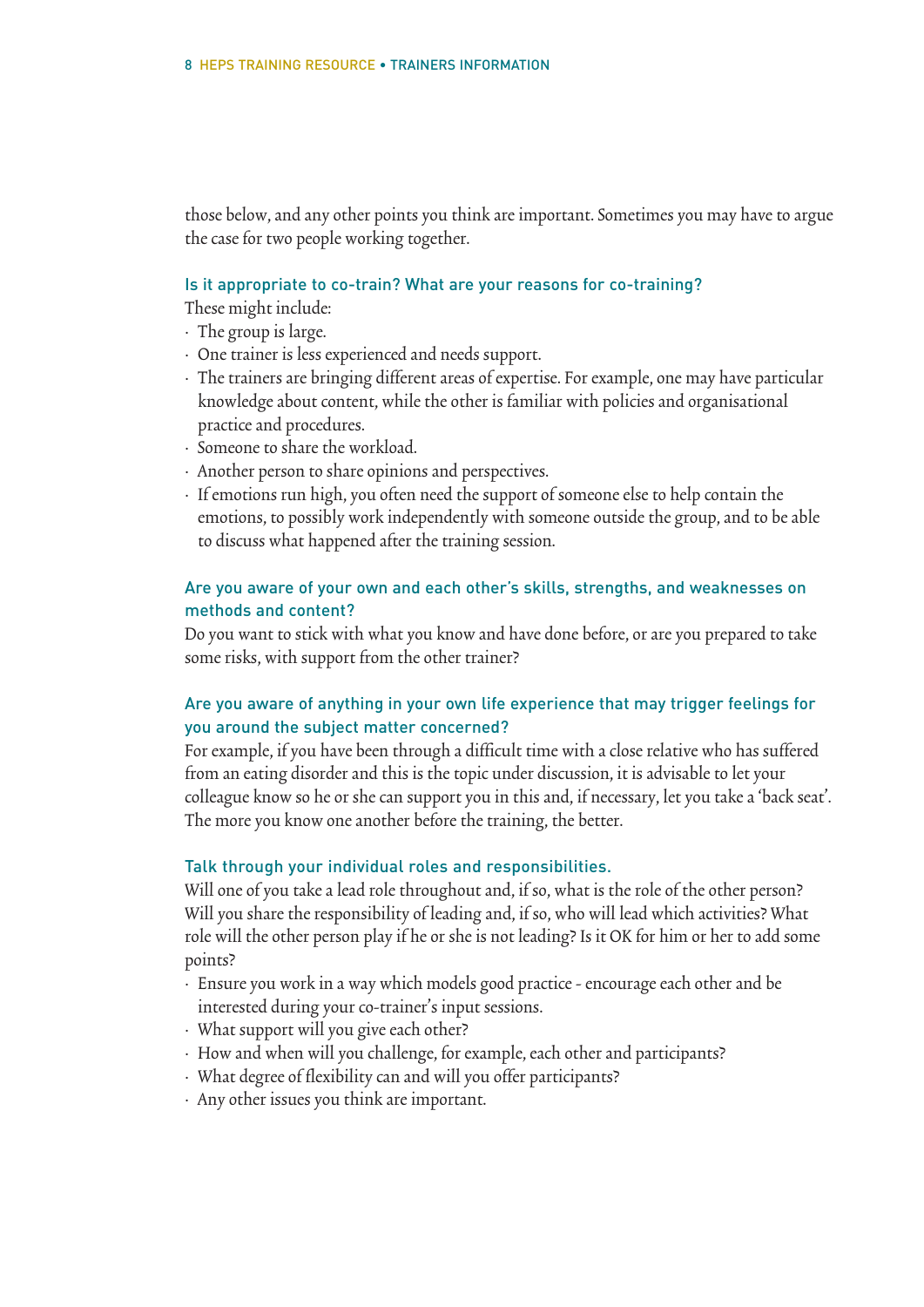# **CHAPTER 2**

# **DESIGNING TRAINING SESSIONS**

## 2.1 THE CYCLE OF EXPERIENTIAL LEARNING

People learn from their experience, and generally learn new material in the context of existing knowledge and experience. Having opportunities to discuss and reflect on past experience, draw conclusions and try out new ideas or put new learning into practice are important aspects to consider when designing training sessions.

The cycle of experiential learning was developed by Kolb (1984), who recognised the cyclical pattern which typifies how people learn. Experiential learning is active rather than passive: the learner is directly involved in an event, then draws conclusions from it. Kolb's learning cycle, which involves four discrete but sequential steps, is illustrated in Figure 1.



Figure 1. The Cycle of Experiential Learning (Kolb, 1984)

Concrete Experience: experience of events in the real world. Reflective Observation: opportunities to reflect upon the experiences. Abstract Conceptualisation: drawing generalisations and conclusions from the reflection, and creating theories and models to explain them.

Active Experimentation: testing out the insights and learning acquired.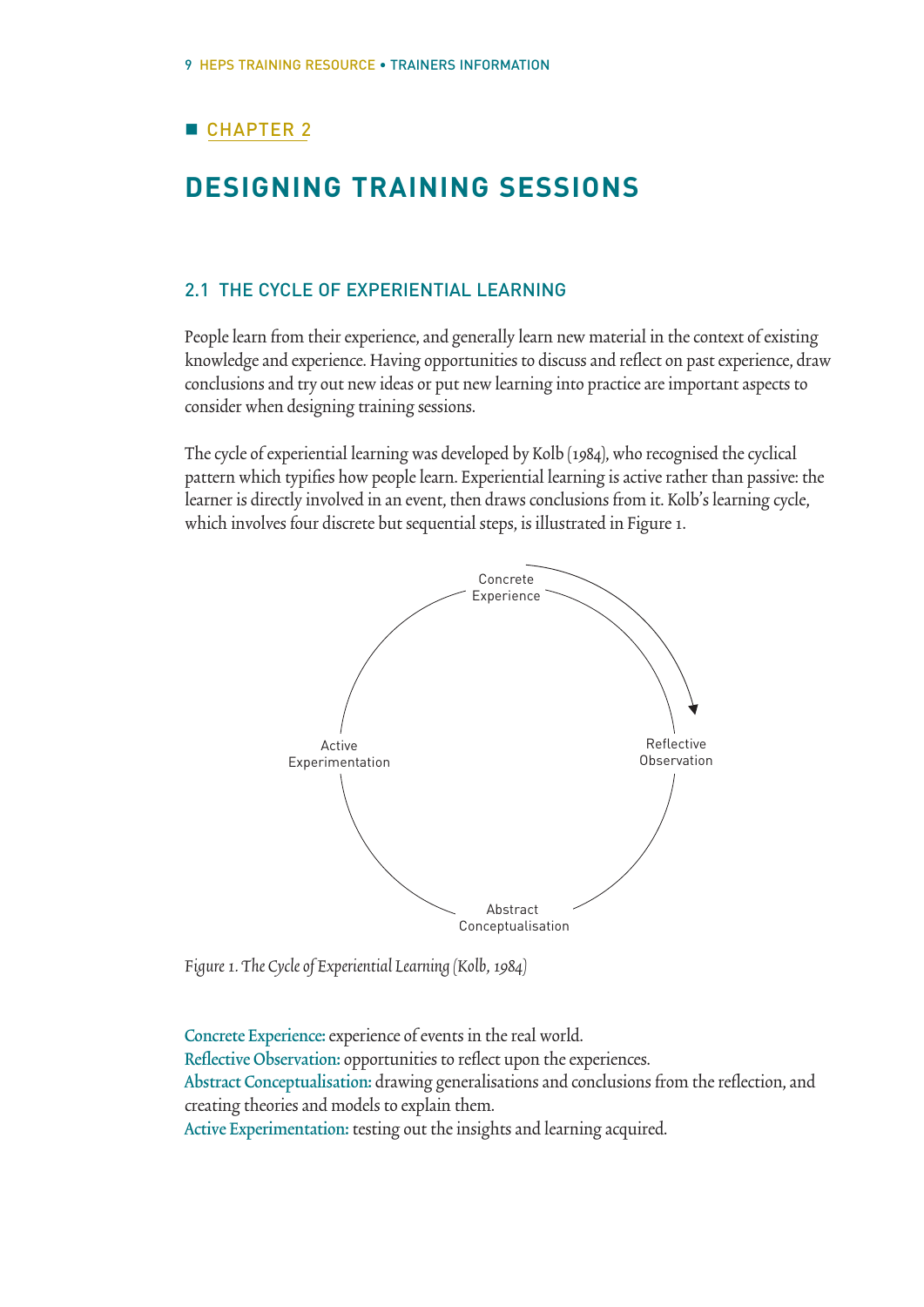# 2.2 LEARNING STYLES

It's also important to consider the different learning styles of the participants. Honey and Mumford (1984) devised a questionnaire which outlines four learning styles:

- Activists: who learn from action and trying things out.
- Pragmatists: who learn by seeing the practical application and examples.
- Reflectors: who learn from thinking about things they need time to think.
- Theorists: who learn from theories and concepts they need structure and input.

The above categories are not rigid divisions and you are not likely to know the learning styles of your participants in advance of the training. However, you can ensure that you have activities which accommodate all four styles. Research has shown that a predominance of activists and pragmatists attend courses, so leaning towards the practical and participative is likely to be most effective.

## 2.3 TRAINING SESSION DESIGN - A CHECKLIST

The points below are provided as a checklist of the main aspects of training session design. The list is not intended to be exhaustive.

## Ensure you are familiar with relevant policies, procedures and information that may affect training session design and group discussions, including:

- The formal curriculum.
- Any relevant variations between primary and secondary schools (for example, approach, content, and how schools are structured).
- The health promoting school approach, by studying relevant background resources/ materials suggested.
- Any other relevant information (such as healthy eating policies, physical activity policies, anti-bullying policies, child protection guidelines and whole school policies).
- The HEPS project and tools, and the development of the SHE Network.

# Analyse the findings of the training needs analysis (see paragraph 1.1. Identifying training needs, page 6) to decide on the objectives and the content of the training session(s).

Consider having the objectives written down on flipchart paper or on a handout for participants.

## The training needs analysis may highlight that participants need more information than is provided.

Be prepared to suggest sources of additional information or help to participants, such as websites, books and support groups. Each chapter of Growing Through Adolescence, and each resource within the HEPS Schoolkit contains references and further reading.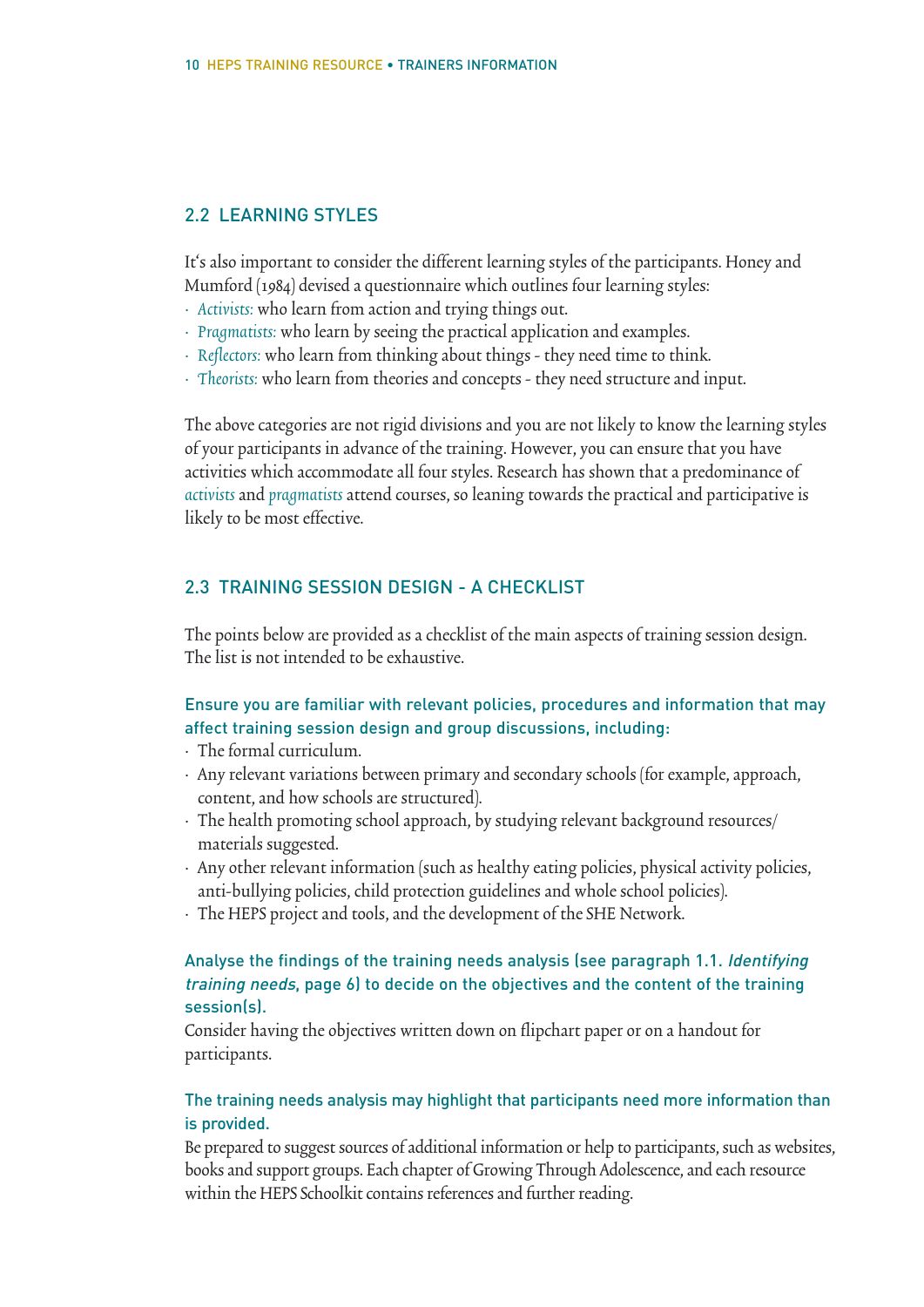## Set specific, relevant, achievable, and measurable objectives for activities (as these can easily be evaluated).

Objectives normally relate to the skills and knowledge participants will gain and to attitudinal and behavioural changes.

## In designing a training session, ensure there's a balance in the mix of activities and approaches you use.

Have a mix of activities which take different learning styles into account - for example, activities rather than lectures or presentations for the activists in the group, discussions for reflectors, case studies for pragmatists, and handouts for theorists.

#### Is it appropriate to set a pre-training session task?

This may ensure that participants begin the training session from a common starting point or provide an opportunity for advance preparation (which, for example, might comprise reading, observing or trying something out). It is important to keep any advance task simple. Don't expect everyone to have actually done the work, and consider the impact of this in your decision about setting such a task. If you do set a task, make sure you build on it during the training session or people may feel they have put effort into something for nothing.

When you design training sessions, it's important to build in time for introductions, ground rules, discussion about what can and will be covered in the time available, safety and administrative points and endings (see Delivering and Facilitating Training sessions for further information).

# What's to be evaluated and what tool(s) are needed to do this (see chapter 4 Evaluation, page 17)?

# Decide which ground rules you think are essential for the group to work effectively and safely (see Ground rules in section 4).

These might include:

- Respecting each other's contributions (people may not agree with each other, and that's okay).
- Maintaining confidentiality (explore what to keep confidential, and why).
- Giving permission to opt out but let the trainer know.
- Being aware of language used, to avoid labelling or stereotyping.

## Other points to consider:

- The ideal number of participants.
- Although timings are suggested for training sessions and for each activity, these are approximate. You may need to change them to suit your circumstances.
- Make sure you have all the materials and equipment you need for each activity.
- Information sheets can be used as handouts, as appropriate (you might also consider distributing relevant sections/ copies of the resources).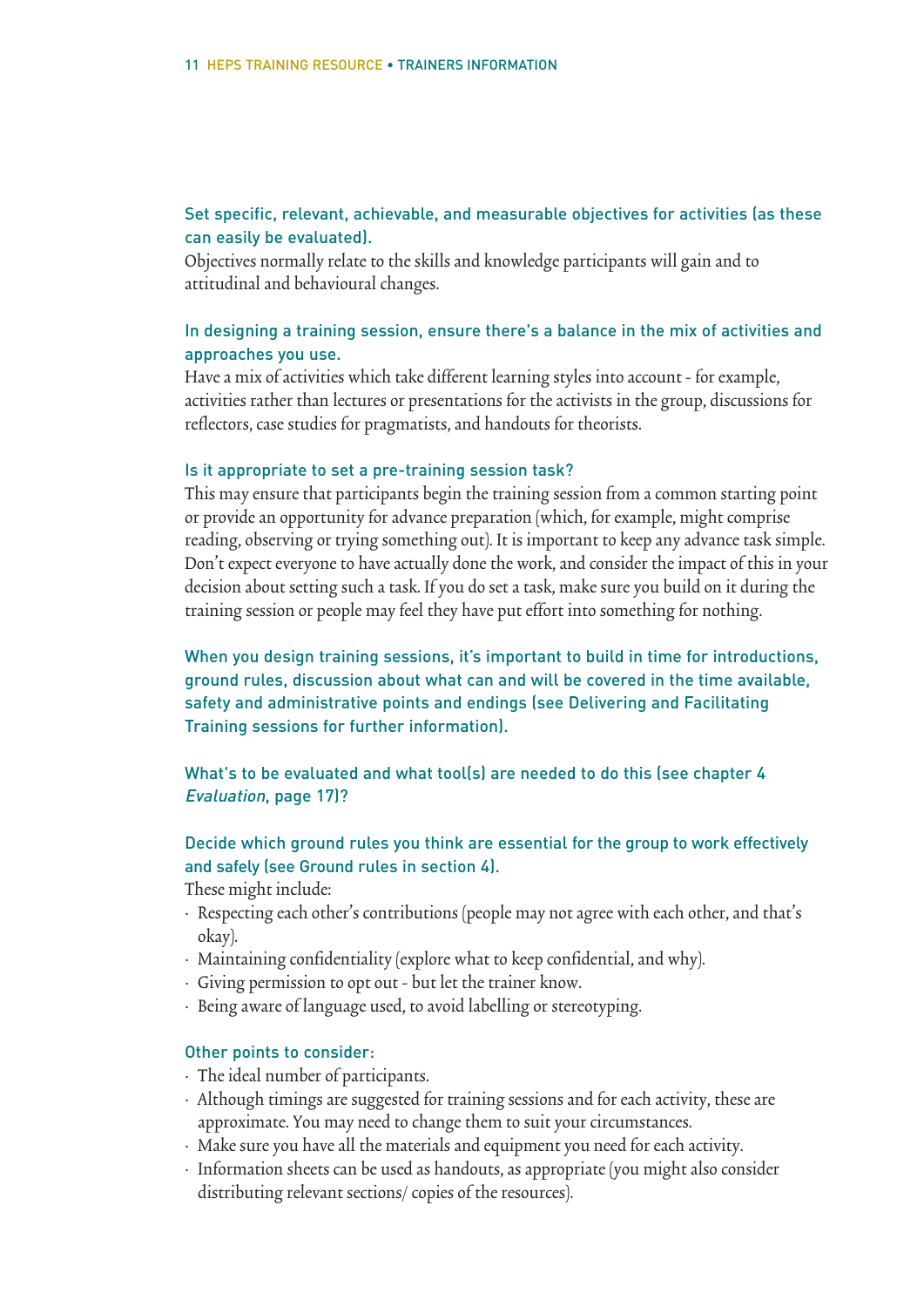• Give careful consideration to a suitable venue (is there space for pairs/ people to form groups? Is the venue accessible to everyone? Are refreshments available? Is it in someone's workplace, where they might be interrupted? Are participants likely to feel relaxed in the setting? Is the lighting, temperature and airflow conducive to the work being done? Can you arrange seating in an informal style?).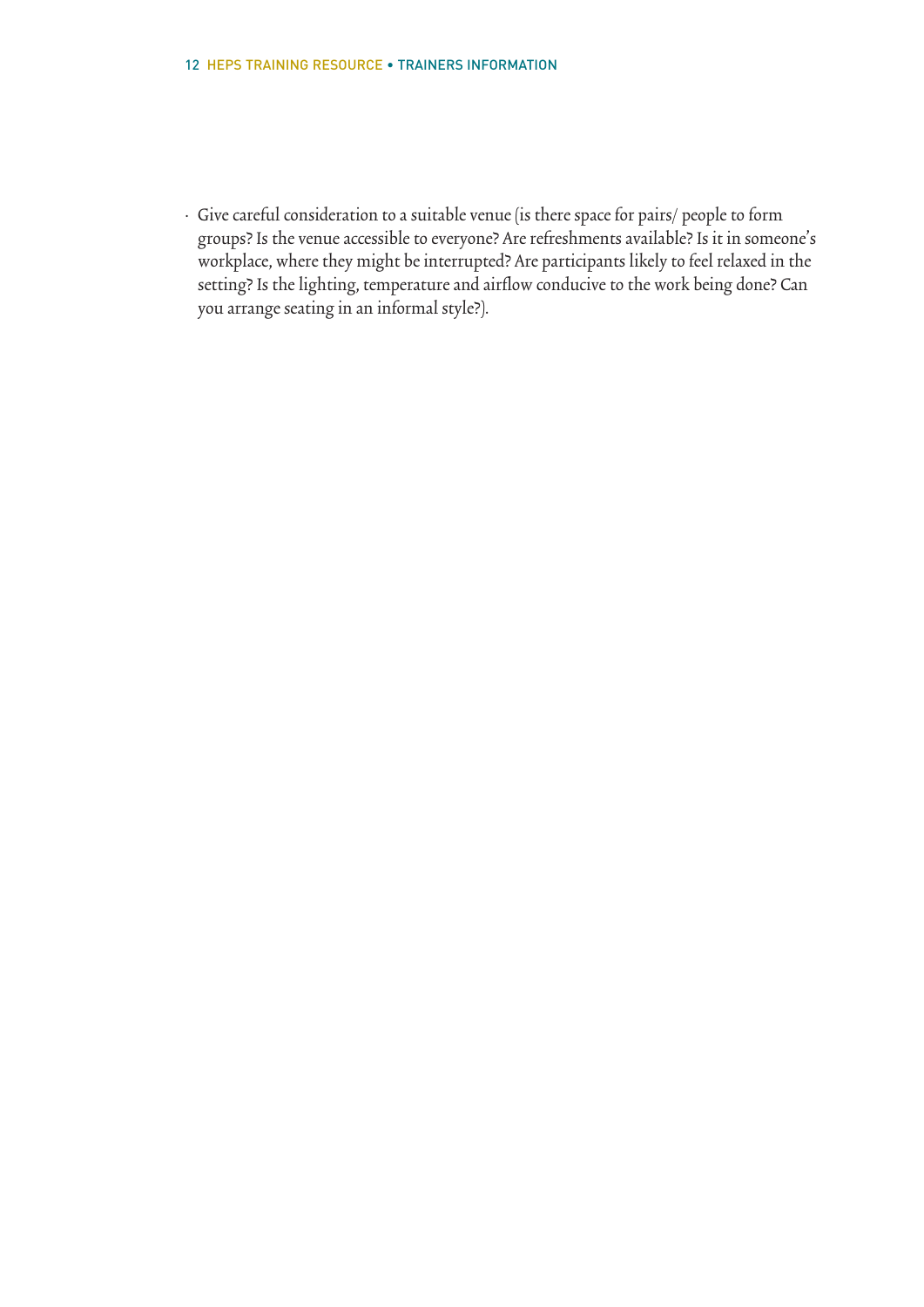# **CHAPTER 3**

# **DELIVERING AND FACILITATING TRAINING SESSIONS**

## 3.1 A CHECKLIST OF KEY POINTS

This section outlines some of the main points to consider when delivering and facilitating training sessions.

## 3.1.1 Beginnings

## The most important issue at the beginning is helping people to feel at ease and that they can trust you and the process.

They need to know what is going to be covered and how the group is going to work. They will also be checking out the facilitators and the other participants, to see if they can really fit in.

## It's important to allow enough time to set the scene and help people get to know one another.

Ensure your training session opening includes:

- Welcome.
- Some background to the course. What you say will depend on the situation and what you think is important to include. You may wish to thank participants for letting you know their training needs in advance and that these have helped form the training session objectives. It may also be appropriate to say, briefly, what it will not be possible to address and why; otherwise, some people may feel discounted and/ or disappointed.
- Clarification of the objectives for the training session and how these will be achieved. It helps to have the objectives written down for participants. Emphasize that the training is about teachers developing their knowledge and awareness, not about them approaching individual pupils they may have concerns about (if they are concerned about a pupil, they should follow their school referral procedures and guidelines, as appropriate).
- A brief outline of the programme, so that people are clear about breaks and also about the link between objectives and content.
- Introduction you and your role.
- Introductions participants (if you wish you could use an icebreaker here).
- Health and safety (for example, fire drill) cover any administration points later so that your focus at the start is on the training session and its content.

## 3.1.2 Ground rules

## Agree ground rules or a group contract at the start of the training session.

Ask for suggestions on ground rules and be clear about any you think should be included (see the suggestions in the Growing Through Adolescence designing training sessions section). Record these on a flipchart sheet. Check that everyone agrees with what is written and, if they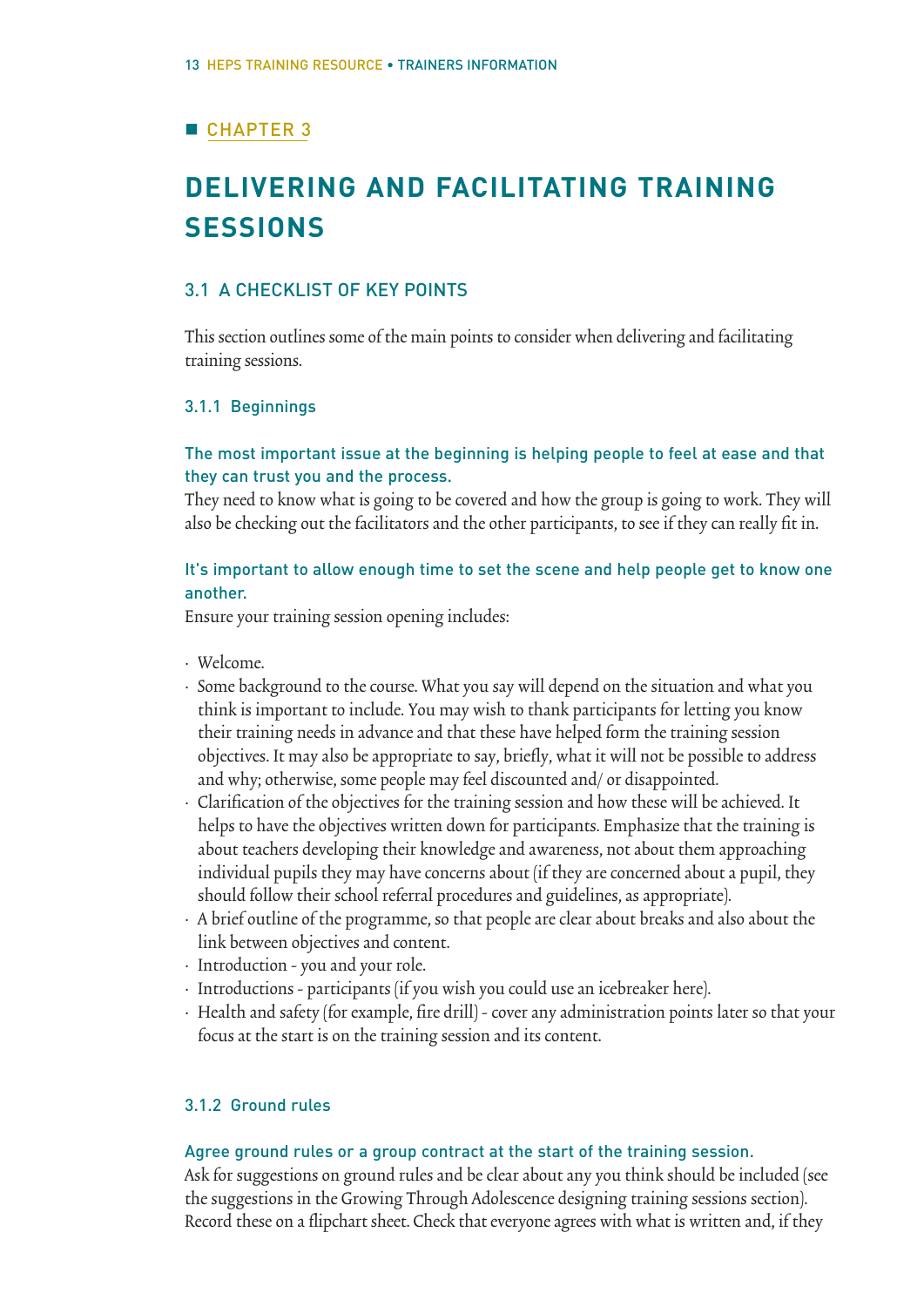do not, discuss this. Suggest that these should be kept under review and can be amended (or new rules added) during the training session.

## 3.1.3 Middles

# When introducing an activity, describe the objective(s), explain what you are going to do and/ or what you are inviting participants to do, and the logistics.

For example: time allocation, how it will be done (groups, pairs, discussion, using a handout, and so forth) and where it will be done. Consider putting the key briefing points on a chart or handout.

In small group discussions, give participants time to get going but be prepared to spend time with a group if necessary (for example, you may need to encourage them to get beyond the surface level and share their experience, knowledge and opinions), then leave them to progress.

## The greatest asset in a training session is the participants themselves.

Make sure you acknowledge and make use of their skills, knowledge and experience throughout the training. In plenary, following division into groups or pairs, ask them to share what has come from their discussions - their thoughts and their significance, their learning, how they can apply their learning, differences, feelings, and so forth. Depending on the time available, you may need to structure this quite carefully; for example, you may need to ask each group to feed back what they have learned and what they found difficult to reach agreement on.

#### In group discussions and during activities:

- Be positive, keep the momentum going, build on what's been said and introduce other ideas when appropriate.
- Be clear about points you feel are important to highlight, if group members do not raise these. For example, research findings, an idea that may be controversial or challenging, how something is relevant to both primary and secondary ages, and other points that may need to be addressed.
- Refer to key concepts, approaches and ideas as appropriate, particularly a whole school approach through the health promoting school, which should underpin your training session(s).
- Make links with information available across documents to enable participants to be aware of new information and research.
- Be prepared for the likelihood of child protection issues being raised in specific sessions such as eating disorders or body image. Each local region should have child protection guidelines for schools. It would be valuable to look at these in advance.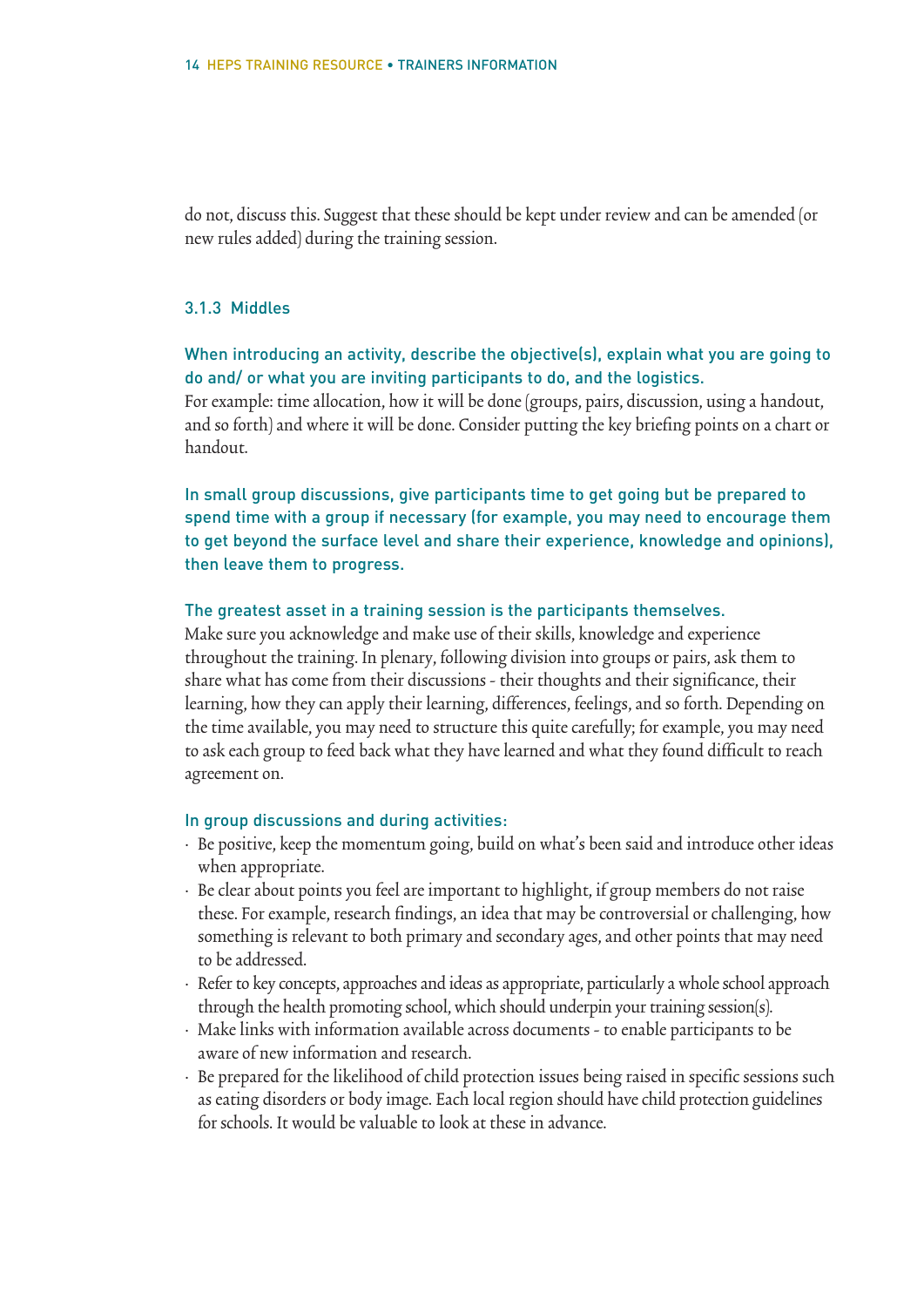# Ensure you leave enough time for discussions so that participants can reflect on their current practice and what they might change or develop in the light of the health promoting school approach.

You need to give careful consideration to appropriate plenary discussion questions to enable people to reflect in some depth on the implications for their practice. They need time to consider how any issues raised relate to the curriculum, to school management, to relationships and to the broader life of the school.

## Be sensitive to the atmosphere and dynamics in the group.

If you ignore this, people may switch off or begin to be disruptive. Be aware of people's involvement (or lack of it) and body language. You can consult the group to find out what their thoughts and feelings are (they may need an early break, may be finding the content of an activity difficult to relate to, or may be bored because they are already familiar with the material). The main thing is to constantly have your 'antennae' working, even when people are working in small groups!

### Some activities may touch on personal or sensitive issues.

For example, some participants may find listing their talents, skills and qualities too personal and threatening. Others may not be happy to share their drawings, or may have had personal experience of eating disorders. It is often difficult to foresee what will seem threatening to people, and what will evoke difficult memories and feelings. As a general rule, avoid putting people on the spot, especially in the whole group. Participants may be happy to disclose information to someone they trust in the group, but may not want it shared publicly. You need to remain sensitive to people's feelings to help them to feel safe, expressing their feelings or respecting their privacy as appropriate.

#### Be aware of the potential for participants to experience strong emotions.

Consider what this might bring up for you and how you might deal with it. This is one important reason for working with another facilitator (see working with other trainers, above, for further consideration). If participants become angry, it is important not to get defensive, and to try to think what is behind the anger.

## Keep an eye on the ground rules throughout the training (see paragraph 3.1.2 Ground rules, page 13).

They are only of value if they are used and referred to throughout. Sometimes a participant will draw attention to a ground rule he or she thinks is being broken or needs to be changed, but sometimes it will be your responsibility. For example, you may need to challenge inappropriate language. If participants have a personal experience of some of the issues being discussed, they will be particularly sensitive to stereotyping and labelling.

### Be prepared for some 'storming'.

Once the group begins to feel more comfortable with one another, issues around 'who has the power here?' will start to surface. You may feel the group is falling apart, but in fact it's just a natural stage of group development. They are daring to have a voice! If you are being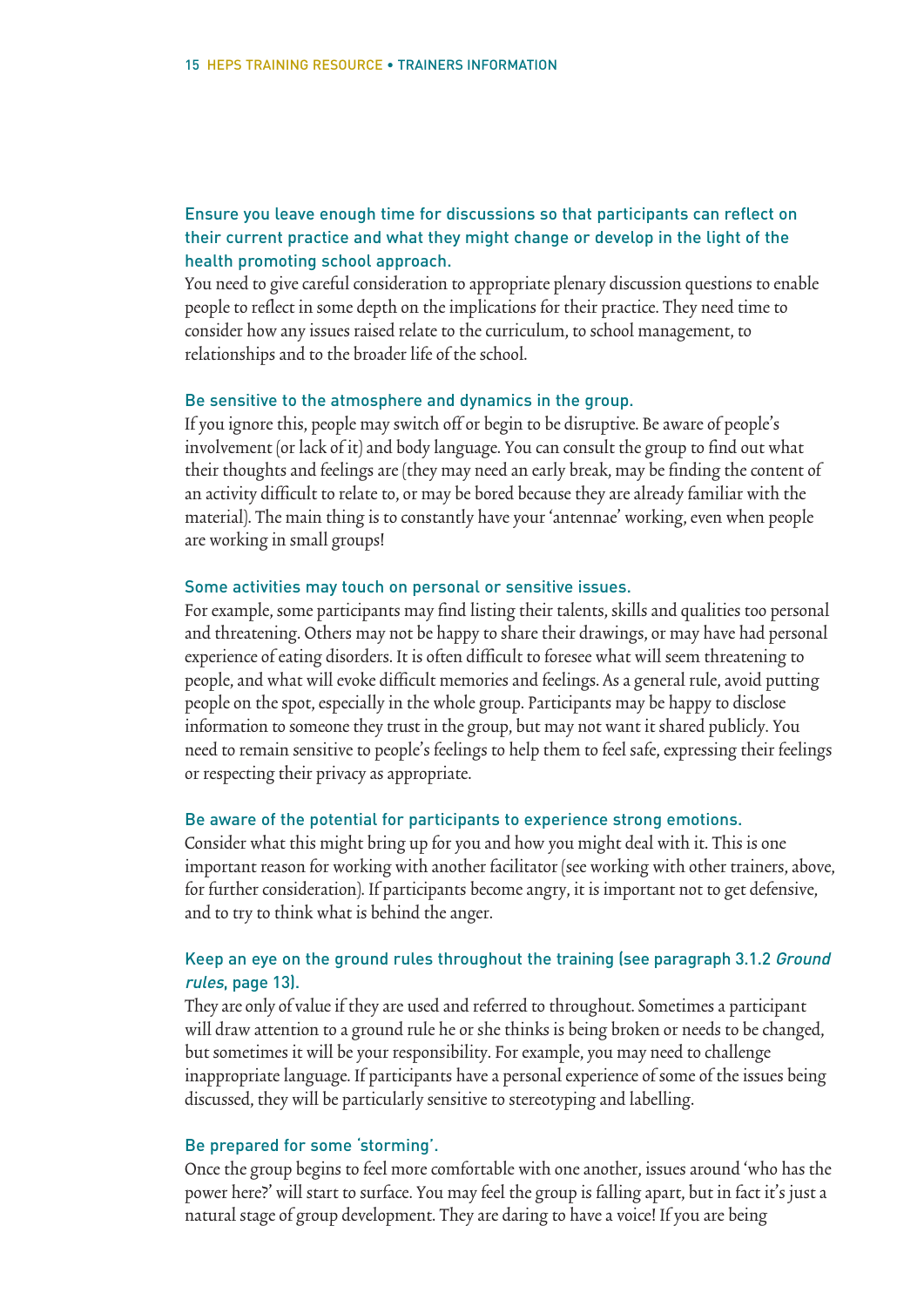challenged, avoid getting defensive and acknowledge their opinions and feelings. It's easier said than done, but do not try and squash the conflict - welcome it, and work with it!

## Briefly review an activity before moving on to the next.

Remind the group of the objective(s) of the activity and summarise the main learning points before moving on (it might be helpful to remind participants of the objective(s) during an activity if you find they have lost track or if a group has misunderstood their task).

Review progress after an activity and/ or at the end of the training session to check what people are feeling/ thinking, clarify any misunderstandings, obtain feedback, give encouragement and build confidence.

#### Be prepared to be flexible.

If the group is very interested in a particular issue, they may need more time. You may decide to change the programme in response to a need that has been identified, or because emotions are running high. If the energy in the group is low, you may need to introduce an energiser or some movement to lift the mood.

## 3.1.4 Endings

### As with the beginning, leave enough time to pull the training session together.

By doing this, you encourage participants to take time for reflection and to feel a real sense of closure. Include the following points, as appropriate:

- Anything participants still want to raise.
- What participants have learned.
- Feedback from participants/ evaluation. Let participants know what will be done with this and, if they have completed feedback questionnaires, who will see them (see chapter 4 Evaluation, page 17).
- Completing a personal action plan (what they are going to do as a result of the training the action, or steps, they need to take and a date by which they will complete each action point).
- Information about future training sessions or any other relevant points participants need to know before they leave.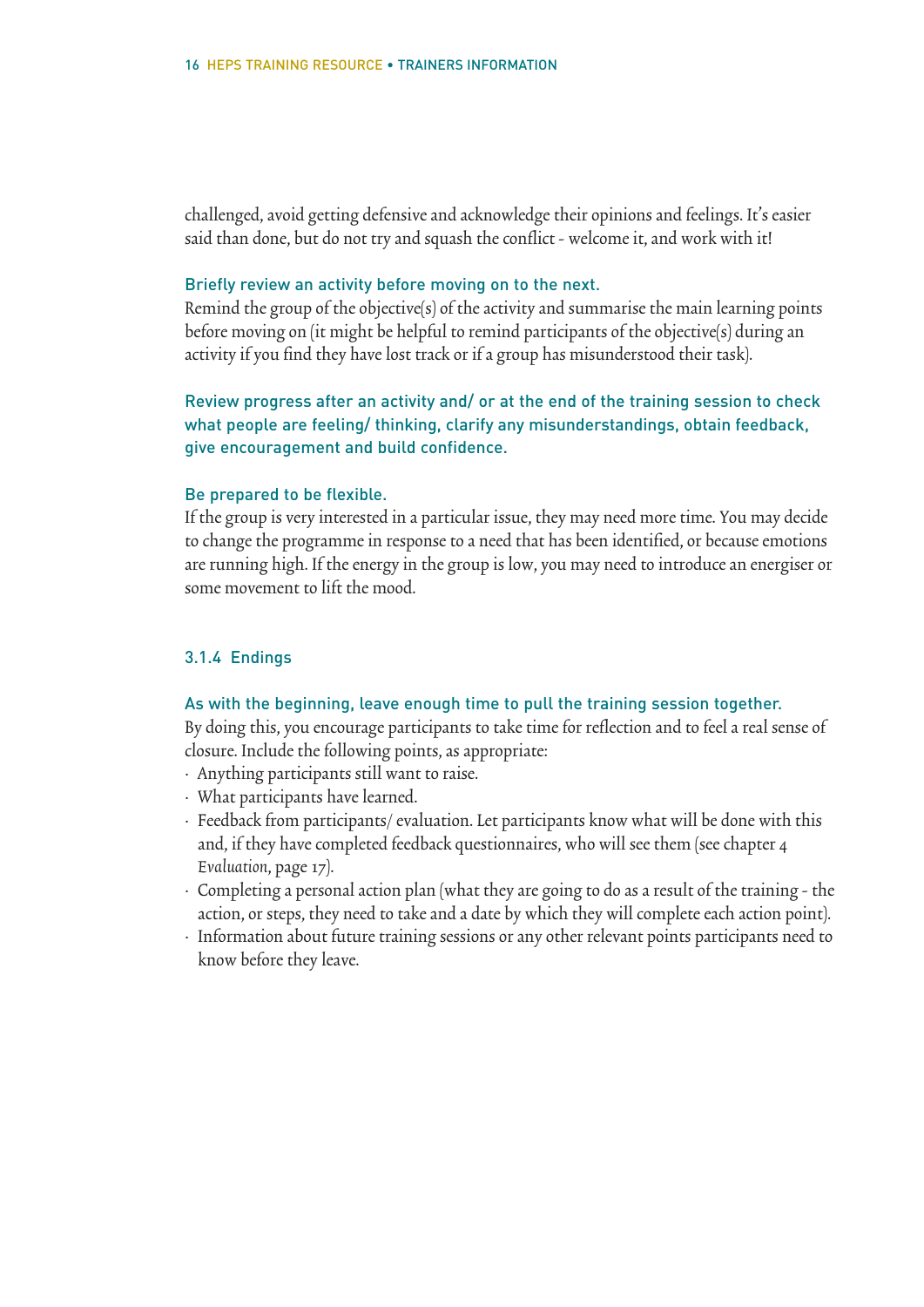# **CHAPTER 4**

# **EVALUATION**

## 4.1 GENERAL INFORMATION

Evaluation is the process of measuring the effectiveness of a training programme against its objectives. The evaluation process comprises four stages: before, during and immediately after training, then evaluation after a period of weeks or months. More information about these stages is given below.

## 4.1.1 Before training

By assessing training needs in advance, you should be able to clarify the objectives of your training session(s)/ activities. If you write clear objectives, you should find it easy to evaluate how well they have been achieved.

## 4.1.2 During training

You can ask for feedback from participants to find out their thoughts and feelings, to assess how things are going, and to find out what they are learning. There are different ways of obtaining such feedback: open feedback from group members, small group feedback (where no individual comments are attributed to an individual), or individual comments written down anonymously. Be prepared to act appropriately on this feedback. For example, you may need to adapt an activity or change the content as a result of the feedback.

## 4.1.3 Immediately after training

You can ask participants to evaluate the training session(s). This has its limitations, in that evaluation usually needs to be done after the real value of the training is processed by participants over a period of time. Immediate feedback can, however, provide you with information you need to know instantly. You may also consider it appropriate to ask for feedback if you are unlikely to be in contact with participants again.

## 4.1.4 Evaluation at a later date

Inform participants that you plan to evaluate the training at a date in the future (let them know when this is likely to be, if possible, as they can let you know if there are reasons why it should not be done at this time) and how it will be done (see paragraph 4.2 Evaluation tools, page 19).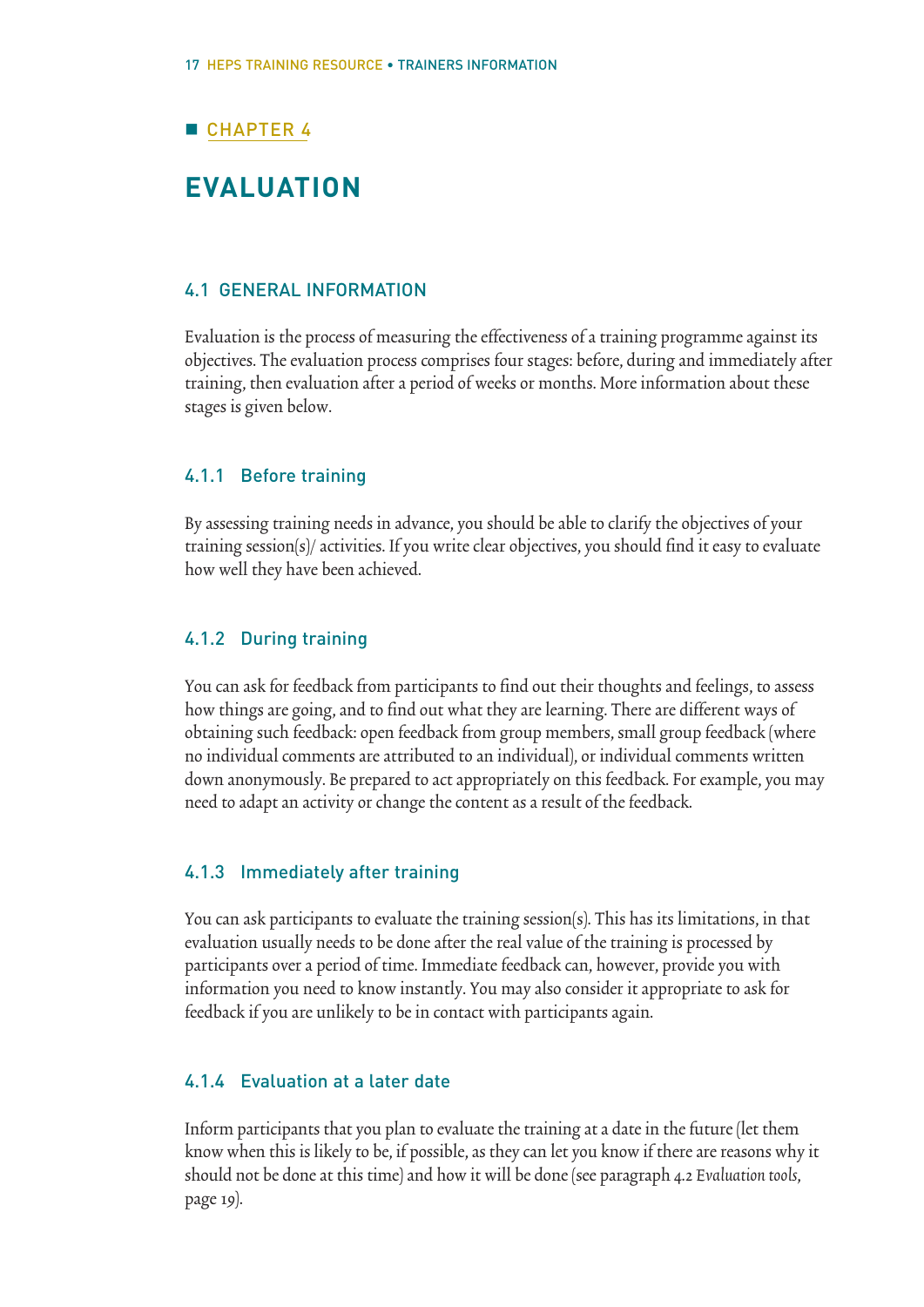→ Here are some areas you might cover in evaluation after the training session(s), once participants have had time to put the training into practice:

- How participants rate the training session(s) overall in terms of usefulness.
- The extent to which participants think their objectives were met.
- Which activities/ parts of the training they found most useful, and why.
- Which activities/ parts of the training they found least useful, and why.
- What participants have gained, from a professional point of view.
- How the training has helped their practice.
- To what extent their knowledge and/ or skills and/ or confidence increased as a result of the training session(s).
- What action they have taken as a result of the training session(s).
- What action they are still intending to take.
- What else could have been included.

 $\ddot{\bullet}$  $\bullet$  $\bullet$  $\ddot{\bullet}$ 

> $\bullet$  $\bullet$

 $\bullet$  $\bullet$  $\bullet$  $\bullet$  $\ddot{\bullet}$ 

 $\bullet$ 

 $\ddot{\bullet}$ 

- What they think the school has gained by their taking part in the training.
- What discussions they have had, if any, with their colleagues and managers in relation to the training.
- What support is needed now, if any.
- How the training session(s) could be improved for other participants.
- The contribution of the trainers how useful/ helpful/ effective/ ineffective it was, and why.
- Opinion of the venue and domestic arrangements.
- Any other (related) areas they would like to cover in future training.
- Any other comments or suggestions they would like to make.
- Rate the training on a scale from 1 to 10.

It may be useful to have a post-training discussion with other relevant people such as members of the senior management team, the health promoting school co-ordinator and steering group, and key local partners to share results of the evaluation. This is likely to have been agreed at the start of the training programme. If you intend to share information provided by participants, make sure they know this is your intention and reassure them that individuals will remain anonymous.

It's important to review and evaluate the training session yourself (and with any other trainers involved) using the objectives you set for yourself and for participants (see paragraph 2.3 Training session design - a checklist, page 10). Set aside time to do this when the session is still fresh in your memory, and allow time to make any necessary changes to a revised and updated training session for use in the future, if appropriate.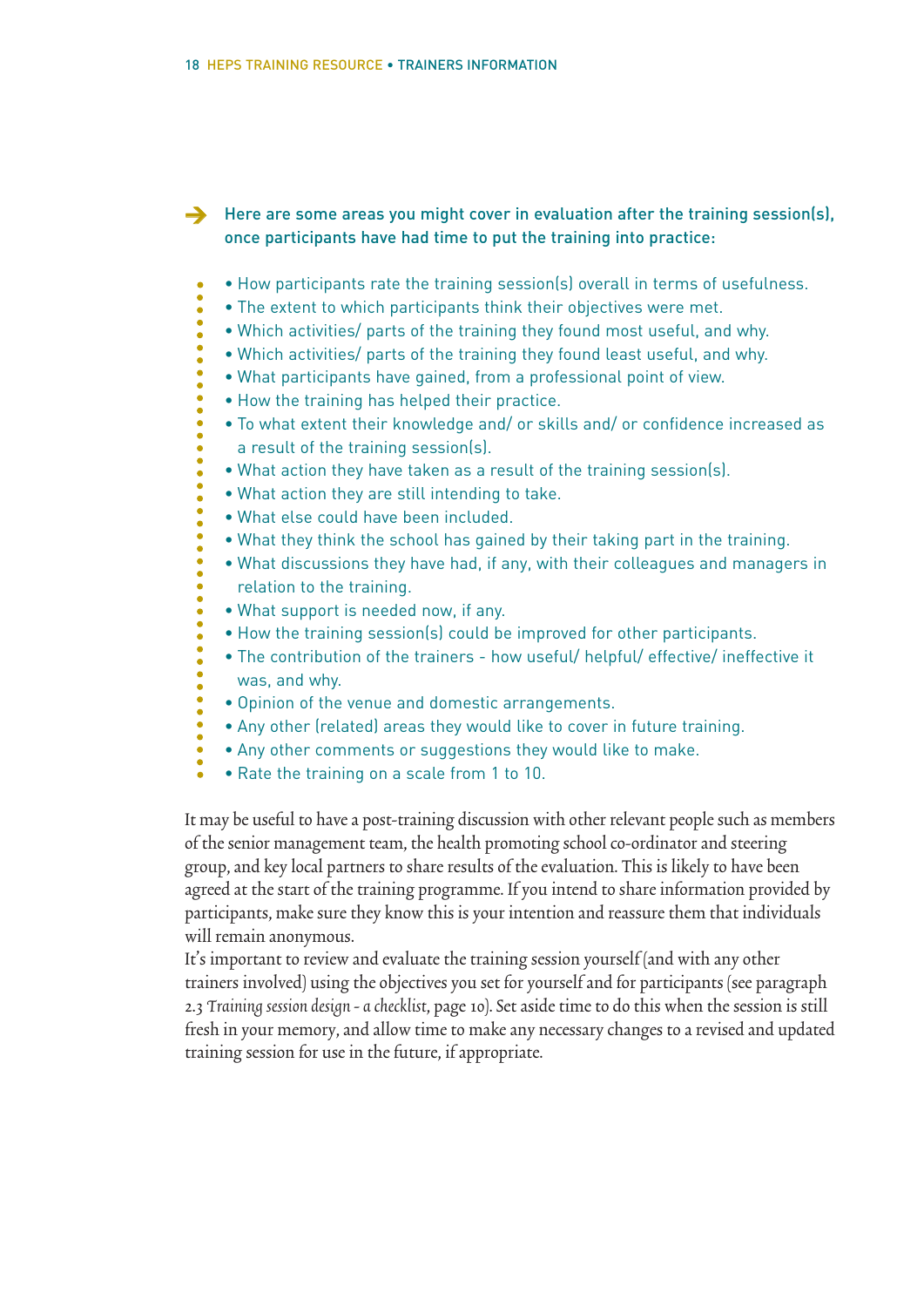# 4.2 EVALUATION TOOLS

You can use different tools, as appropriate. These include:

- Questionnaires if distributing a questionnaire, it should ideally include room for open-ended feedback as well as tick boxes and number ratings.
- 'Post-it' notes stuck onto flipcharts under specific headings (the best thing about 'X'; the worst thing about 'Y' and how it could be improved).
- Oral feedback from those willing to share.
- A 'continuum' on a wall on which participants can be encouraged to write their thoughts and feelings.
- Structured meetings.
- One-to-one interviews and discussions.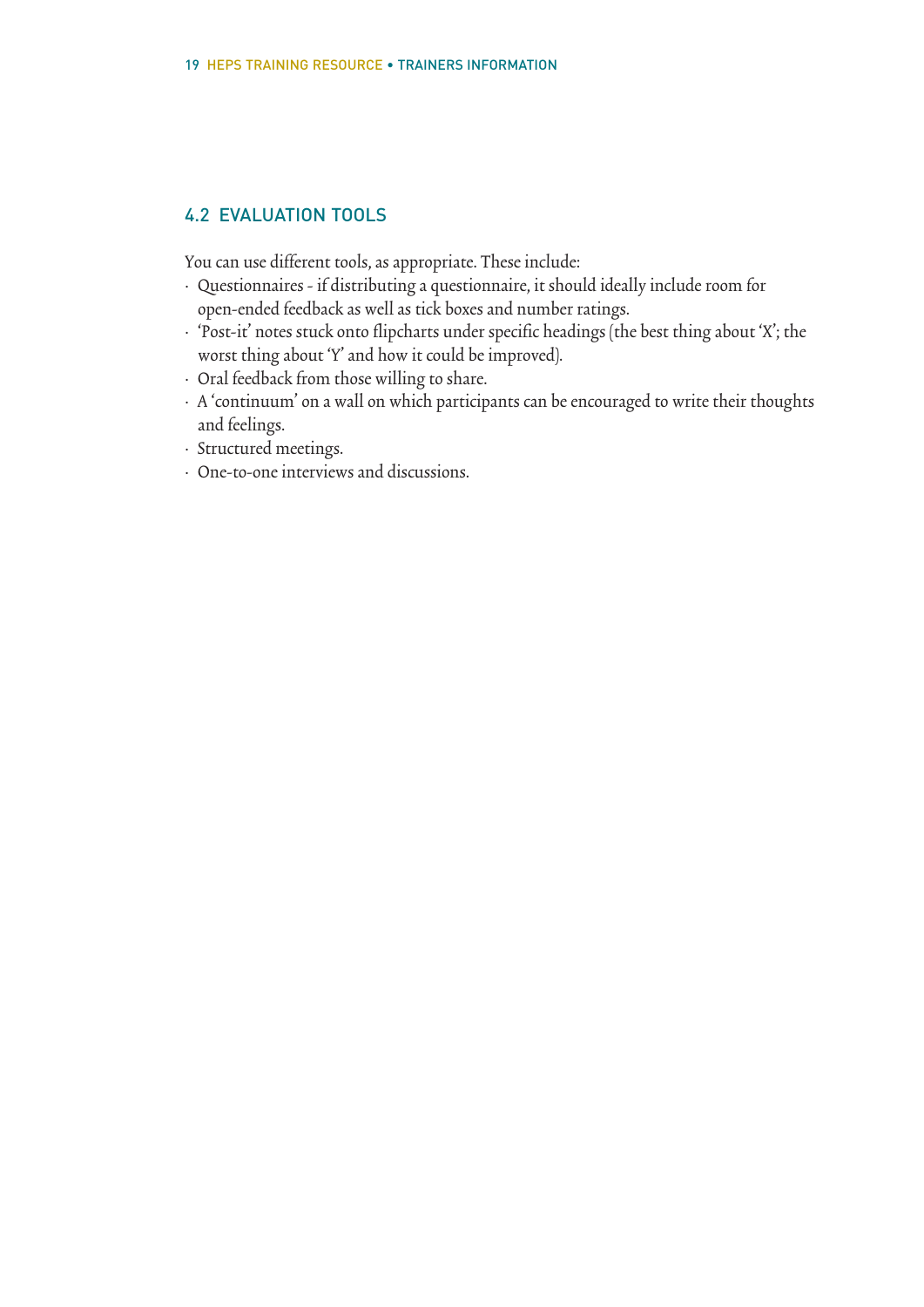# **MODULE 1**

# **HEALTH PROMOTING SCHOOL**

## **OBJECTIVES**

- To clarify and consolidate understanding of a health promoting school.
- To increase understanding of what is meant by a whole school approach.
- To provide a foundation for the HEPS Training Resource.

## TIME

30-45 minutes.

## **RESOURCES**

- Flip chart paper
- Coloured marker pens
- Pre-prepared definitions
- Draw and write technique (Appendix 1a)
- Diamond Nine Activity (Appendix 1b)
- Presentation Frameworks and Principles (CD)
- WHO definition (Appendix 1c)
- Thessaloniki Principles (Appendix 1d)
- SHE core values and pillars (Appendix 1d, these can also be found in the HEPS Tool for Schools, and in the Framework and Principles presentation on the CD)
- HEPS Guidelines

## KEY INFORMATION

#### A health promoting school:  $\rightarrow$

- Is supportive of the overall aims and values of education.
- Is known by various names.
- Is based on democratic principles and values.
- Is based on a social model of health.
- Integrates health promotion into every aspect of the school setting.
- Involves activity in more than one domain, and in this way is more likely to be effective in changing behaviour.
- Can have a positive impact on the social and physical environment of a school.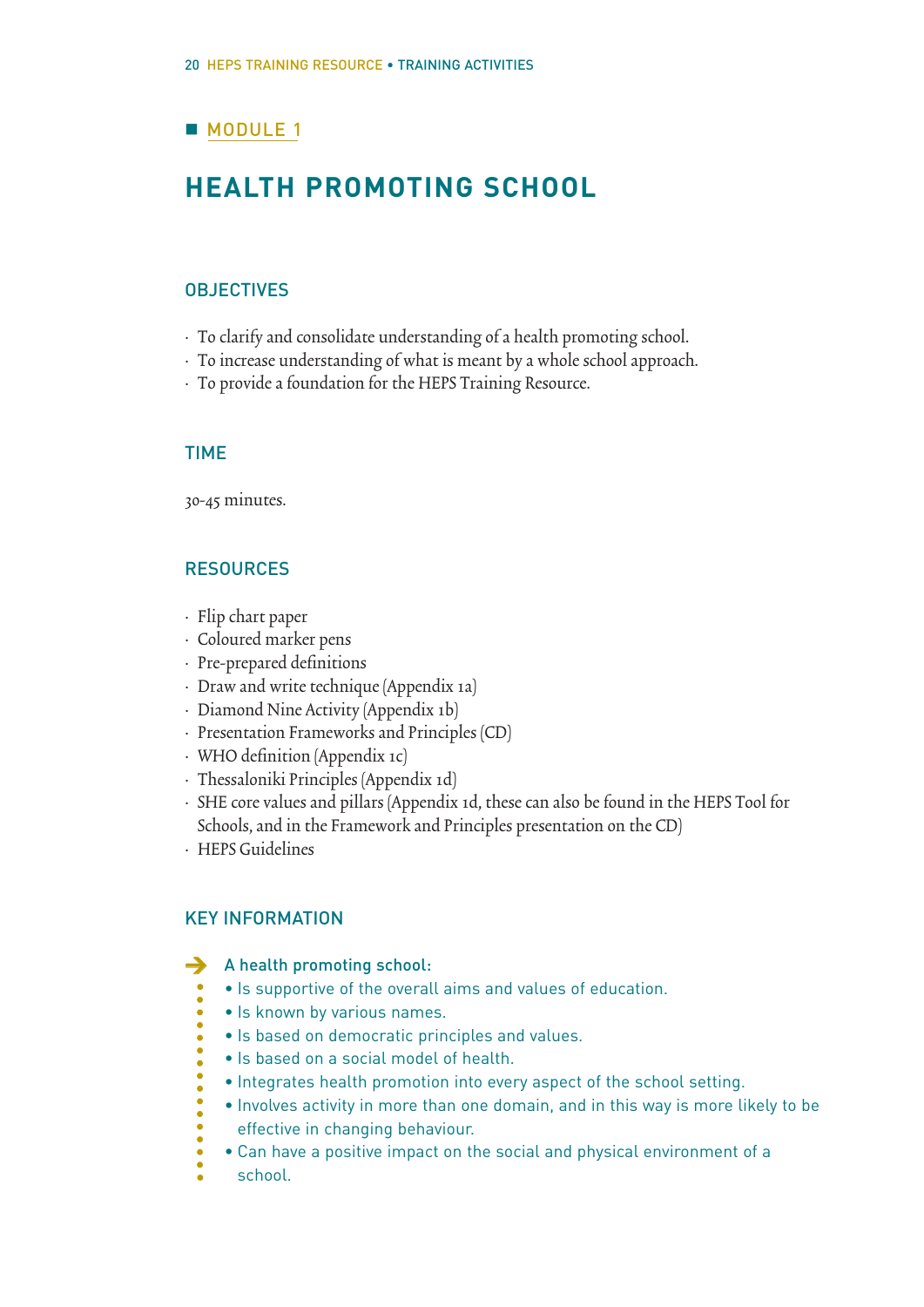## METHODS/ ACTIVITIES

1. Explore what is understood by a health promoting school. Use the draw and write technique (Appendix 1a) and the Diamond Nine Activity (Appendix 1b). Alternatively - Growing Through Adolescence - Activity 9

Growing Through Adolescence - Activity 10

Growing Through Adolescence - Activity 11

Growing Through Adolescence - Activity 12

Growing Through Adolescence - Activity 34

- 2. Taking feedback from each group, discuss as a group the various definitions provided, and their merits/ strengths/ flaws/ weaknesses.
- 3. Find out if there are national/ regional, definitions/ frameworks and variations used within each member state/ region. You may want to consider illustrations of other frameworks and principles (1) (Appendix 1d).
- 4. Further develop the understanding of the above by exploring what is meant by 'a whole school approach'.

Discuss key features of the whole school approach – (see accompanying frameworks and principles presentation and tables provided in Appendix 2a and b) and the merits of this approach (evidence).

- 5. Clarify and agree what this means and might look like within the context of each member state, and how this approach might 'come alive'.
- 6. Explore a 'whole school approach' to physical activity and healthy eating. Examine how the features identified above might be applied to healthy eating and physical activity.

## SUMMARY POINTS

- Most effective way of influencing behaviour change.
- Essential to look broader than the taught curriculum.
- No right or wrong.
- Various frameworks.
- Based on a shared understanding, values and principles.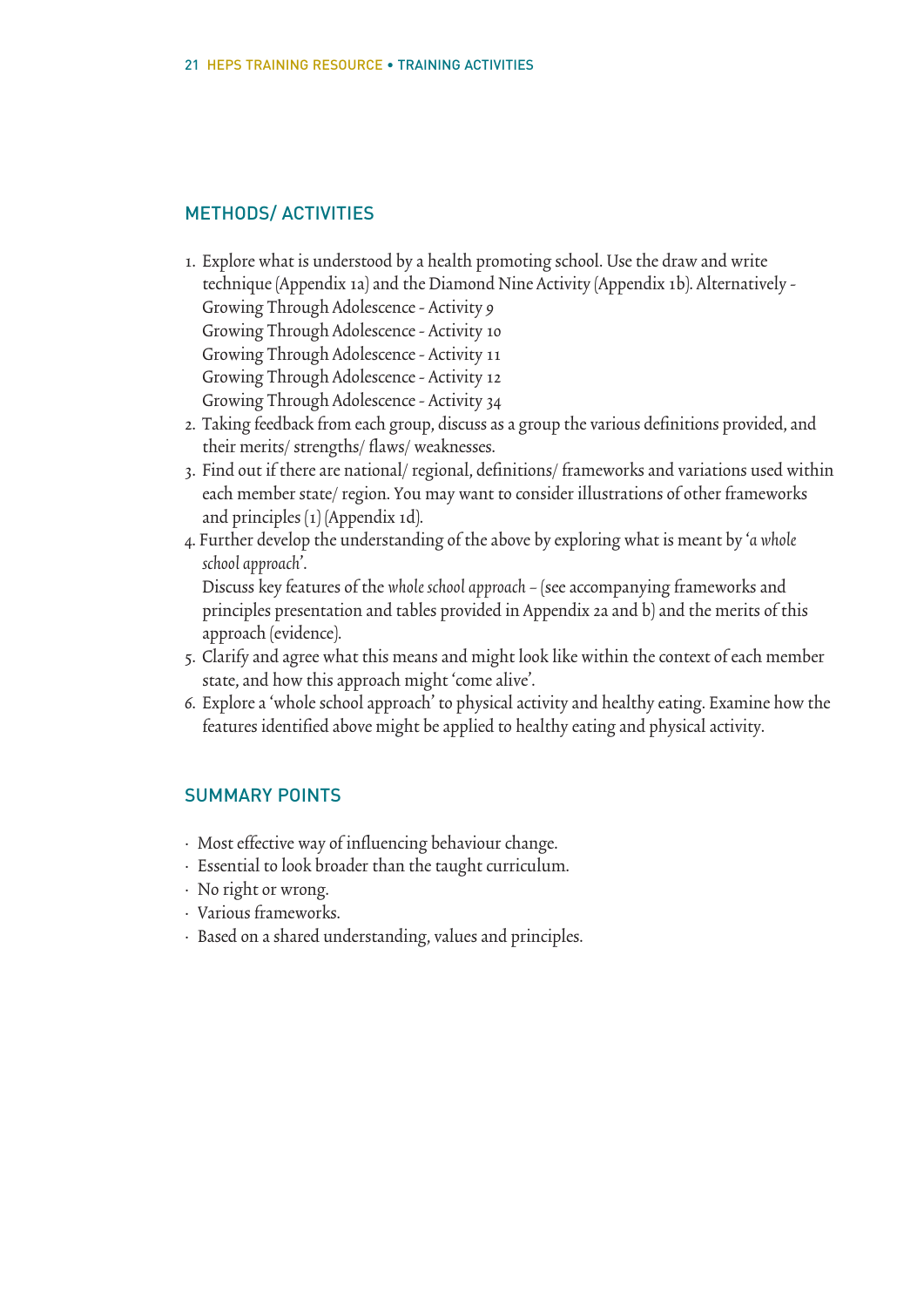# APPENDIX 1a

# **DRAW AND WRITE ACTIVITY**

(Wetton and McCoy, 1998)

# Pre-activity preparation

Gather materials required.

## **Materials**

- Flip chart paper
- Coloured marker pens
- Other additional art/ craft/ drawing materials

## Activity

- 1. Explain that a health promoting school means many things to many people. You can make use of:
	- Formal definitions, e.g. WHO
	- Frameworks, e.g. those provide from member states
	- Pictorial representations e.g. drawn by children
- 2. In small groups discuss the idea of a health promoting school
	- What would be the key features?
	- What would you look for?
	- How would someone else recognise it?
- 3. Now draw a health promoting school.
- 4. Ask that groups share their pictures and discussions. Set a time limit for feedback.
- 5. Summarise and feedback.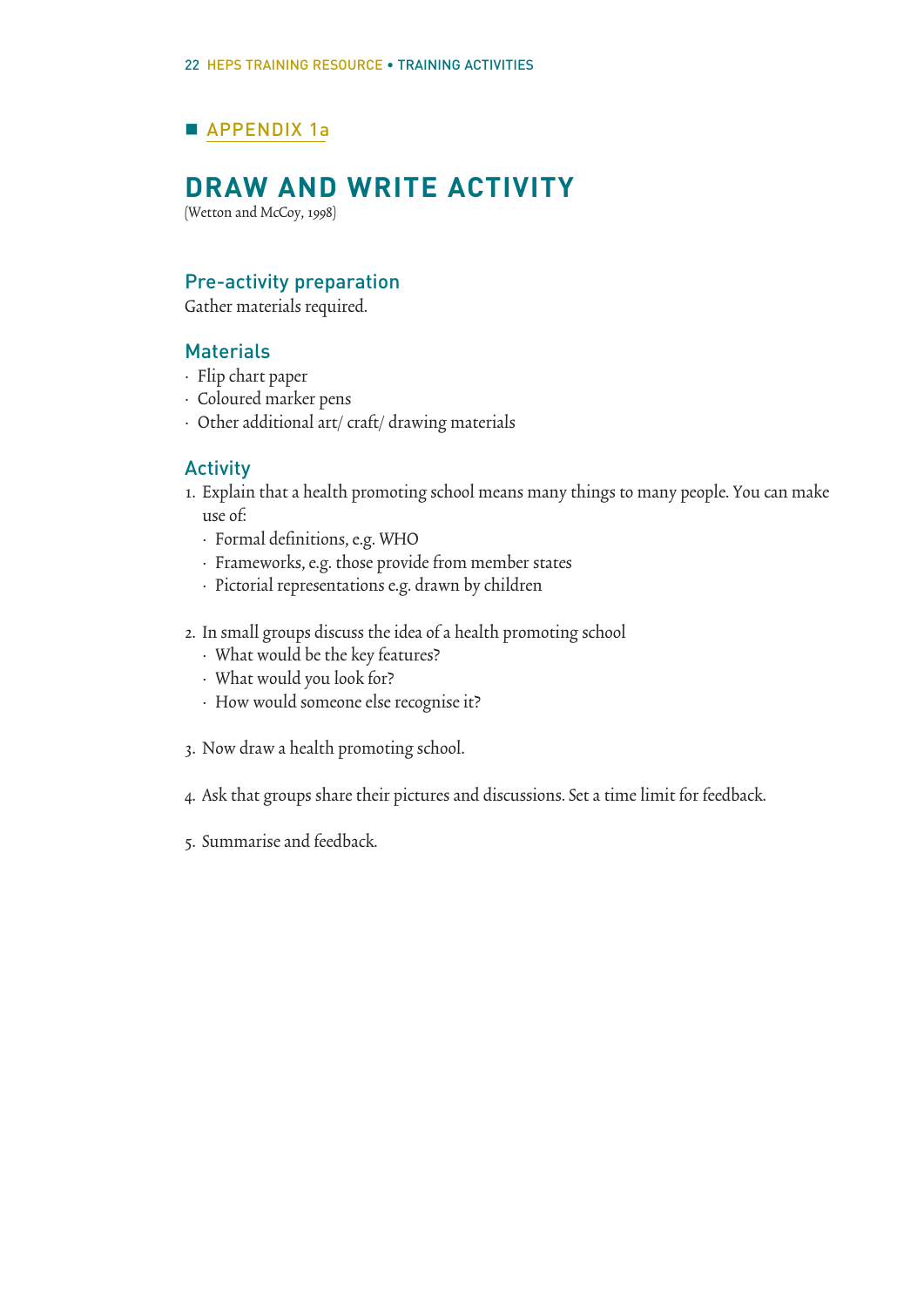# **APPENDIX 1b**

# **DIAMOND NINE ACTIVITY**

# Pre-activity preparation

- 1. Print a selection of the following statements onto strips of card or paper. Add additional relevant statements if required. Provide 'blank'/ empty cards for participants use.
	- Democracy
	- Equity
	- Empowerment and action competence
	- School environment
	- Curriculum
	- Staff health and welfare
	- Collaboration and partnerships
	- Whole school community
	- Sustainability
	- Programmes and projects
	- Influencing health behaviour
	- Staff training
	- Pupil participation
	- Ethos
	- Out of school activity
- 2. Provide a visual explanation of the Diamond Nine for participants, e.g. flip chart drawing.



# Activity

- 1. Divide a large group into small working groups of about 4-5 persons. Ask each small group of participants to discuss the statements in turn.
- 2. Ask that they arrange these statements in a 'diamond nine' (see above) in order of importance: 1 most important – 9 least important. This must be done through a process of consensus. Provide a time limit for this.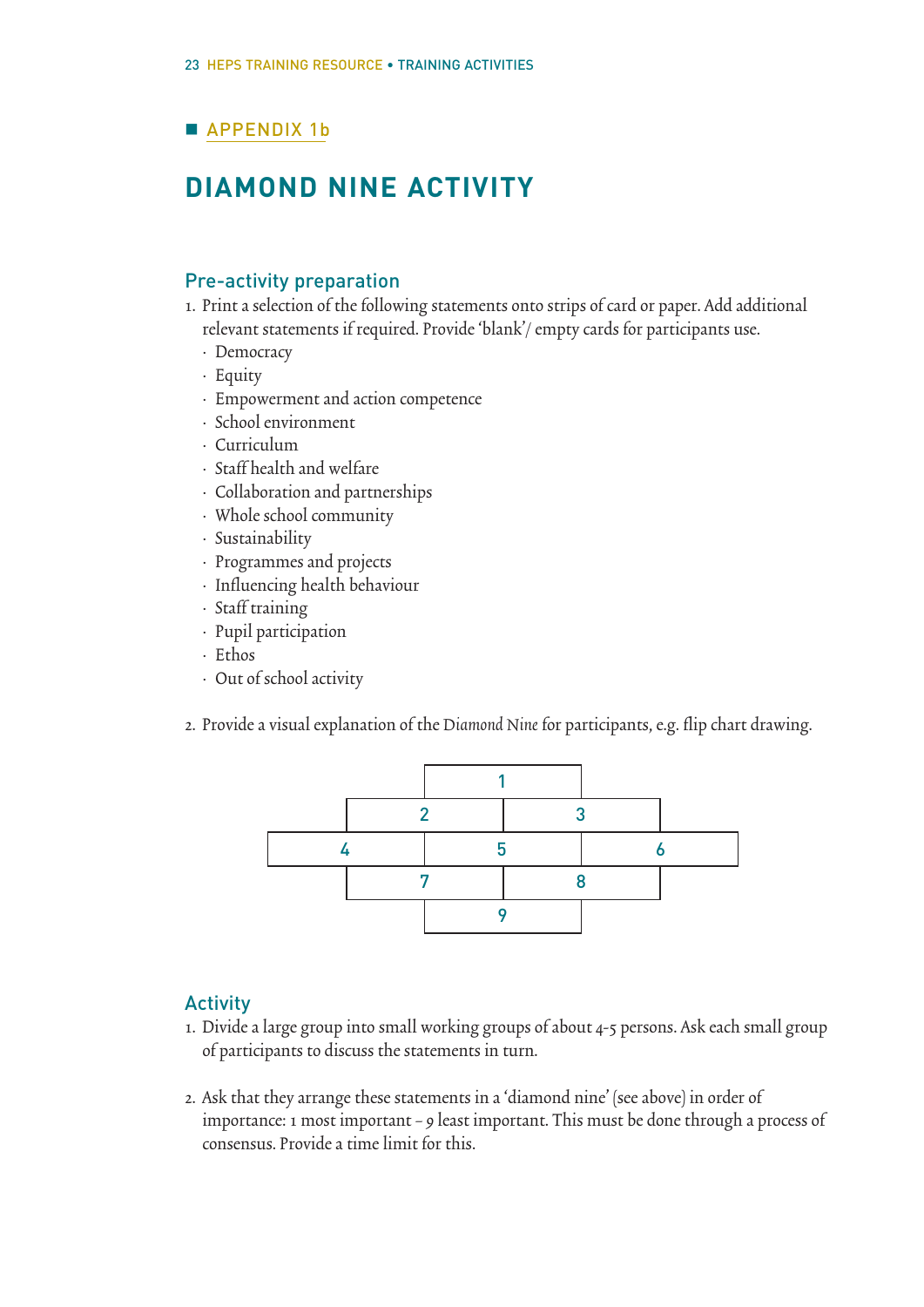- 3. Group/s should take it in turn to share their Diamond Nine and their discussions, ideally done in a carousel fashion. Points for discussion include:
	- What were the most important? Least important? Most contentious?
	- Was it easy to reach a consensus?
	- Once they had shared their D9 and had discussions, was there a temptation to change after hearing the view of others?
	- What was the general feeling from the groups?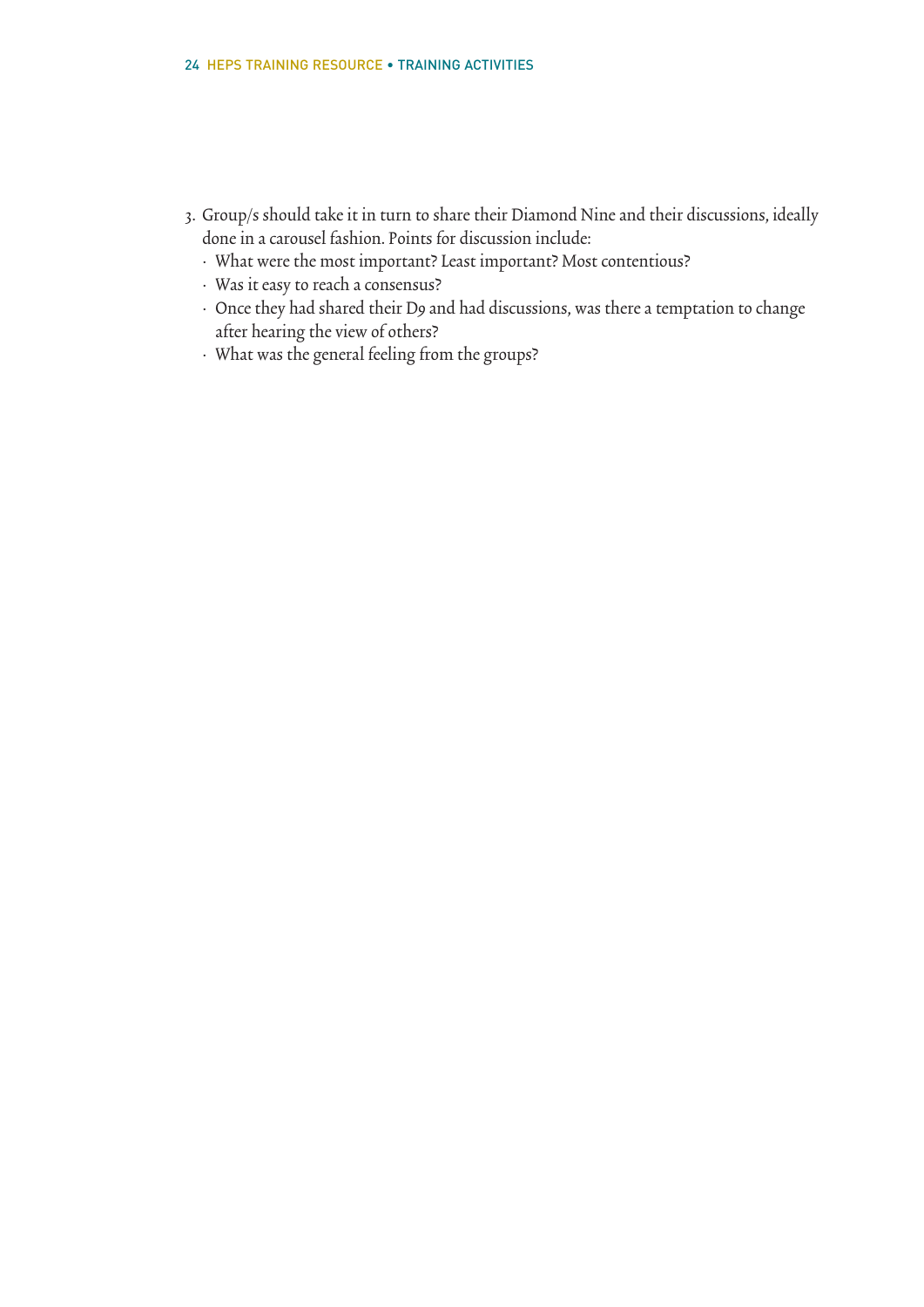# **APPENDIX 1c**

# **WHAT IS A HEALTH PROMOTING SCHOOL?**

According to the WHO<sup> $*$ </sup>) a health promoting school is one that constantly strengthens its capacity as a healthy setting for living, learning and working.

## A health promoting school…

- fosters health and learning with all the measures at its disposal.
- engages health and education officials, teachers, teachers' unions, students, parents, health providers and community leaders in efforts to make the school a healthy place.
- strives to provide a healthy environment, school health education, and school health services along with school/ community projects and outreach, health promotion programmes for staff, nutrition and food safety programmes, opportunities for physical education and recreation, and programmes for counselling, social support and mental health promotion.
- implements policies and practices that respect an individual's well being and dignity, provide multiple opportunities for success, and acknowledge good efforts and intentions as well as personal achievements.
- strives to improve the health of school personnel, families and community members as well as pupils.
- works with community leaders to help them understand how the community contributes to, or undermines, health and education.

## Health promoting schools focus on…

- caring for oneself and others.
- making healthy decisions and taking control over life's circumstances.
- creating conditions that are conducive to health (through policies, services, physical/ social conditions).
- building capacities for peace, shelter, education, food, income, a stable ecosystem, equity, social justice, sustainable development.
- preventing leading causes of death, disease and disability: helminths, tobacco use, HIV/ AIDS/ STDs, sedentary lifestyle, drugs and alcohol, violence and injuries, unhealthy nutrition.
- influencing health-related behaviours: knowledge, beliefs, skills, attitudes, values and support.

<sup>\*)</sup> www.who.int/school\_youth\_health/gshi/hps/en/index.html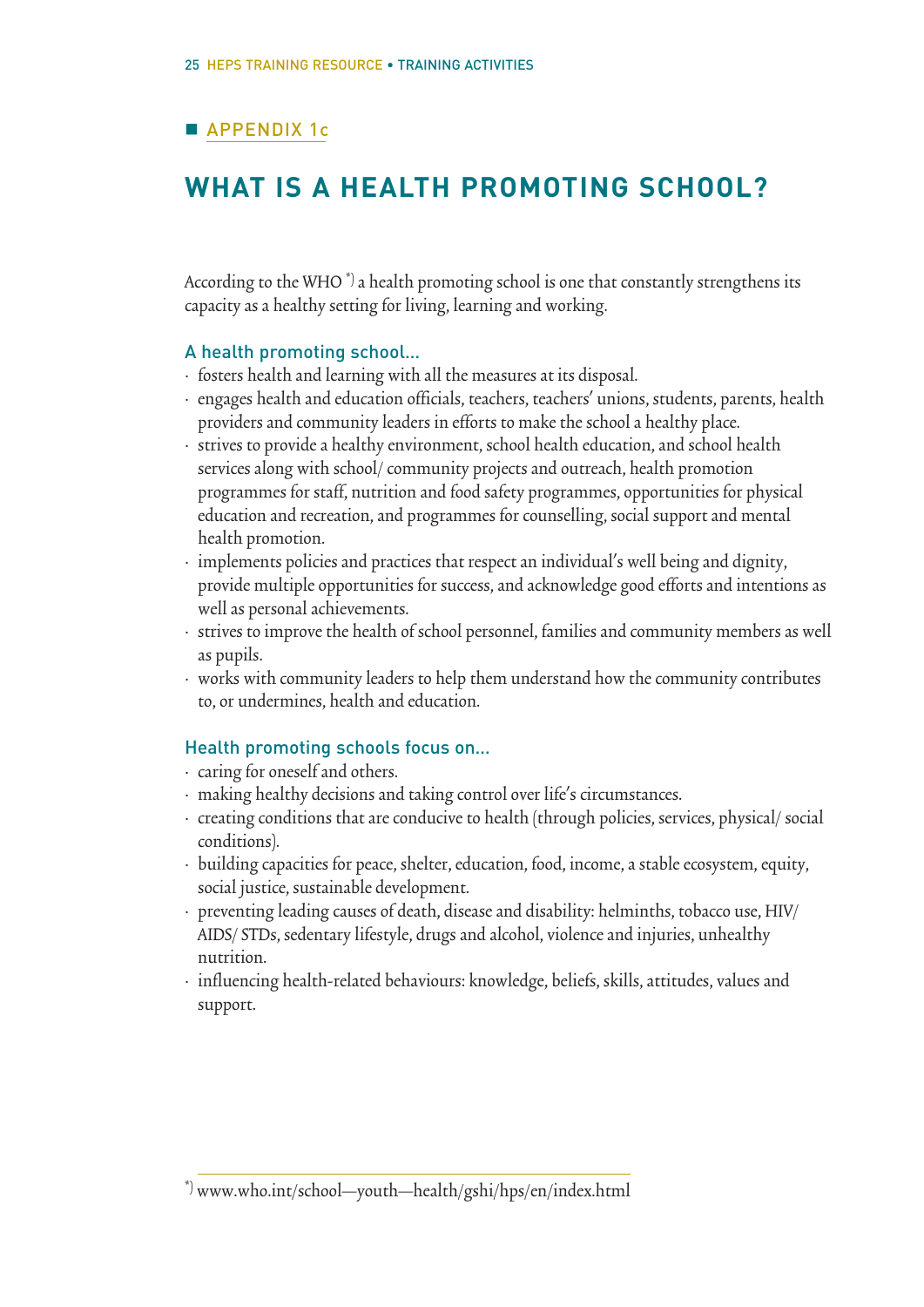# **APPENDIX 1d**

# **THESSALONIKI - 10 PRINCIPLES**

## A health promoting school…

- Democracy
- Equity
- Empowerment and action competence
- School environment
- Curriculum
- Trainig resource
- Measuring success
- Collaboration
- Communities
- Sustainability

## SHE core values and pillars

- Equity
- Sustainability
- Inclusion
- Empowerment and Action Competence
- Democracy
- Participation
- School quality
- Evidence
- Schools and communities
- Whole school approach to health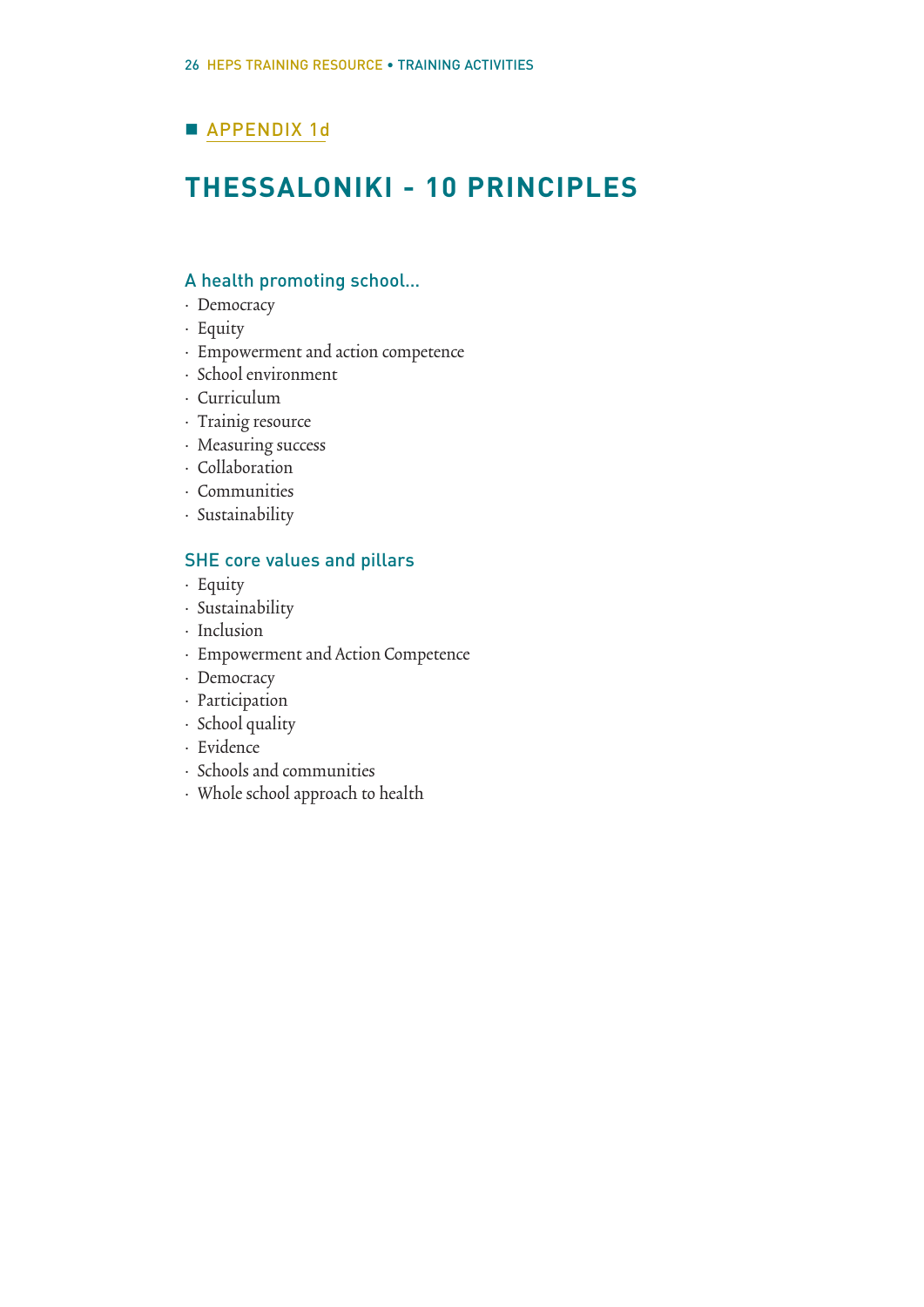# **TRAINERS NOTES**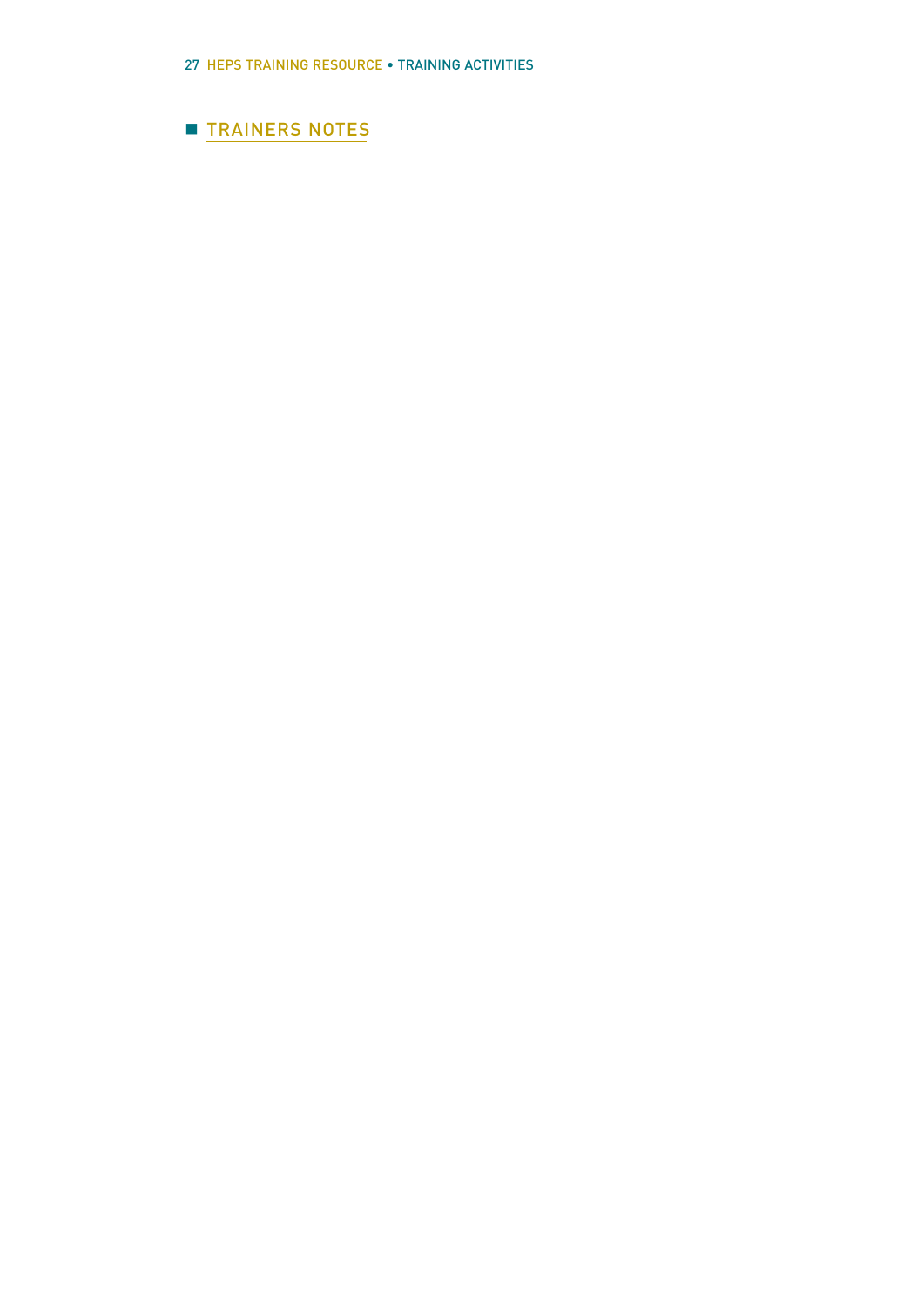# **MODULE 2**

# **A WHOLE SCHOOL APPROACH**

## **OBJECTIVES**

- To further develop the understanding of the above by exploring what's meant by 'a whole school approach'.
- To explore what a whole school approach looks like in practice.

## TIME

30-45 minutes.

## RESOURCES

- Flip chart paper
- Coloured marker pens
- Whole school approach tables (Appendix 2a)
- HEPS Guidelines (provide examples which fit within a whole school approach)
- HEPS Tool for Schools (Indicators and Rapid Assessment Tool, see Appendix 1 + 2)

## KEY INFORMATION

- → Whole school approach permeates:
	- Entire school population and community.
	- Every aspect of school day.
	- All aspects of school life.

# METHODS/ ACTIVITIES

- 1. Discuss and identify/choose a health promoting school model or framework to work with. This may be an existing model used within the member state/region or school; one of those presented, or one identified by the group.
- 2. Explain the key information points.
- 3. Using the model chosen ask the group/s to explore (this may be done by asking half to work on physical activity and half to work on healthy eating OR by working on one first, then the other).
	- A whole school approach to physical activity.
	- A whole school approach to healthy eating.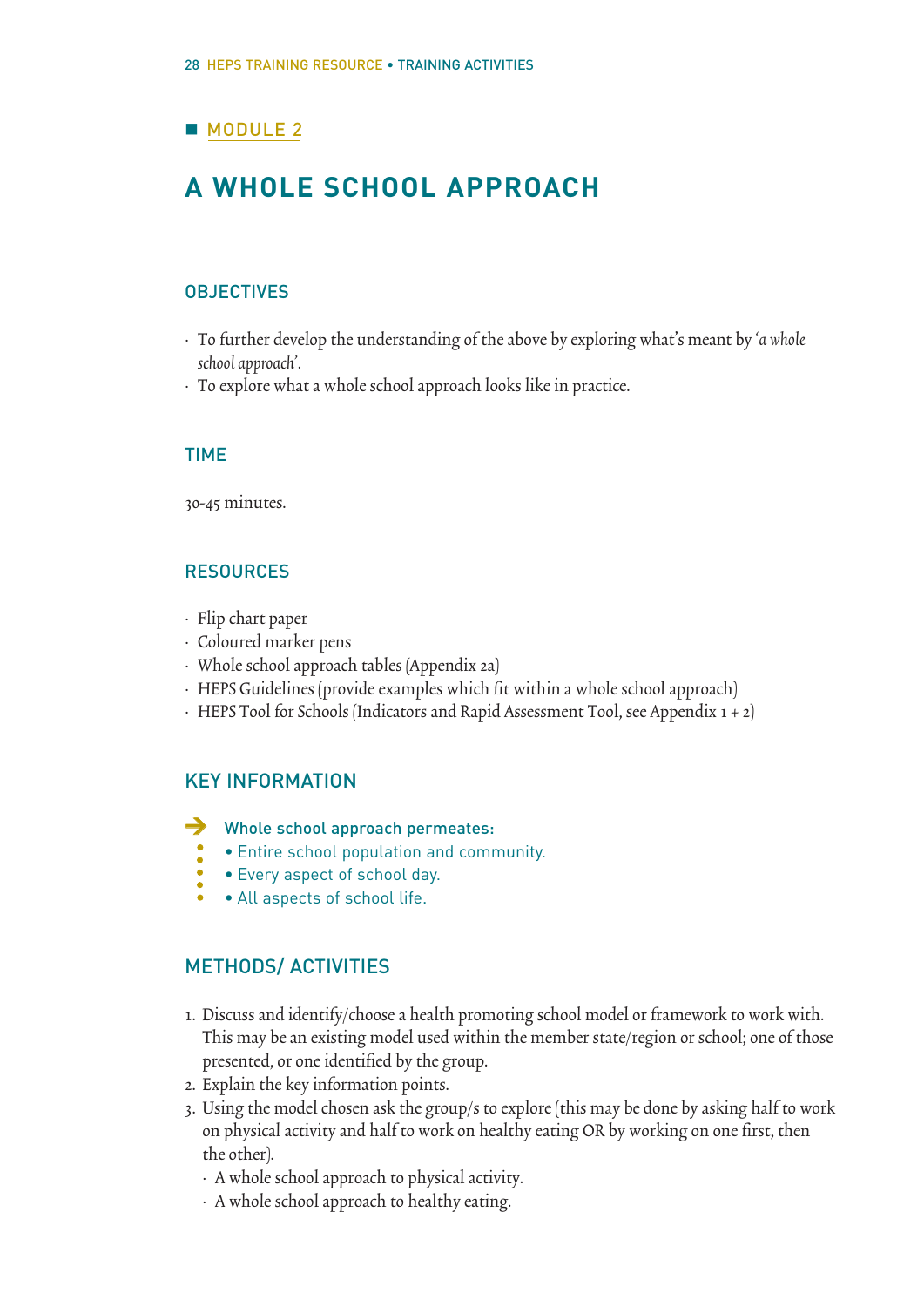- 4. Firstly writing down what activities/ programmes are currently being done, then writing down what other programmes and developments could be done in the future. This may be done using the tables provided or by using flip chart paper and pens.
- 5. Share and discuss:
	- What appears to common activity/ practice?
	- What ideas appear new?
	- Where can ideas and practice be shared?

It is useful to type up what is recorded here, as it provides a draft audit of current activities and ideas of other practice which can be shared.

# SUMMARY POINTS

- Most effective way of influencing behaviour change.
- Essential to look broader than the taught curriculum.
- Engage with all relevant partners.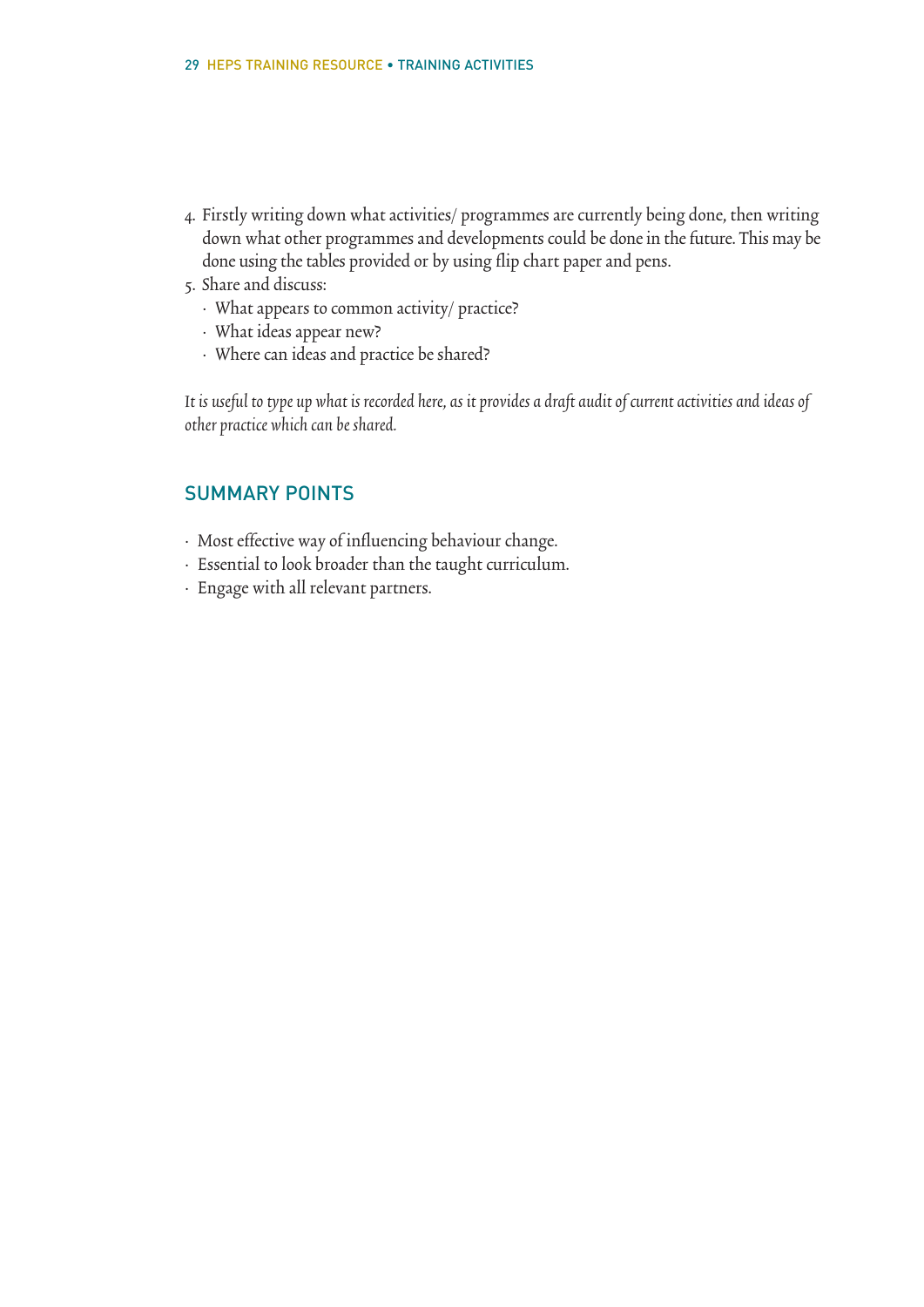# **APPENDIX 2a**

# **A WHOLE SCHOOL APPROACH TO...**

| Family and community      |  |
|---------------------------|--|
| Ethos and environment     |  |
| Formal/ taught curriculum |  |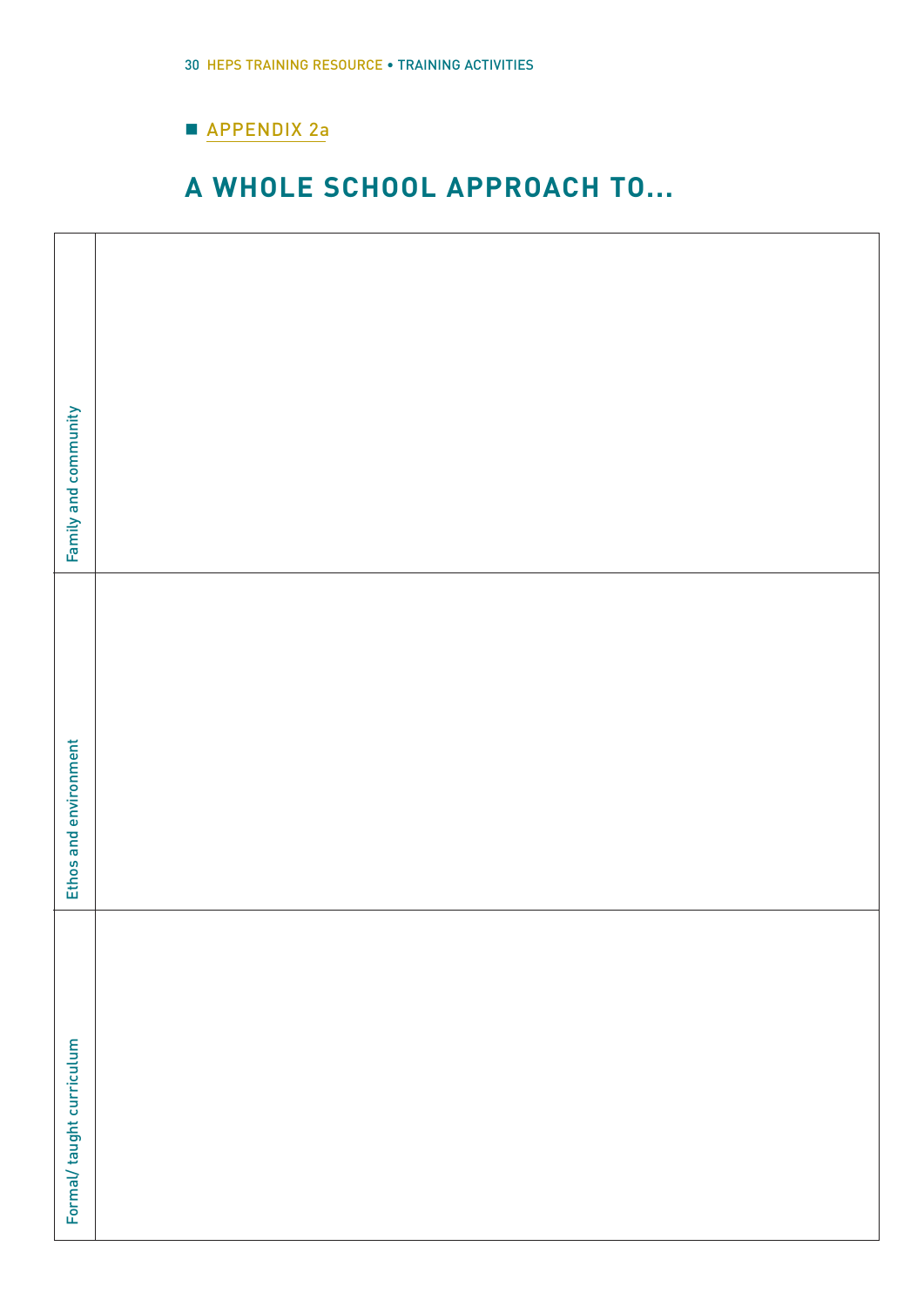# **APPENDIX 2b**

# **A WHOLE SCHOOL APPROACH TO...**

| Time                  | <b>Current activity</b> | <b>Possible activity</b> |
|-----------------------|-------------------------|--------------------------|
| Before school         |                         |                          |
|                       |                         |                          |
|                       |                         |                          |
|                       |                         |                          |
| Lunchtime and breaks  |                         |                          |
|                       |                         |                          |
|                       |                         |                          |
|                       |                         |                          |
|                       |                         |                          |
| Taught curriculum     |                         |                          |
|                       |                         |                          |
|                       |                         |                          |
|                       |                         |                          |
|                       |                         |                          |
|                       |                         |                          |
|                       |                         |                          |
|                       |                         |                          |
|                       |                         |                          |
| Wider school activity |                         |                          |
|                       |                         |                          |
|                       |                         |                          |
|                       |                         |                          |
|                       |                         |                          |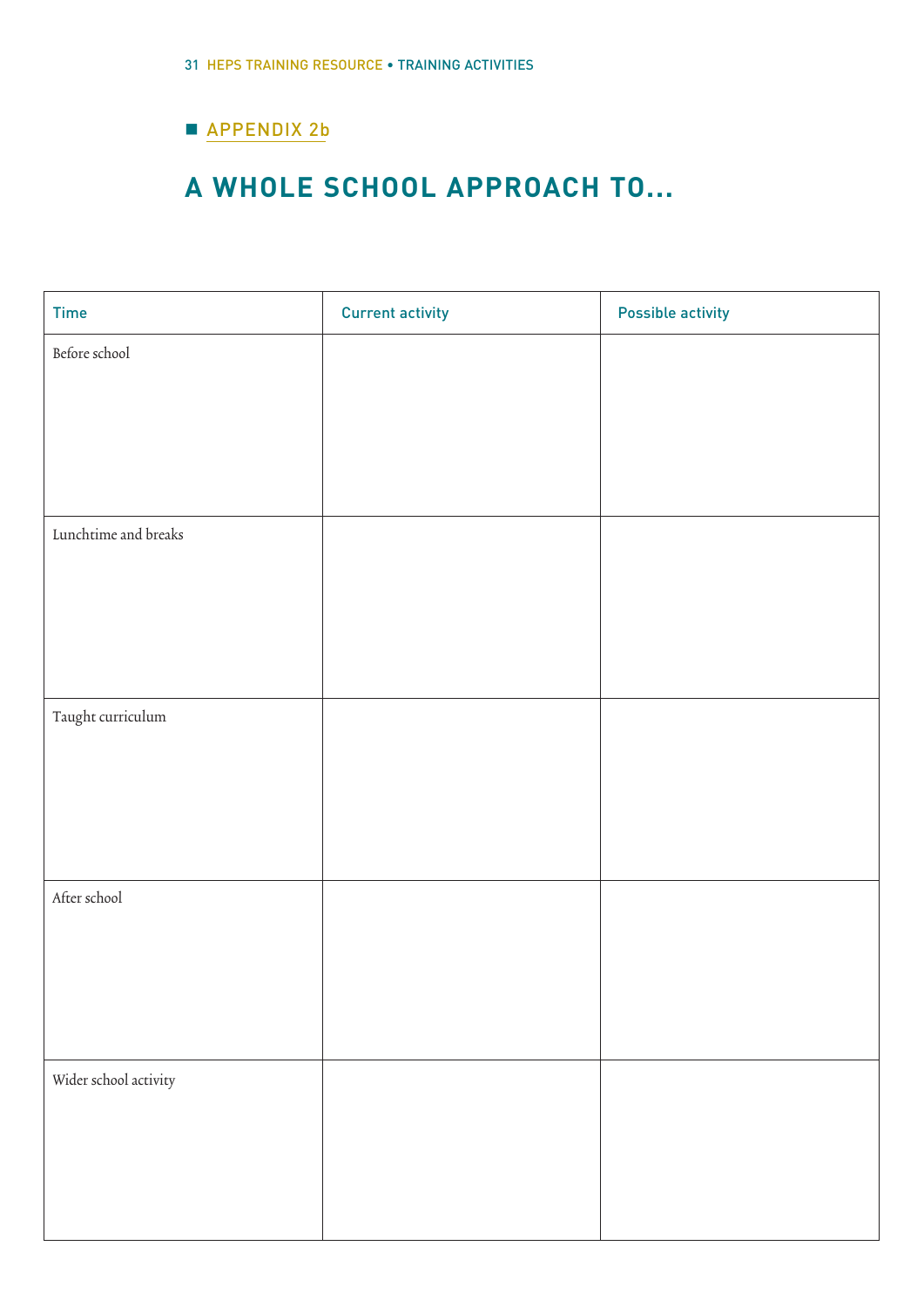# **TRAINERS NOTES**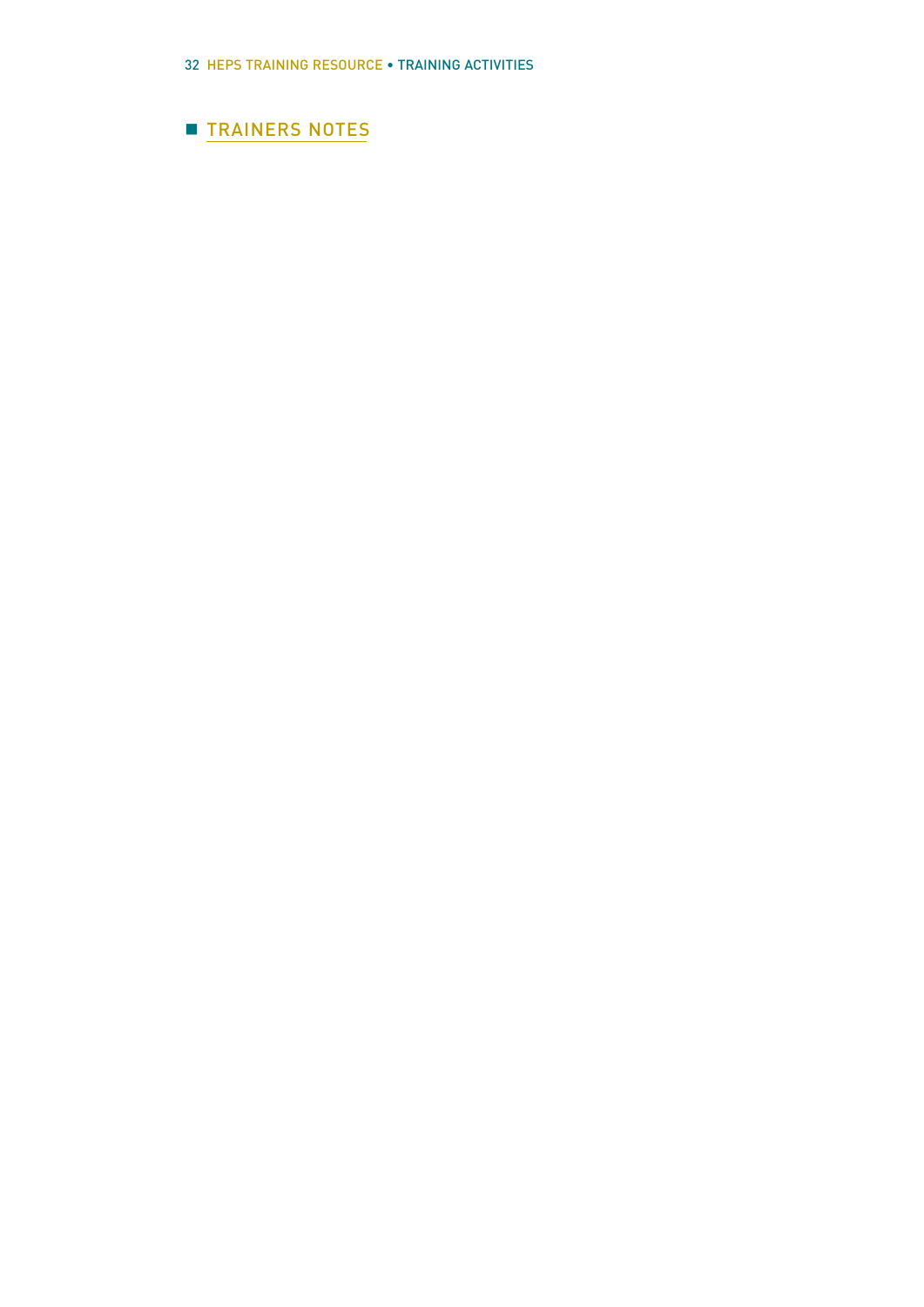# **MODULE 3**

# **DEVELOPING A WHOLE SCHOOL POLICY**

## **OBJECTIVE**

To provide guidance on developing a whole school policy to healthy eating and physical activity.

## TIME

30-45 minutes.

## **RESOURCES**

- Links to HEPS Guidelines/ chapter 3
- HEPS Advocacy Guide
- HEPS Tool for Schools
- Example school policy (Appendix 3)

## KEY INFORMATION

 $\ddot{\bullet}$ 

- A whole school policy should:  $\rightarrow$ 
	- Encompass all aspects of school life.
	- Reflect the vision and values of the school.
	- Be process driven and developed co-operatively, involving all key.
	- stakeholders young people, parents, etc.
	- Reflect local needs, issues and priorities.
	- Be seen as apart of an ongoing process.

## METHODS/ ACTIVITIES

- 1 Explain the need for a policy framework for healthy eating and physical activity.
- 2. Identify with the group other relevant national, regional and local level policies.
- 3. Explore the implications of these for member states, HEPS activities and for schools.
- 4 Establish a process for policy development (HEPS Guidelines):
	- Establish working group.
	- Audit existing activity and programmes.
	- Make a draft policy.
	- Consult on the draft policy, and modify accordingly.
	- Disseminate and implement the policy.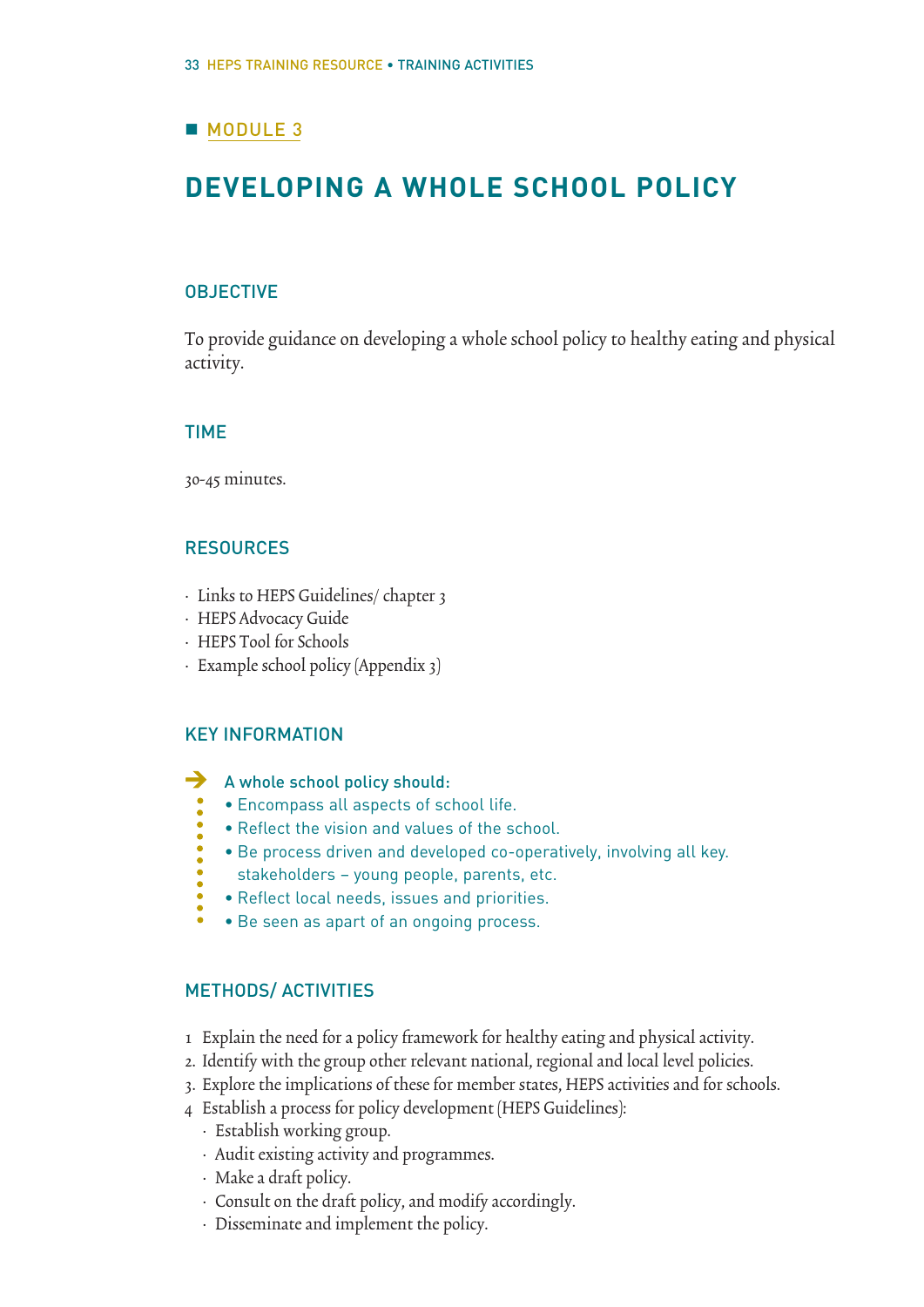- Monitor, evaluate, review and revise the policy.
- Communicate the policy.
- 5. Agree a timescale for policy development.
- 6. Develop an action plan.
- 7. Agree a timescale for review and revision.

# SUMMARY POINTS

- Processes are important to establish ownership.
- Planning allows for identification of local needs and prioritising.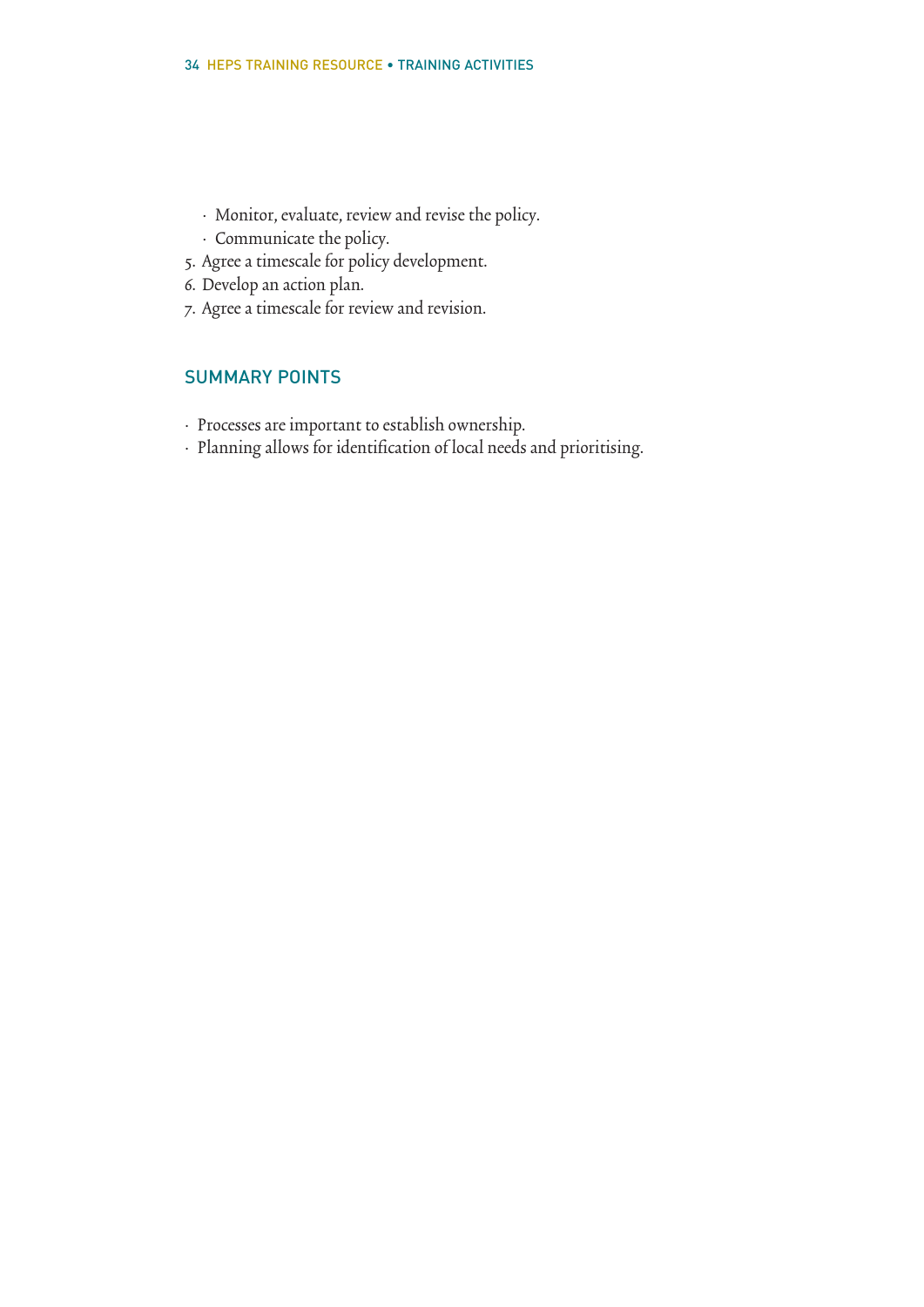# **APPENDIX 3**

# **KILPATRICK SCHOOL POLICY ON HEALTHY EATING & NUTRITION**

## INTRODUCTION

As an accredited Health Promoting School, Kilpatrick School is fully committed to the provision of effective education on Healthy Eating and Nutrition. In line with West Dunbartonshire Community Authority, the school is also committed to supporting its staff in the delivery of a whole-school Healthy Eating strategy, in line with the principles of Hungry for Success (2003).

## 1. AIMS

Following the principles embedded in the Schools (Health Promotion and Nutrition) (Scotland) Act 2007, this policy aims to:

- Ensure consistency across both Primary and Secondary departments.
- Embed Healthy Eating and Nutrition within cross-curricular themes, in line with A Curriculum for Excellence.
- Develop, encourage and maintain health promoting lifestyles in children and young people that will benefit them into adulthood.
- Promote positive attitudes towards food and nutrition which will foster the development of successful learners, effective contributors, confident individuals and responsible citizens.

# 2. RATIONALE

"A good diet is essential for good health. It is therefore important that children are provided with a solid foundation for establishing healthy life-long eating habits. Although schools alone cannot be expected to address children's poor eating habits, schools can make a valuable contribution to improving the nutritional quality of children's diets and promoting consistent messages about healthy eating within a health promoting schools environment." Schools (Health Promotion and Nutrition) (Scotland) Act 2007.

As an integral feature of Health and Wellbeing Education, Healthy Eating and Nutrition concerns quality of life, encompassing the promotion of physical, emotional and social wellbeing. The school recognises the strong link between lifestyle, environment and hereditary factors and effective learning and teaching. This policy, therefore, will adhere to both the nutrient standards and food and drink standards for school lunches along with the food and drink standards for anything served in school outwith the school lunch.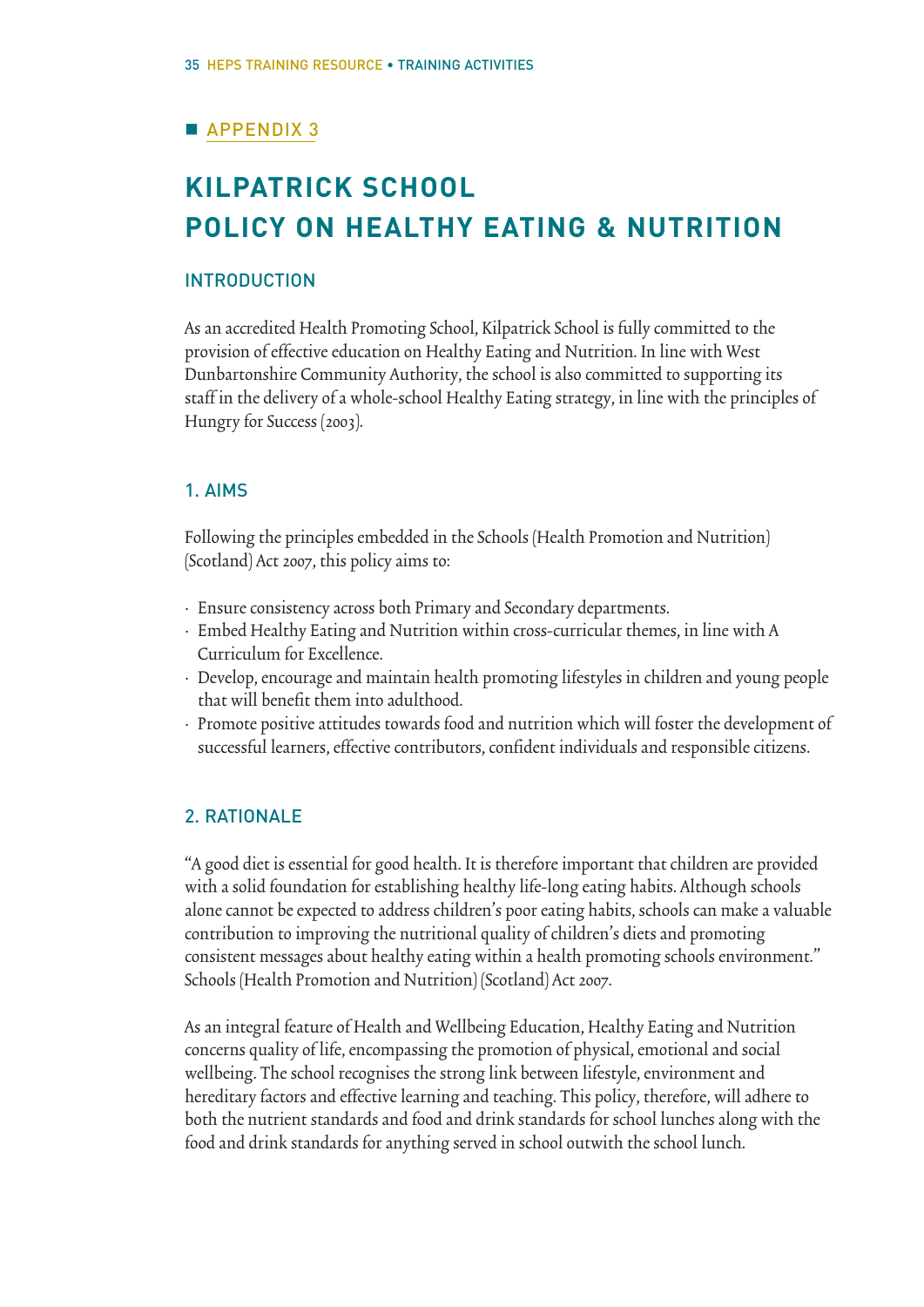# 3. KEY AREAS of HEALTHY EATING & NUTRITION in KILPATRICK SCHOOL

- a) School meals
- b) Healthy Tuck Shop
- c) Fruit in School
- d) Breakfast Clubs
- e) School Nutrition Action Group
- f) Water in School
- g) Oral health

# a) School Meals

Following the seven underlying principles which governed the implementation of Hungry for Success (2003), Kilpatrick School will:

- Continue to establish links between learning and teaching on healthy eating in the curriculum and food provision in the school.
- Promote partnership working, engaging with health visitors, dental hygienists, community dieticians, environmental health officers, and, in particular, caterers and parents.
- Consult regularly with parents, pupils and staff on the provision of school meals.
- Ensure anonymity for free meal recipients.
- Promote the concept of lunchtime as a social experience.
- Issue pictorial menus to parents, so as to engage them in encouraging their children to make healthy choices.
- Have regular incentive schemes to encourage pupils to make healthier choices.

These strategies have now been further endorsed by the Schools (Healthy Eating & Nutrition) (Scotland) Act 2007.

# b) Healthy Tuck Shop

"Influencing what is available in the tuck shop so that the food sold links to what is being taught in the curriculum is very important in reinforcing a whole-school approach" (Hungry for Success 2003).

Children have high energy and nutrient requirements compared to their body size. They need to eat regularly and nutritious snacks between meals are an important part of the day, therefore tuck shops are very important. There is evidence that children who have had healthier alternatives at break time settle down to class work more quickly, are much calmer, less challenging and have higher levels of concentration.

In Kilpatrick School, a variety of fruits and/or vegetables will always be available and any savoury snacks will comply with the nutrient standards as set out in the Act. Water will always be available.

# c) Fruit in School

This successful initiative aims to:

• Complement the good work already going on in Kilpatrick School to encourage the habit of snacking on fruit and having a healthy tuck shop.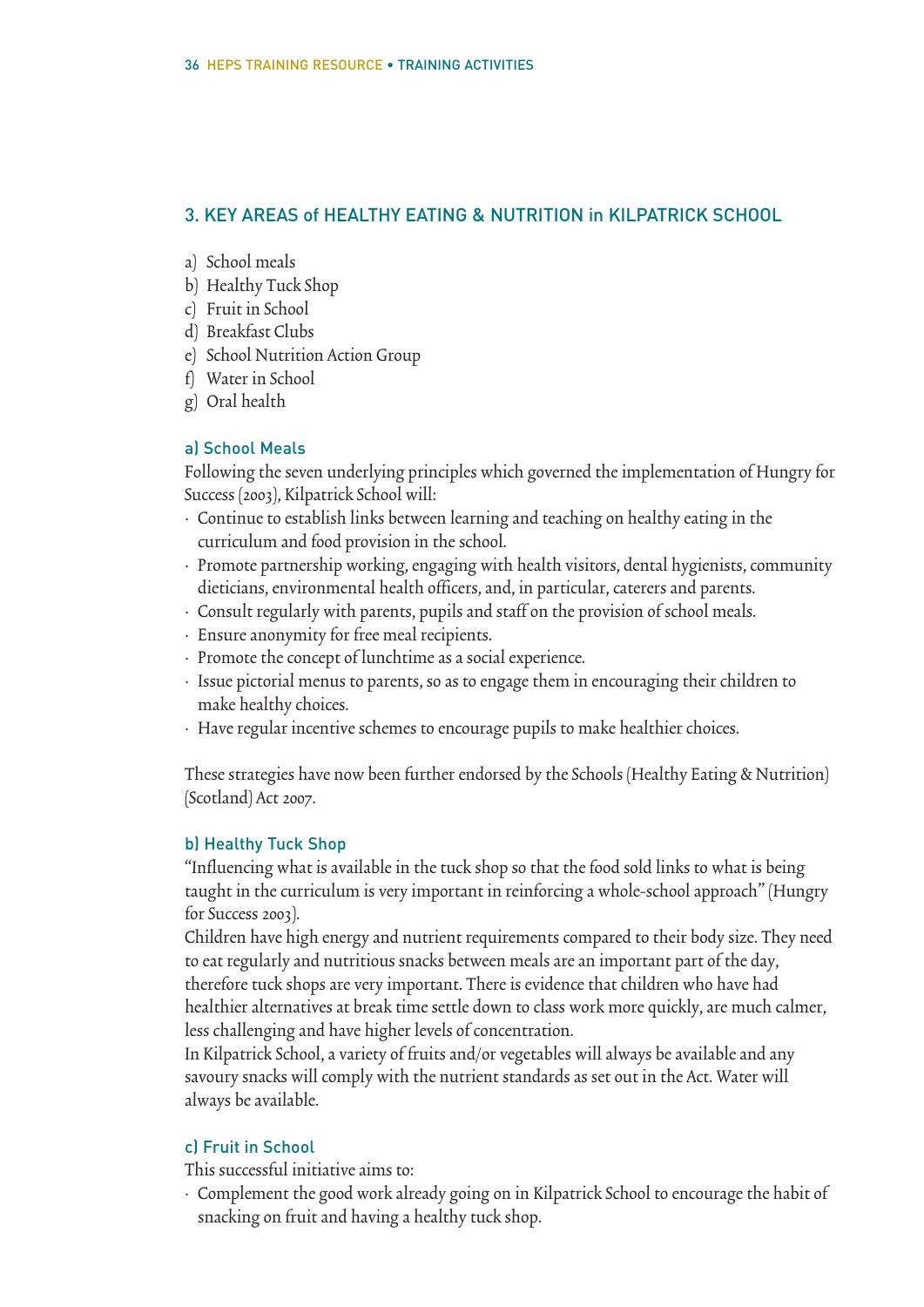- Give pupils the opportunity to explore tastes and textures of a variety of fruits and vegetables and to become used to eating fruit and vegetables every day.
- Increase fruit awareness and consumption through education leading to better health and health-related behaviour for children.
- Complement and support the nutrient standards for school lunches.
- Encourage teaching staff to include curricular lessons on fruit consumption and its role in a healthy, balanced diet.

## d) Breakfast Clubs

In Kilpatrick School these clubs, in both Primary and Secondary departments, aim to:

- Provide pupils with healthy food at the start of the day (which has been proved to improve concentration) and encourage a balanced diet.
- Encourage pupils to eat fewer sweets or snacks, thereby reducing tooth decay.
- Provide opportunities for social interaction across peer groups.

## e) School Nutrition Action Group

Established 10 years ago in Kilpatrick School, this group aims to look at:

- The provision of food in school throughout the day.
- How healthy choices are promoted in the school community.
- How healthy eating & nutrition fit into the curriculum.
- How to link effectively what is taught in the classroom and the standard & quality of food eaten in the school.

Members of the group are:

- Catering manager.
- Depute head teacher (also health education coordinator).
- A member of the teaching staff.
- Home Economics teacher.
- Pupil representative.
- Other parties, from time to time, such as the community dietician.

## f) Water in School

Water provision has the potential to make a great difference to pupils' health and academic performance. There is a strong correlation between classroom learning and the amount of water consumed by children during the school day.

In Kilpatrick School, pupils are encouraged and allowed access to drinking water during the day, even during lesson times.

Water is also provided as part of school lunches.

## g) Oral Health

Kilpatrick School participates in the tooth-brushing programme established by Greater Glasgow Health Board. In the Primary Department, tooth-brushing is part of the lunchtime routine and this is monitored by the health board's oral health hygienist, who visits the school each term.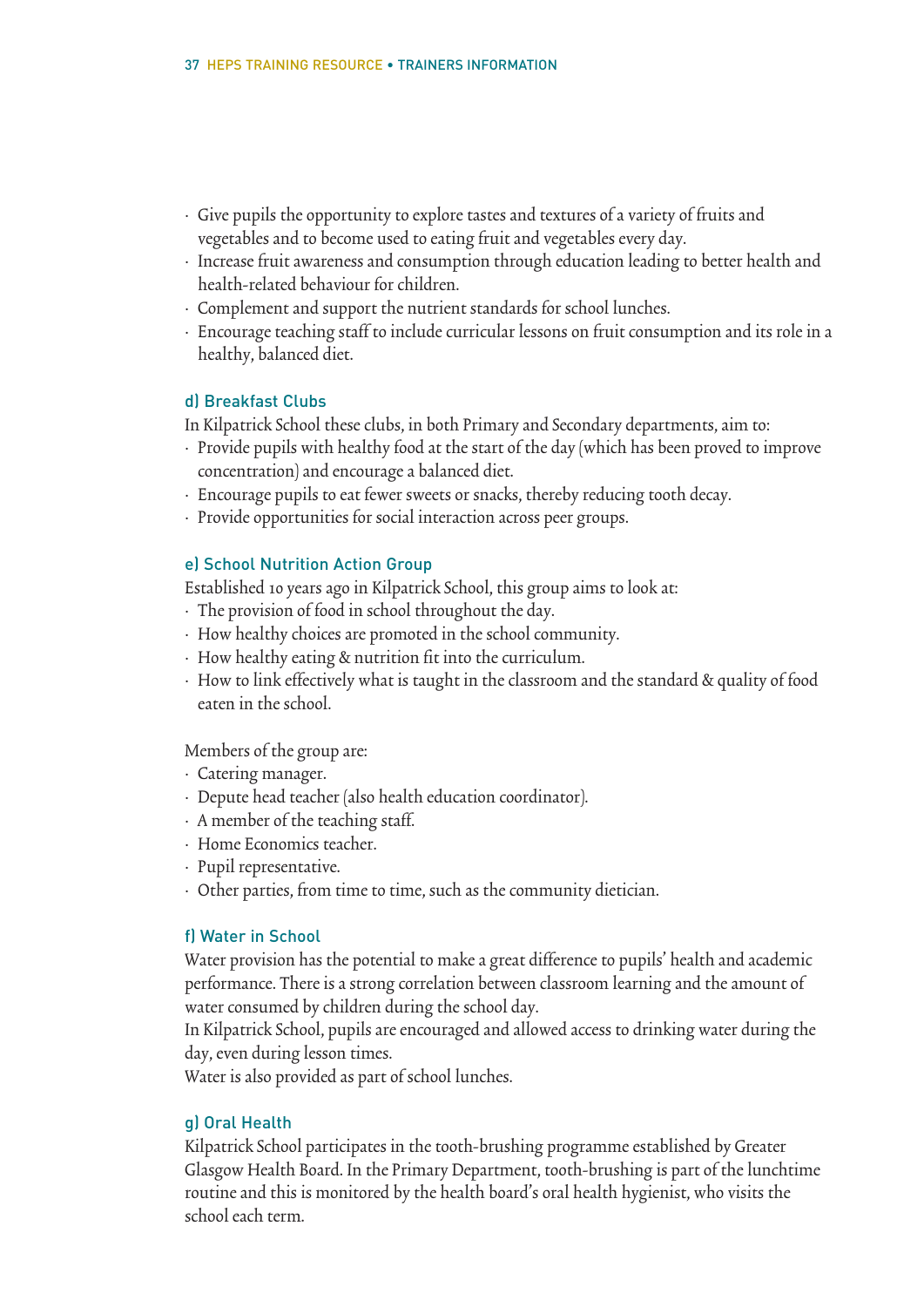# 4. HEALTHY EATING AND NUTRITION AND CURRICULAR LINKS

## 4.1 Health and Wellbeing (formerly Personal, Social and Health Education)

This curricular area is the main area in which to deliver education about healthy choices, healthy eating and food hygiene. Links are made between nutrition, physical activity and mental health.

"Learners (will) develop their understanding of a healthy diet, which is one composed of a variety and balance of food and drinks. They (will) acquire knowledge and skills to make healthy food choices and help to establish lifelong healthy eating habits. They (will) develop an appreciation that eating can be an enjoyable activity and (will) understand the role of food within social and cultural contexts. They (will) explore how the dietary needs of individuals and groups vary through life stages.

Learners (will) develop knowledge and understanding of safe and hygienic practices and their importance to health and wellbeing and apply these in practical activities and everyday routines including good oral health. They (will) develop awareness that food practices and choices depend on many factors including availability, sustainability, season, cost, religious beliefs, culture, peer pressure, advertising and the media." (Curriculum for Excellence.)

At Kilpatrick School, the present curricular content for healthy Eating and Nutrition is:

|                                          | · Early Years: Why we need food                            |
|------------------------------------------|------------------------------------------------------------|
|                                          | Cleaning our hands, teeth and body                         |
| $\cdot$ P <sub>1</sub> -P <sub>3</sub> : | Eating, growing and changing                               |
|                                          | Food hygiene - washing and preparing food                  |
| $\cdot$ P <sub>4</sub> -P <sub>6</sub> : | Nutritional needs                                          |
|                                          | Food hygiene – storage and preparation                     |
| $\cdot$ P7-S2:                           | Physical health needs e.g. diversity of healthy body sizes |
|                                          | Media influences                                           |
| $\cdot S_3-S_4$ :                        | Independent living skills                                  |
|                                          | Using health support agencies                              |
|                                          | Food issues e.g. breast-feeding and safe dieting           |
|                                          | Basic First Aid and Food Handling skills                   |
| $\cdot$ S5-S6:                           | Healthy independent living                                 |
|                                          | Food for healthy lifestyles                                |

# 4.2 Physical Education

Being fit is necessary for good health. An integral part of the school's fitness programme is the overt link between fitness and the importance of a good, balanced diet.

## 4.3 Home Economics

At all stages in Kilpatrick School, opportunities are provided for practical food preparation for healthy eating. The Home Economics programme of study allows for all aspects of healthy eating and nutrition to be covered.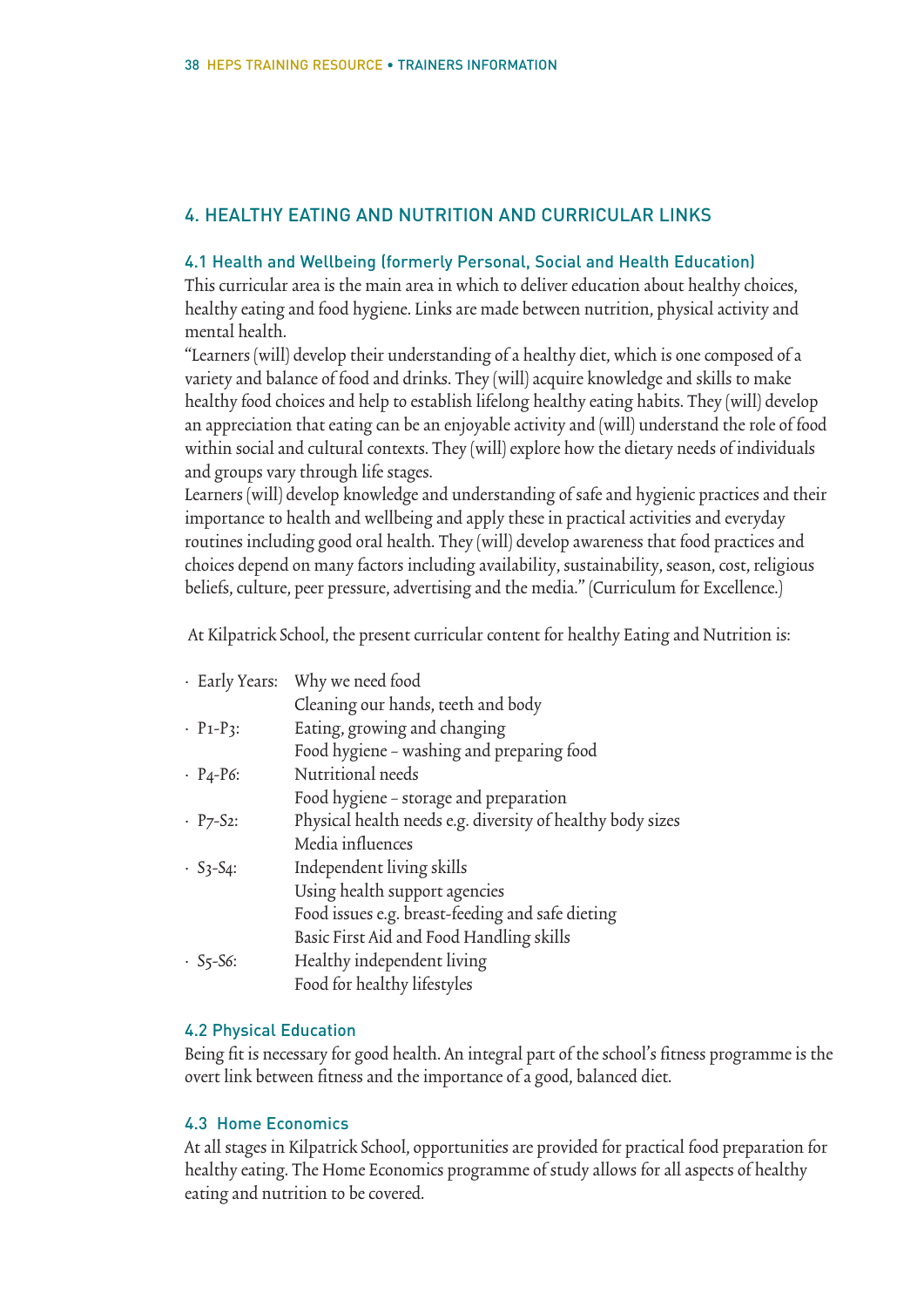## 4.4 Other Curricular Areas

- English within discussions, imaginative writing and media studies.
- Religious and Moral education within Other World Religions and Personal Search.
- Social Subjects the politics of health, poverty and malnutrition.
- ICT accessing healthy eating and nutrition information through the internet.
- Enterprise Healthy cookbooks and calendars, herb nurseries and Eco-schools.

These links with the curriculum, formal and informal, will continue to be audited regularly, so as to:

- Provide a progressive and developmental spiral approach through which topics are introduced, consolidated and extended at an appropriate age and stage.
- Heighten awareness of opportunities for teaching about health issues in informal contexts and as they arise.
- Provide a framework for the continuing development of the curriculum in forward planning, through the incorporation of new initiatives.
- Give reassurance that a lot of work in the area is in fact being undertaken already.

## 5. MONITORING AND EVALUATING

It is the intention to regularly review and update this policy in line with current advice from the Scottish Executive.

Through the School Improvement Plan and the Standards and Quality report, strategies will be in place to ensure the principles embodied in this policy continue to develop in line with the school's accreditation as an Excellent Health Promoting School.

# 6. ETHOS

Kilpatrick School is committed to supporting the development of each pupil as a whole person.

Social skills and interpersonal relationships are promoted through positive lunchtime experiences, and adults within the school community provide good role models. The school takes advantage of regular assemblies to promote the advantages of healthy eating and nutrition, and frequently rewards those pupils who are adopting a healthier lifestyle.

# 7. ADDITIONAL SUPPORT NEEDS

In Kilpatrick School, some of our pupils have particular problems associated with eating e.g. chewing, swallowing and digesting. Staff are regularly trained, mainly by speech and language therapists and school nurses, to ensure they give the best and most appropriate assistance.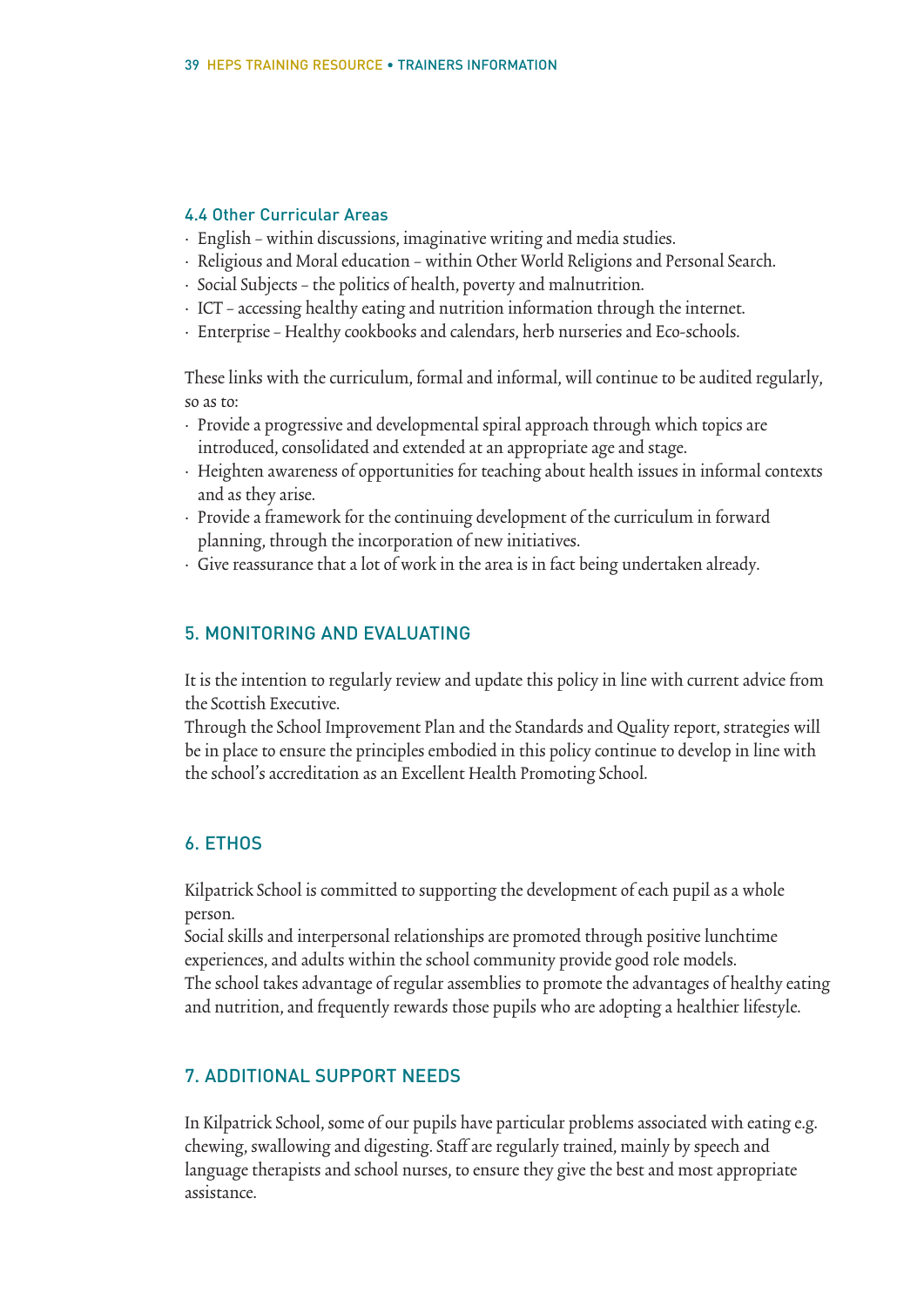A registered dietician supplies the school catering manager with an individual diet for these clients, so that they are fed according to their own nutritional needs and physical abilities. Parents are also consulted on medically prescribed dietary requirements and the school follows the local authority guidelines.

Catering staff liaise with parents, carers and medical professionals to ensure that a suitably balanced nutritional diet is provided.

The principle of variety and choice of food applies equally to children and young people on special diets, as part of a wider pupil-centred approach.

## 8. ROLES and RESPONSIBILITIES

#### Roles

Within Kilpatrick School, the Head Teacher has overall responsibility for the implementation of Healthy Eating and Nutrition. The school has a Health Education Coordinator who is responsible for the management of all aspects of the Health Promoting School including Healthy Eating and Nutrition.

#### **Responsibilities**

The Head Teacher, Senior Management Team including the Health Education Coordinator, and all other staff have roles and responsibilities in relation to Healthy Eating and Nutrition. These include:

- Leadership that takes a holistic view of health and is committed to health improvement for all pupils, staff and the wider community.
- Management that ensures integrated action to identify and respond to the health needs of pupils and staff and that makes a positive impact on the wellbeing of the wider community.
- All staff adopt a collaborative, consultative partnership-based approach.

Kilpatrick School will continue to ensure that accommodation and resources encourage healthy Eating, in terms of:

- The attractiveness, reception and atmosphere of the dining area.
- Pupil/staff relationships within the dining area.
- Pupil consultation on school meals.
- Suitability of kitchen and servery facilities.
- Use of display to promote healthy choices, not just in school lunches but also within Breakfast Clubs and tuck shops.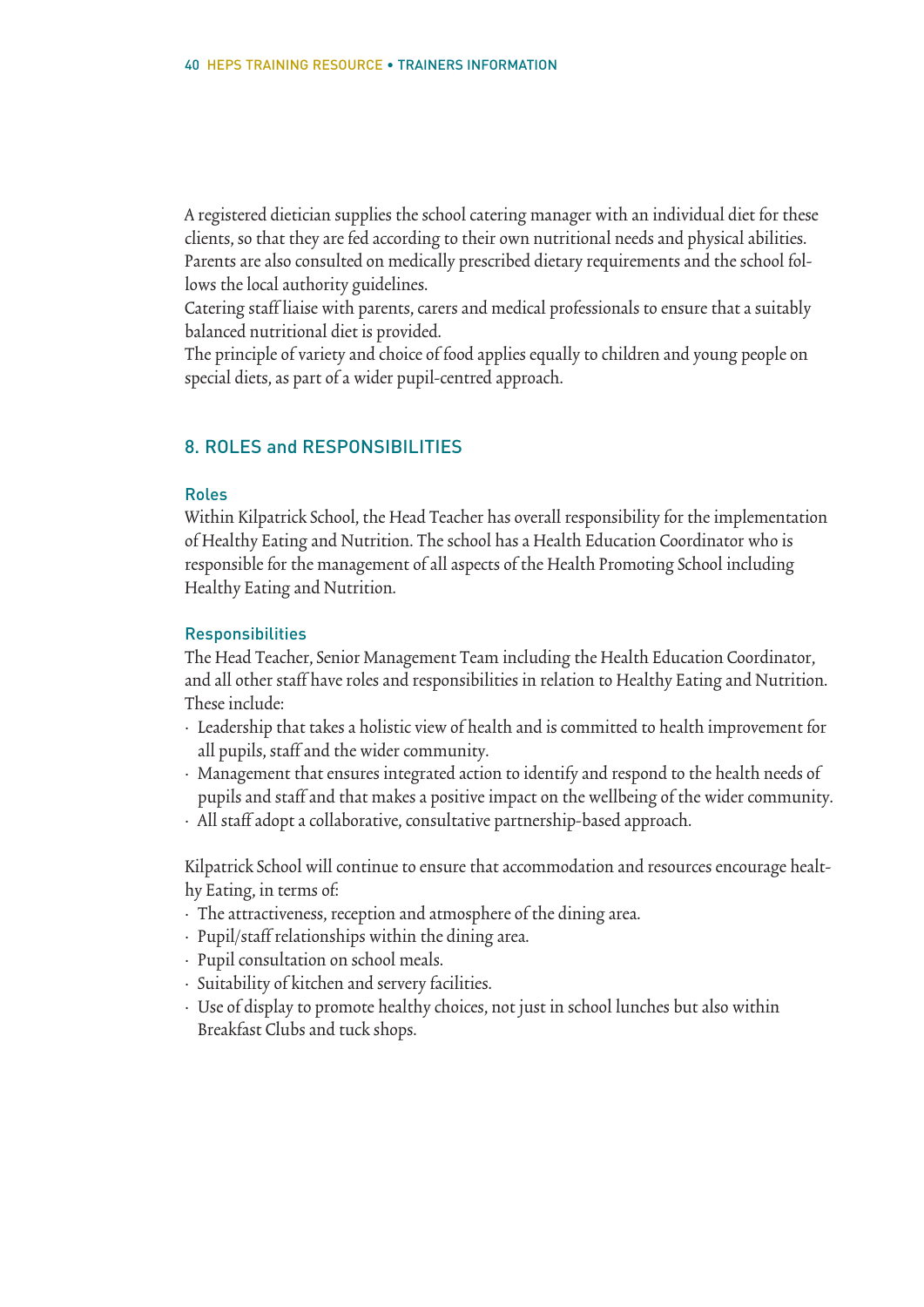# **TRAINERS NOTES**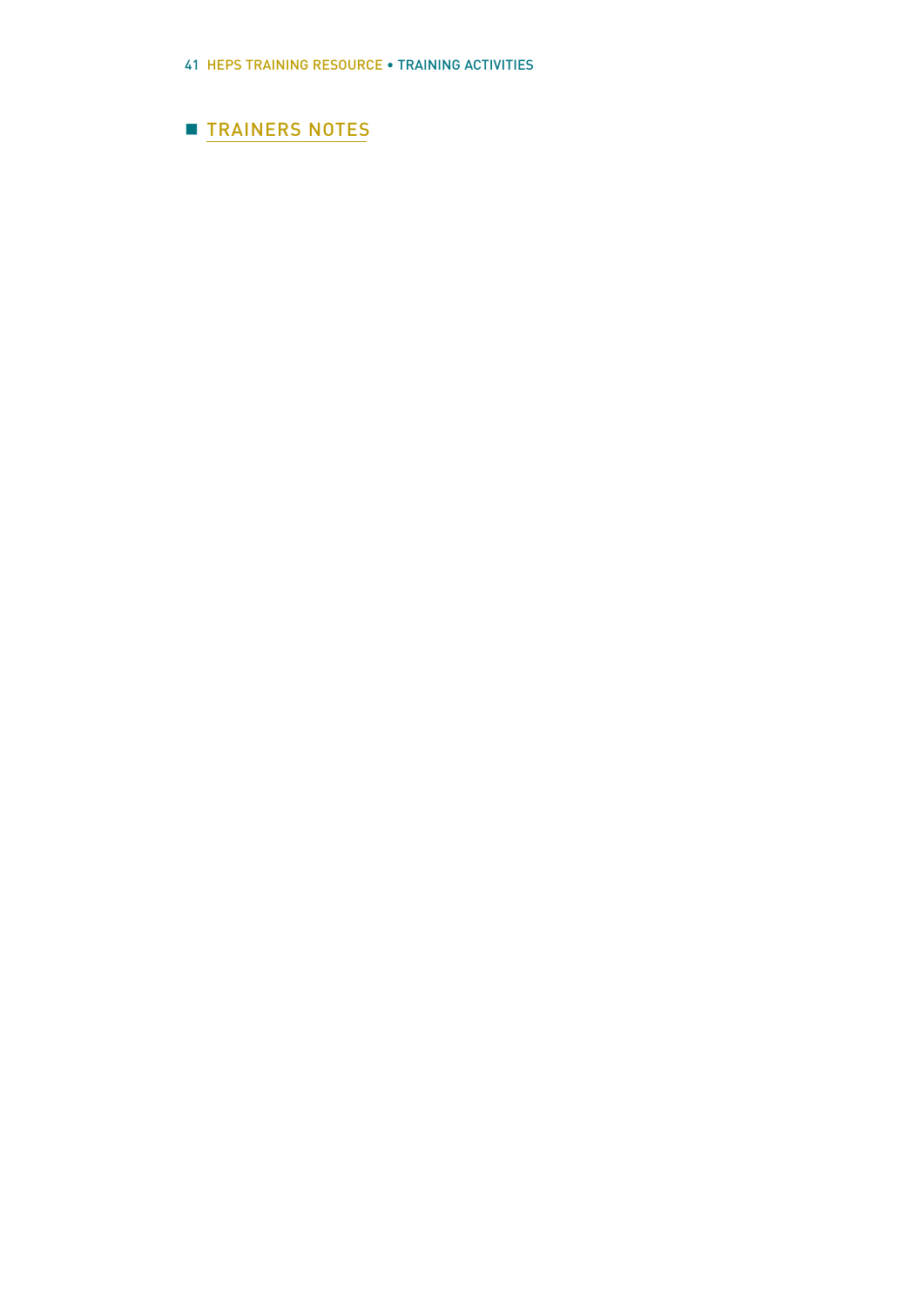# **MODULE 4**

# **PARTNERSHIPS FOR HEALTHY CHOICES**

## **OBJECTIVES**

- To explore the range of partners required to implement HEPS.
- Identify potential partners for delivery of HEPS.

## TIME

30-45 minutes.

## **RESOURCES**

- Flip chart paper
- Marker pens
- HEPS Guidelines
- HEPS Inventory Tool
- HEPS Tool for Schools
- Example Action Plan template/ Planning Tool template (Appendix 4a)

## KEY INFORMATION

- Partners are essential for delivering a whole school approach to HEPS.  $\rightarrow$ 
	- Language and terminology will vary across partners.
	- The process of establishing strong partnerships is as important as the outcome.
	-
	- Make best use of the partnership.

## METHODS/ ACTIVITIES

- 1. Identify everyone who can be involved both inside and outside the school.
	- What might their role or contribution be?
	- What would they have to gain from their involvement?
	- What might be the barriers to their involvement?
- 2. Think about both strategic and operational issues.
- 3. Who would be required on your Planning Group to fully implement a whole school approach to healthy eating and physical activity?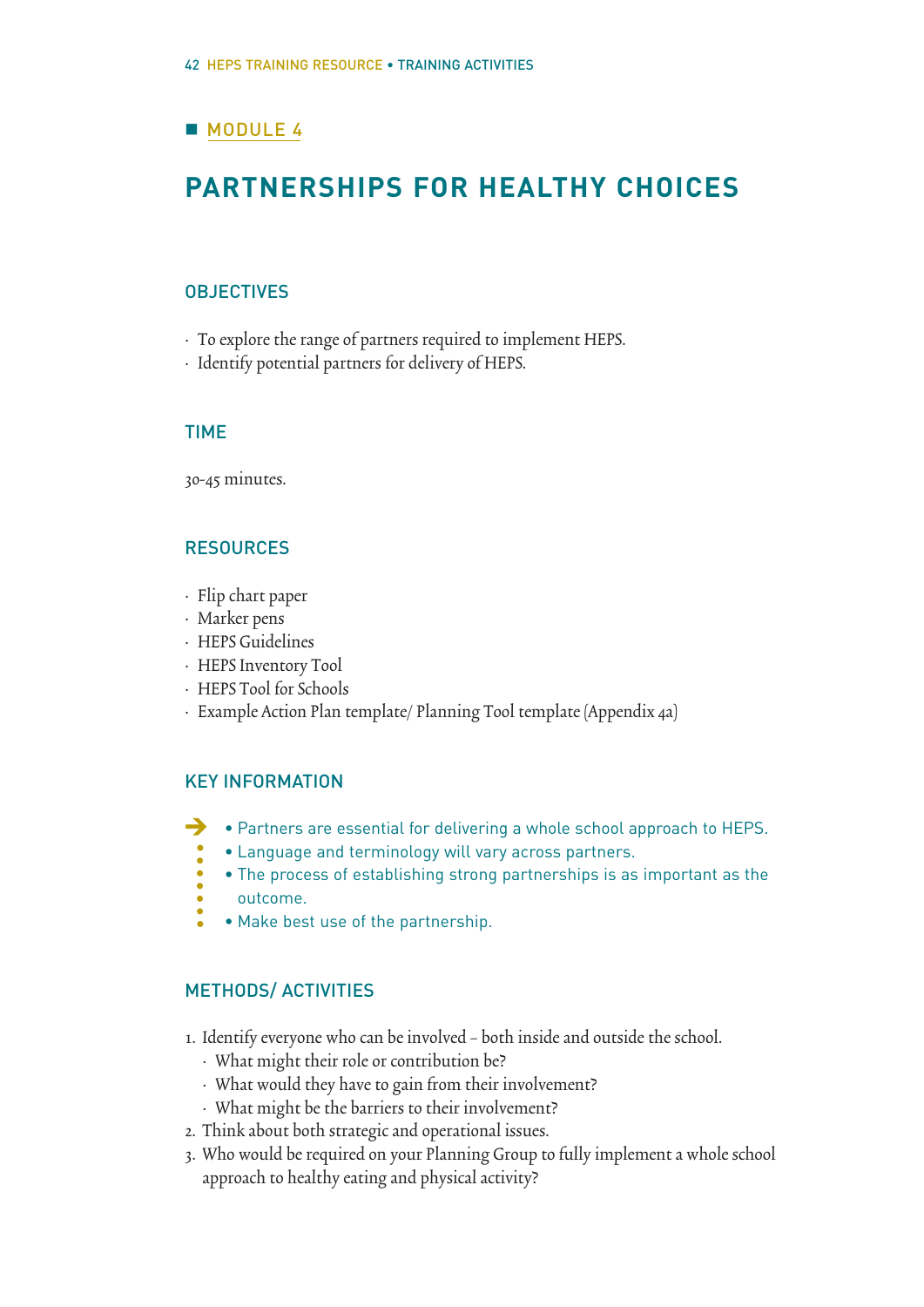## Think about:

- Possible barriers to their involvement.
- Arguments for their involvement and participation.
- Existing structures and mechanisms e.g. relevant Health and Education groups, Planning structures.
- 4. Now go to the Action Plan for Healthy Eating and Physical Activity in your school/ regional:
	- Who is relevant and appropriate to sit on this Group?
	- Who will lead and direct this Group?
	- How will this Group link into other existing groups?
	- Where will it be accountable to?

## SUMMARY POINTS

- Partnerships are a core part of any health promoting school.
- Partnerships are critical to the effective delivery of physical activity and healthy eating within the school setting.
- Key to this is understanding the role and remit of other partners and the challenges and barriers faced by all.
- Good partnership working takes time.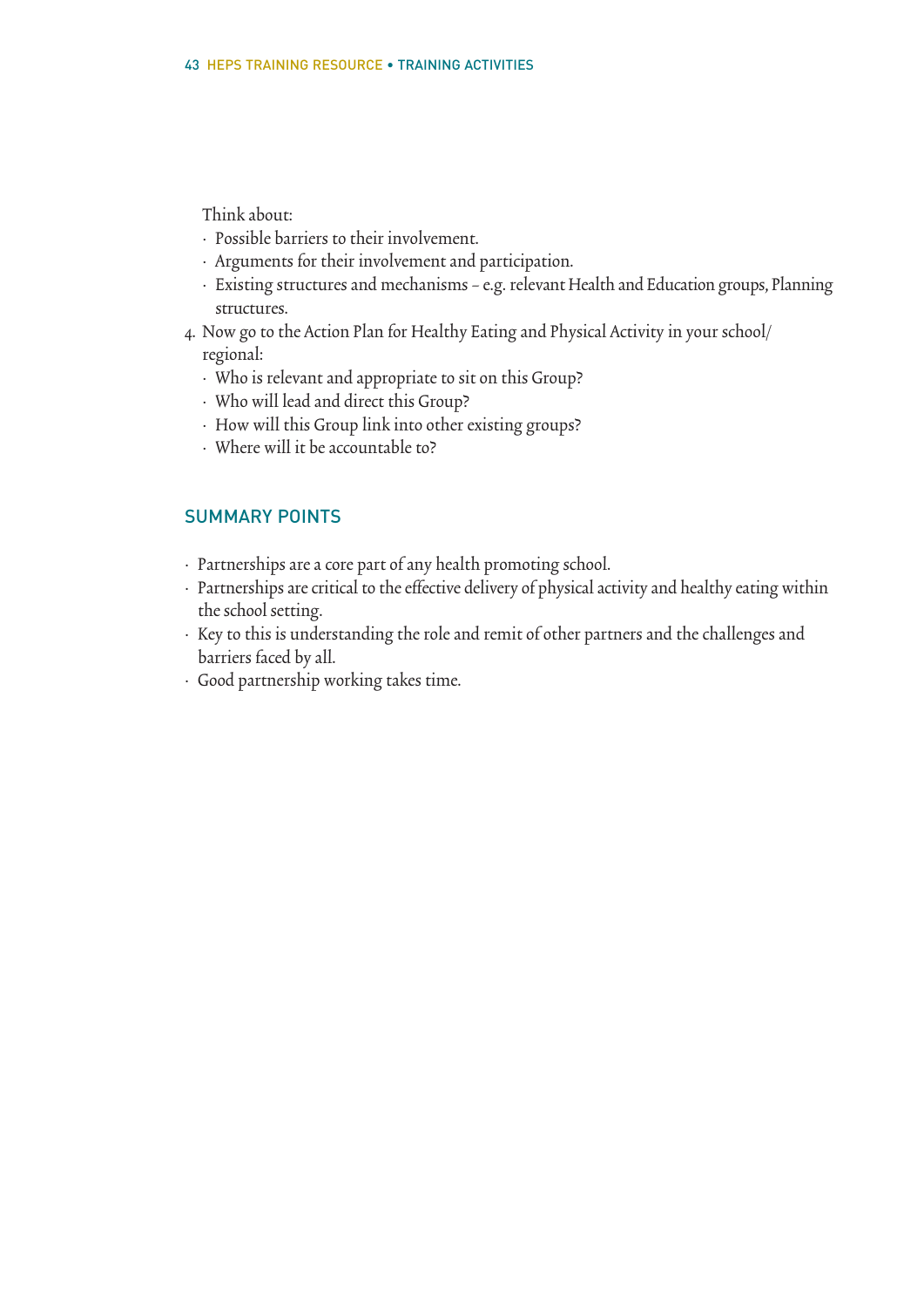|                              |                   | Who else will help?              |  |
|------------------------------|-------------------|----------------------------------|--|
|                              |                   | Who will lead<br>this work?      |  |
| PLATE/PLANNING TOOL TEMPLATE |                   | Timescale                        |  |
|                              |                   | Resources<br>available           |  |
|                              |                   | Measure of success/<br>indicator |  |
| ACTION PLAN TEM              | Activity:<br>Aim: | Target/goal/<br>objectives       |  |

# ACTION PLAN TEMPLATE/PLANNING TOOL TEMPLATE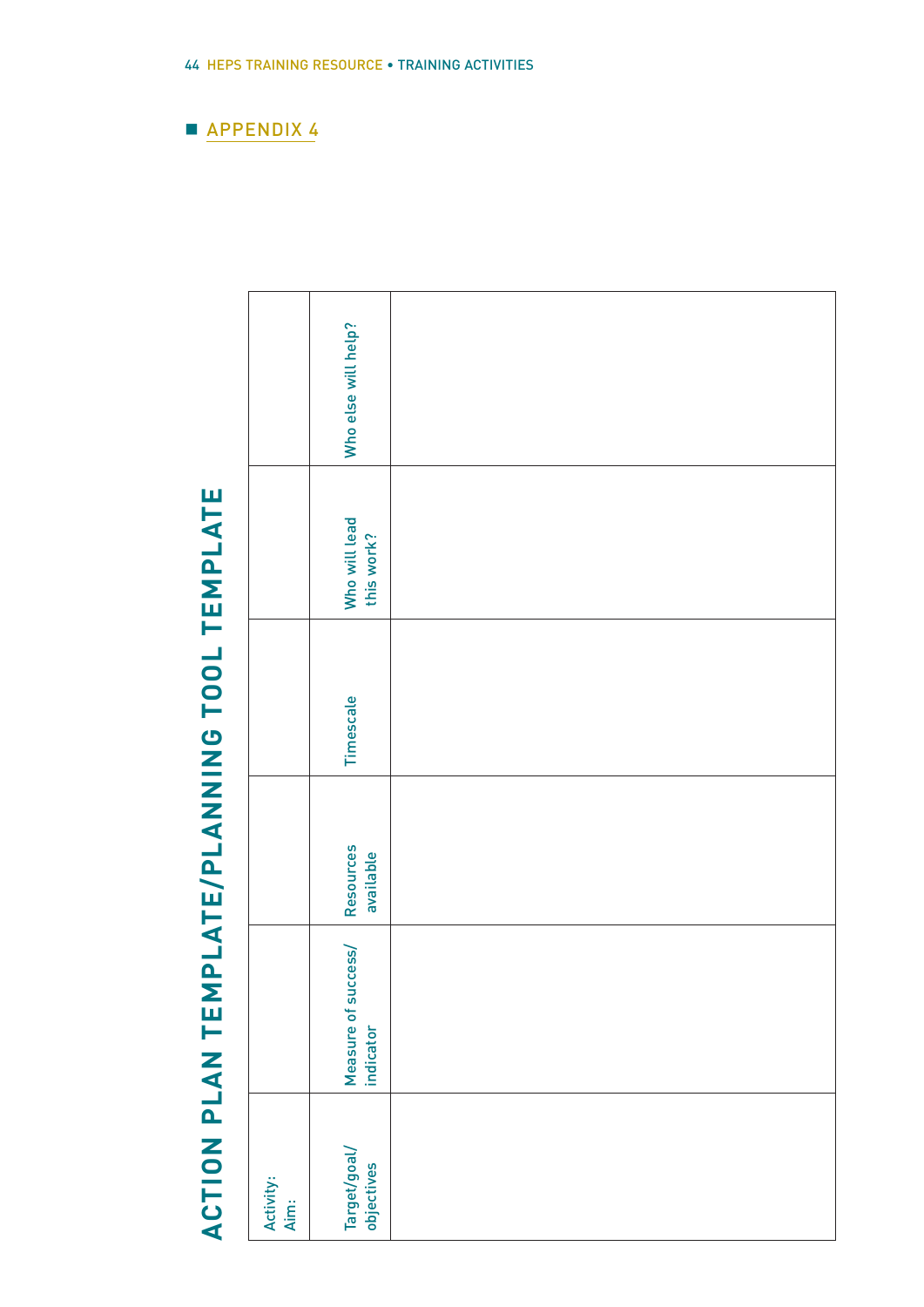# **TRAINERS NOTES**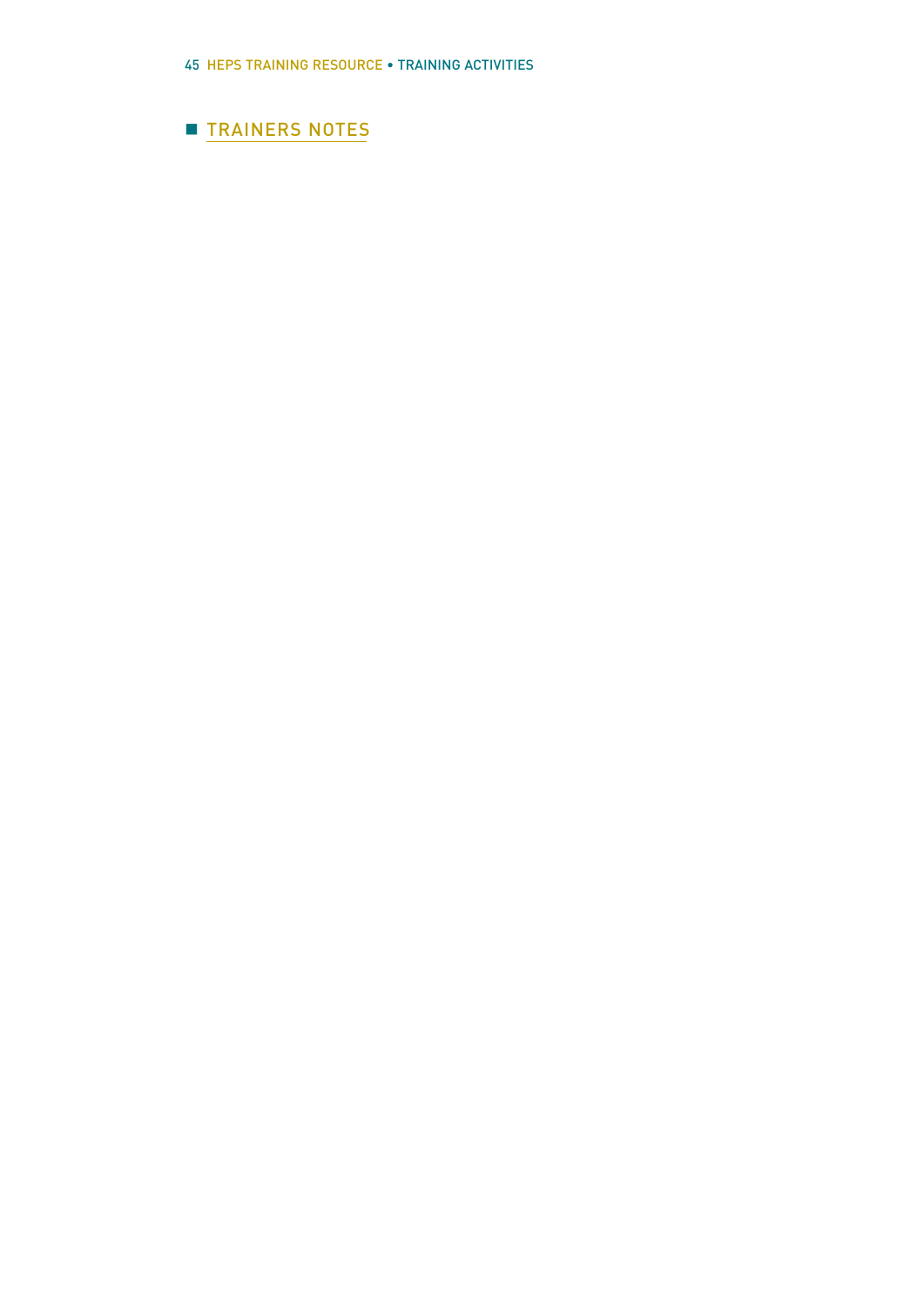# **MODULE 5**

# **PLANNING FOR HEALTHY EATING AND PHYSICAL ACTIVITY**

## **OBJECTIVES**

- To highlight the importance of planning for healthy eating and physical activity.
- To explore the key stages in the planning process.

## TIME

30-45 minutes.

# RESOURCES

- Pens/ paper
- Flip chart paper
- Coloured marker pens
- Planning templates (Appendix 4a)
- Planning example (Appendix 5a)
- Planning model (Appendix 5b)
- HEPS Tool for Schools (Indicators, see Appendix 2)
- HEPS Inventory Tool

# KEY INFORMATION

> Planning is important. It helps direct resources to where they will have most impact. Important steps include:

- Assessing the need.
- Setting aims.
- Setting objectives.
- Agreeing methods and strategies.
- Evaluating outcomes.

# METHODS/ ACTIVITIES

- 1. Explain that this activity builds on:
	- Health promoting school module 1
	- Whole school approach module 2
- 2. Use the planning model/s provided (Appendix 5b) to illustrate key stages in the planning process or use another relevant model if preferred.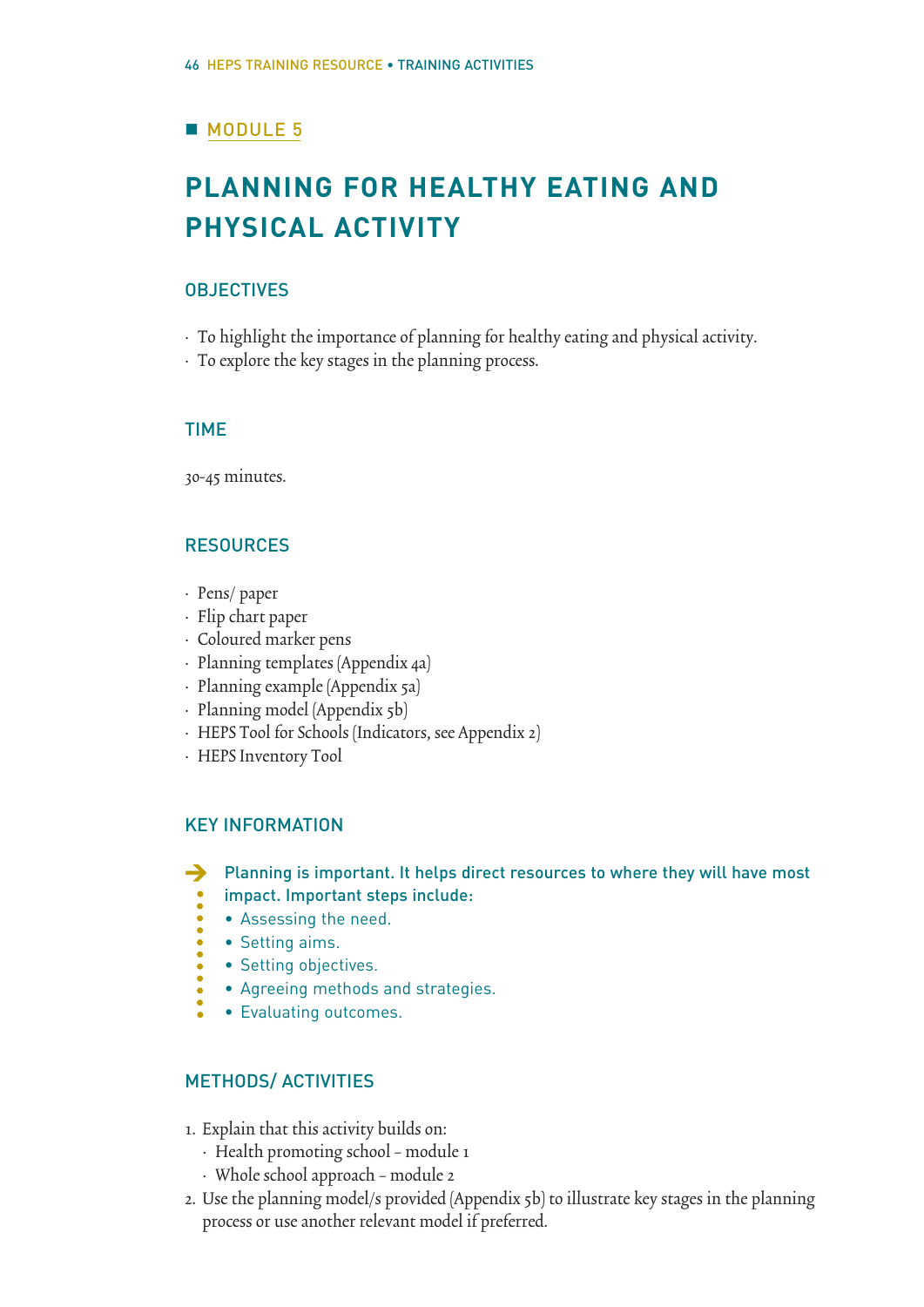- 3. Discuss the key stages as a whole group/ or in small groups, for example: Identifying/ Assessing needs:
	- How could you identify your local/ regional/ national needs, e.g. those of your school community?
	- Where could you find this information?
	- What data could you draw on?
	- Feedback and share thoughts.
	- GTA Activity 15 How do we know what children think and feel (P76-78)?
- 4. Hand out the Action Plan Template (Appendix 4a), ask the group to look at the planning model/s and see if they 'fit'. Do they feel anything is missing? Should anything else be included?
- 5. Using either examples from earlier activity (module 2) where they identified future activity or provided examples (see Appendix 5a) ask each group to plan in detail a new activity or programme for their school.

Suggested activities might include to…

- establish a Healthy Eating and Physical Activity Steering Group.
- establish a breakfast club within the school.
- develop a whole school policy.
- pilot a new 'Walk to School' project.
- pilot a healthy cooking project for parents.
- undertake a review of staff development needs.
- use the HEPS Inventory Tool.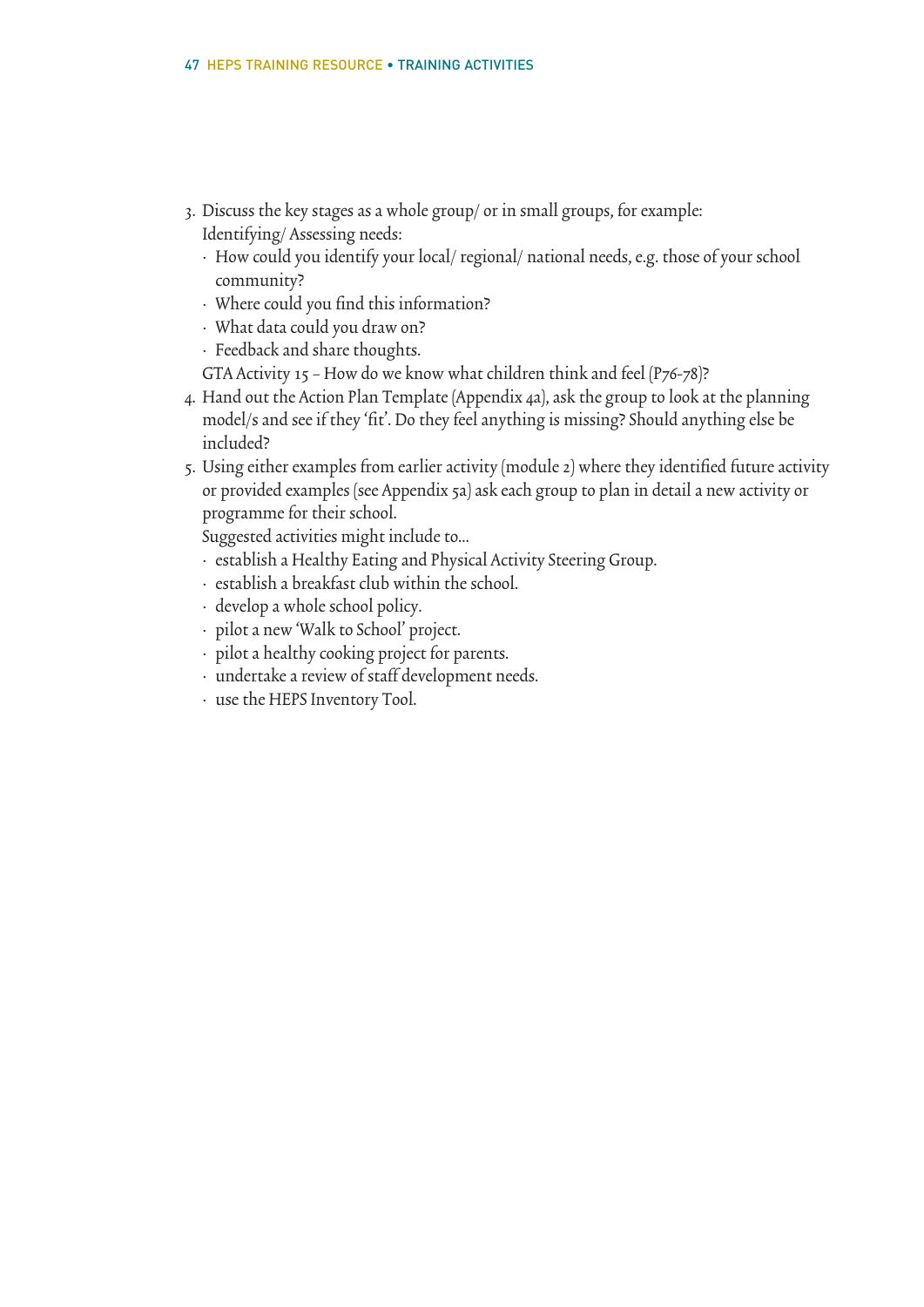# **APPENDIX 5a**

# **TERMS USED IN PLANNING MODULE**

| Policy          | Guidelines for practice which set broad goals and a framework for action. |
|-----------------|---------------------------------------------------------------------------|
| Aim             | Broad goals.                                                              |
| Objectives      | More specific goals to be achieved.                                       |
|                 | <b>Programme</b> Overall outline for action.                              |
| <b>Priority</b> | The area for immediate consideration.                                     |
| Strategy        | Methods to be used to in achieving the goals.                             |

# SMART objectives

**Specific Measurable** Agreed **Realistic** Timebound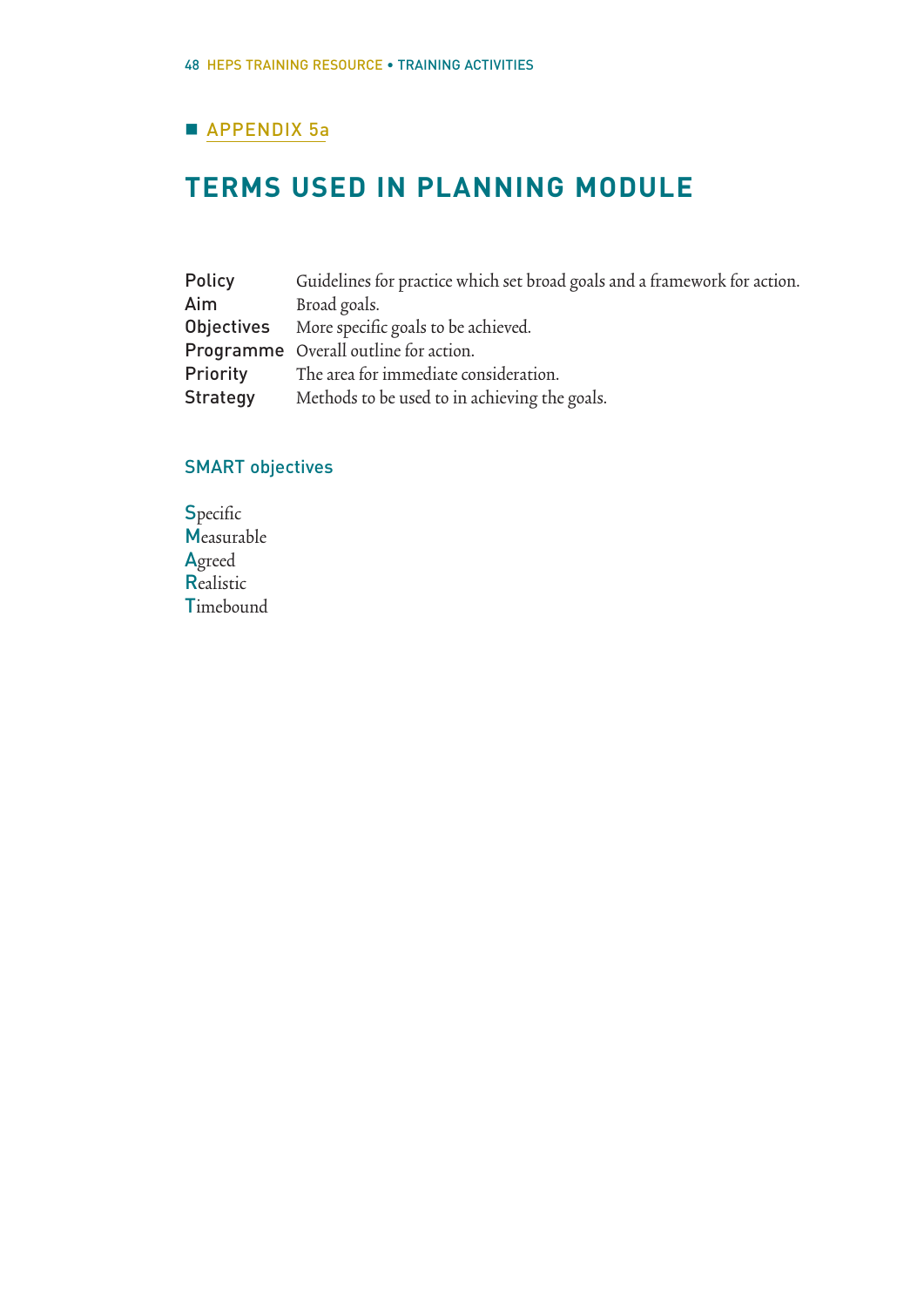# **APPENDIX 5b**

# **PLANNING MODEL**

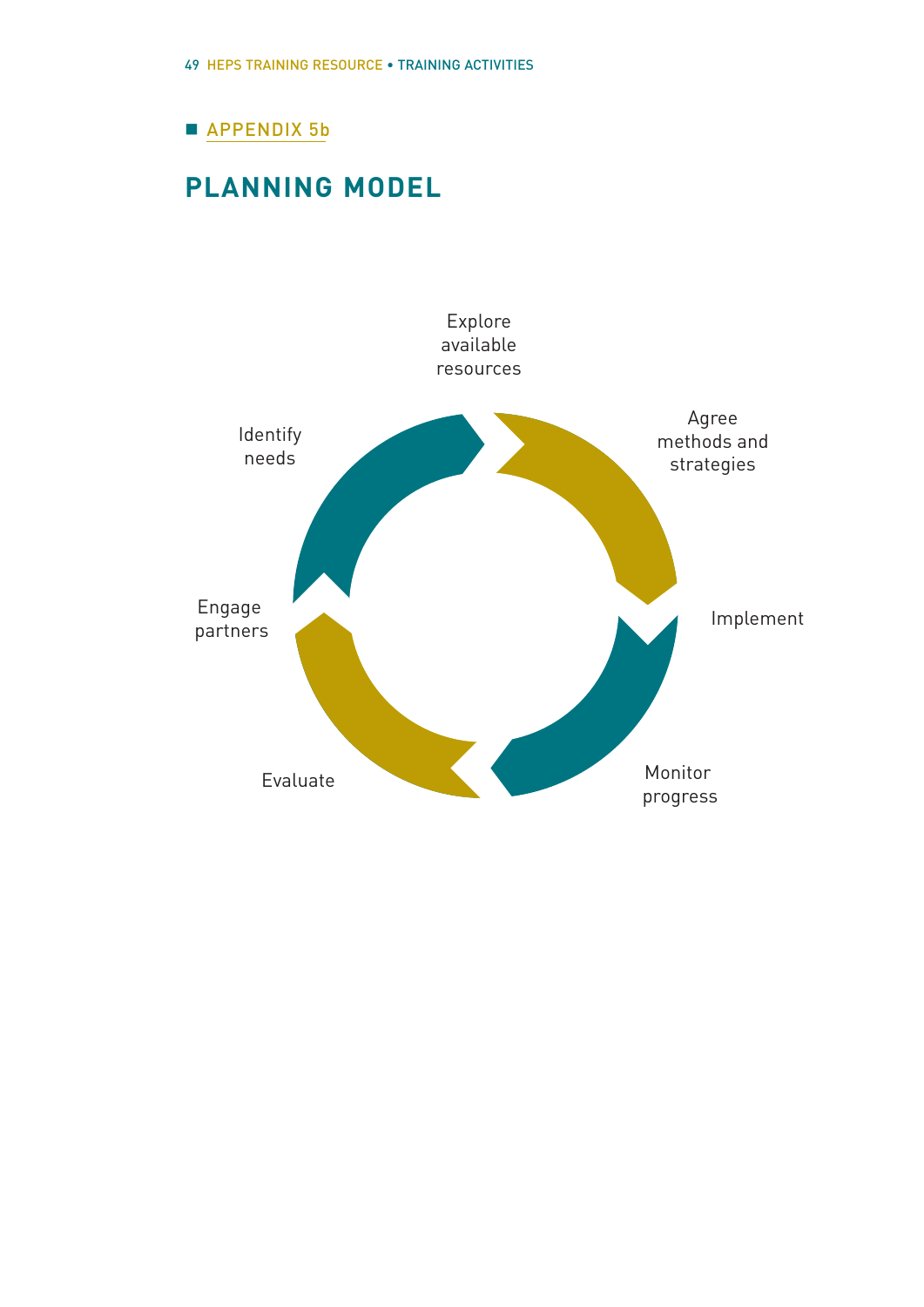# **APPENDIX 5c**

# **MOVING FROM VISION TO ACTION**



Source: Moving from vision to action: a guide for planning community change, © june 2002, Inc.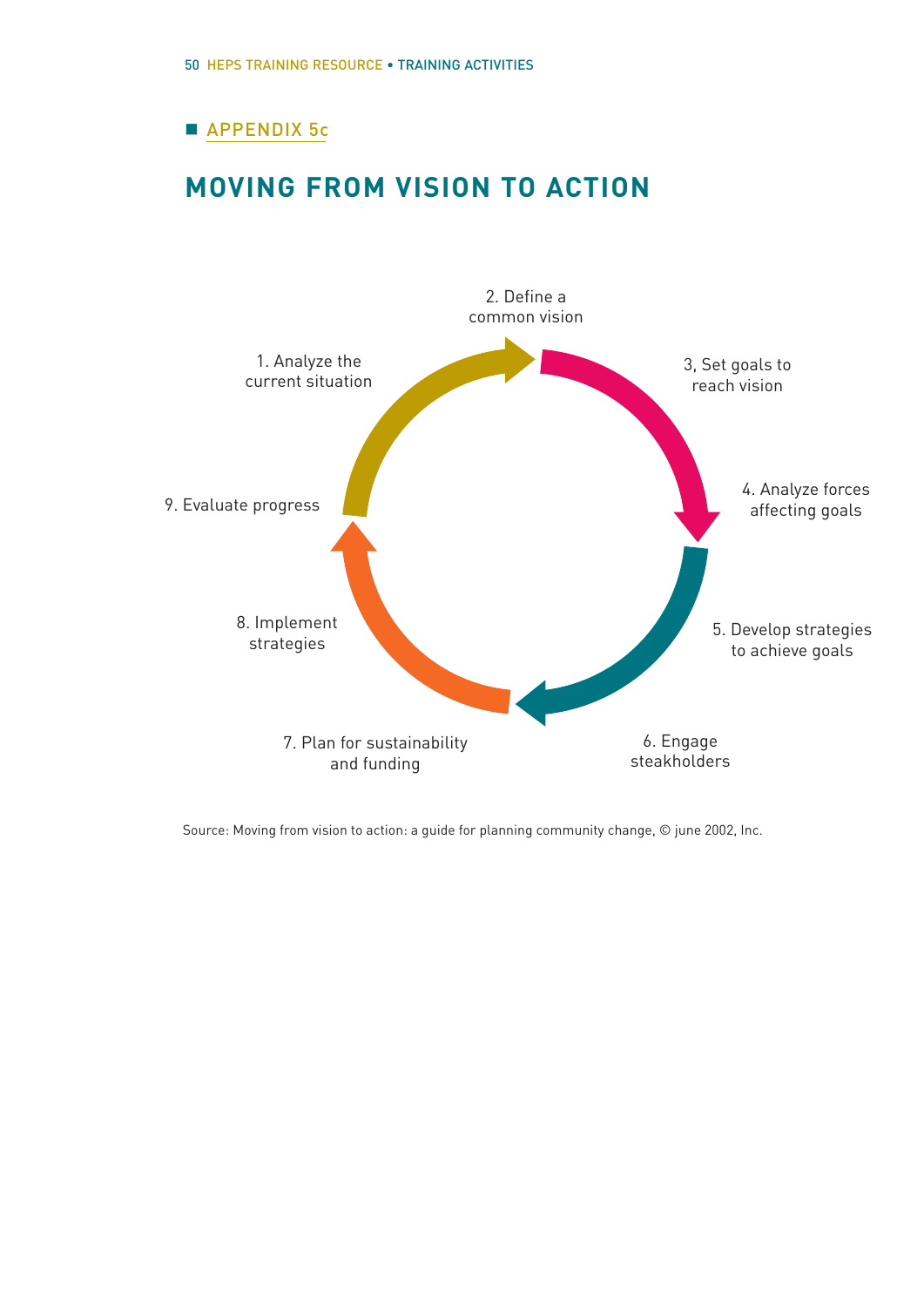# **TRAINERS NOTES**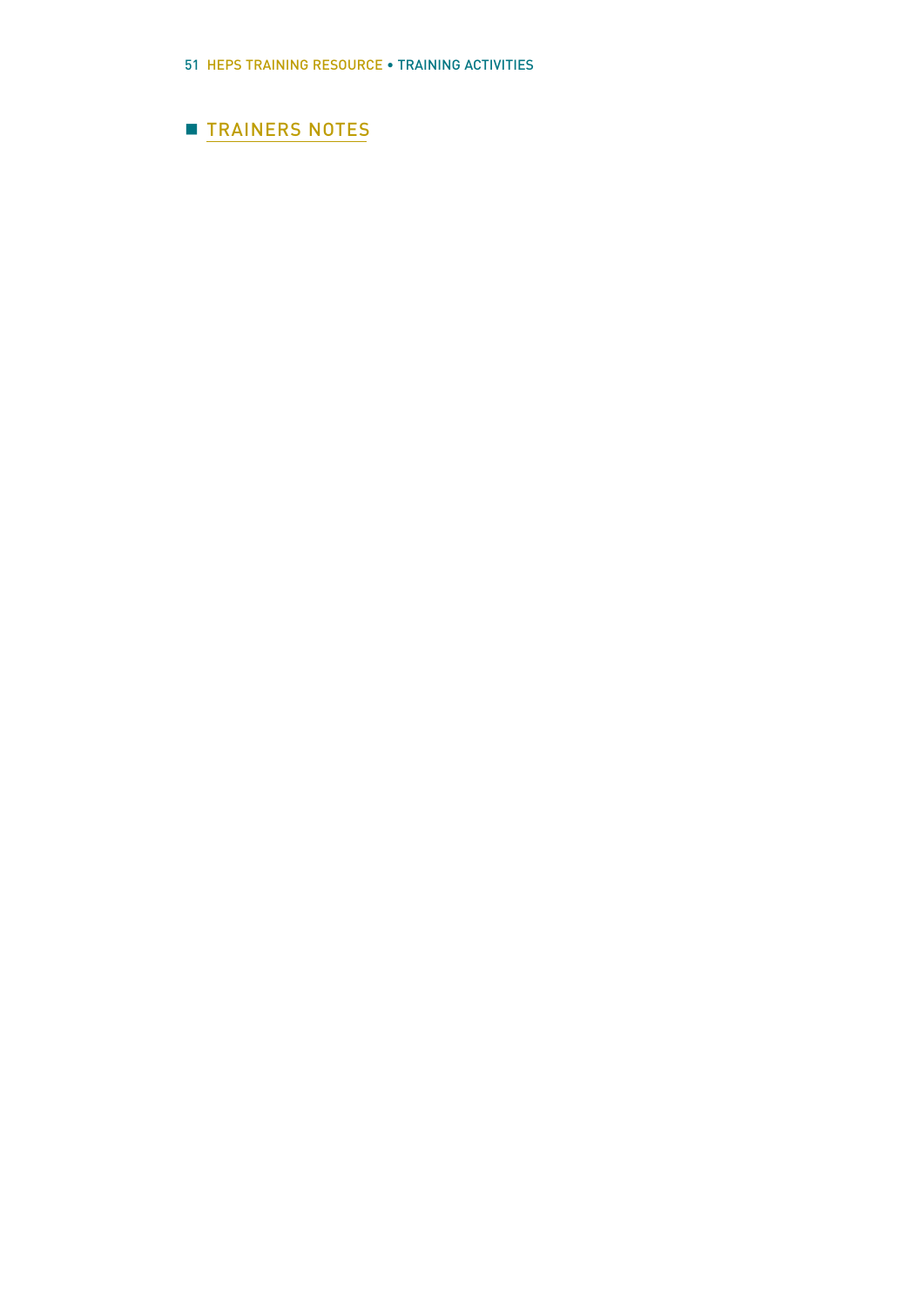# **MODULE 6**

# **GROWING THROUGH ADOLESCENCE**

## **OBJECTIVES**

- To provide an overview of Growing Though Adolescence.
- To consider how this might be implemented locally/ regionally/ nationally.

## TIME

30-45 minutes.

## RESOURCES

- Flip chart
- Flip chart paper
- GTA powerpoint presentation (CD)

## KEY INFORMATION

- Growing Through Adolescence: >
	- Continuing professional development resource.
	- Based on evidence.
	- Takes a holistic approach.
	- Background resource, factsheets.
	- Pre-designed training sessions and activities.

## METHODS/ ACTIVITIES

- 1. Brainstorm: What are the factors that impact on young peoples eating?
- 2. Provide a brief back ground to Growing Through Adolescence (see accompanying presentation and adapt as necessary). Highlight underlying principles of Growing Through Adolescence:
	- Evidence informed
	- Whole school approach
	- Interactive
	- Continuing professional development resource
- 3. Identify the themes from Growing Through Adolescence that best support HEPS.
- 4. Working in small groups explore how the themes from the resource support implementation of HEPS.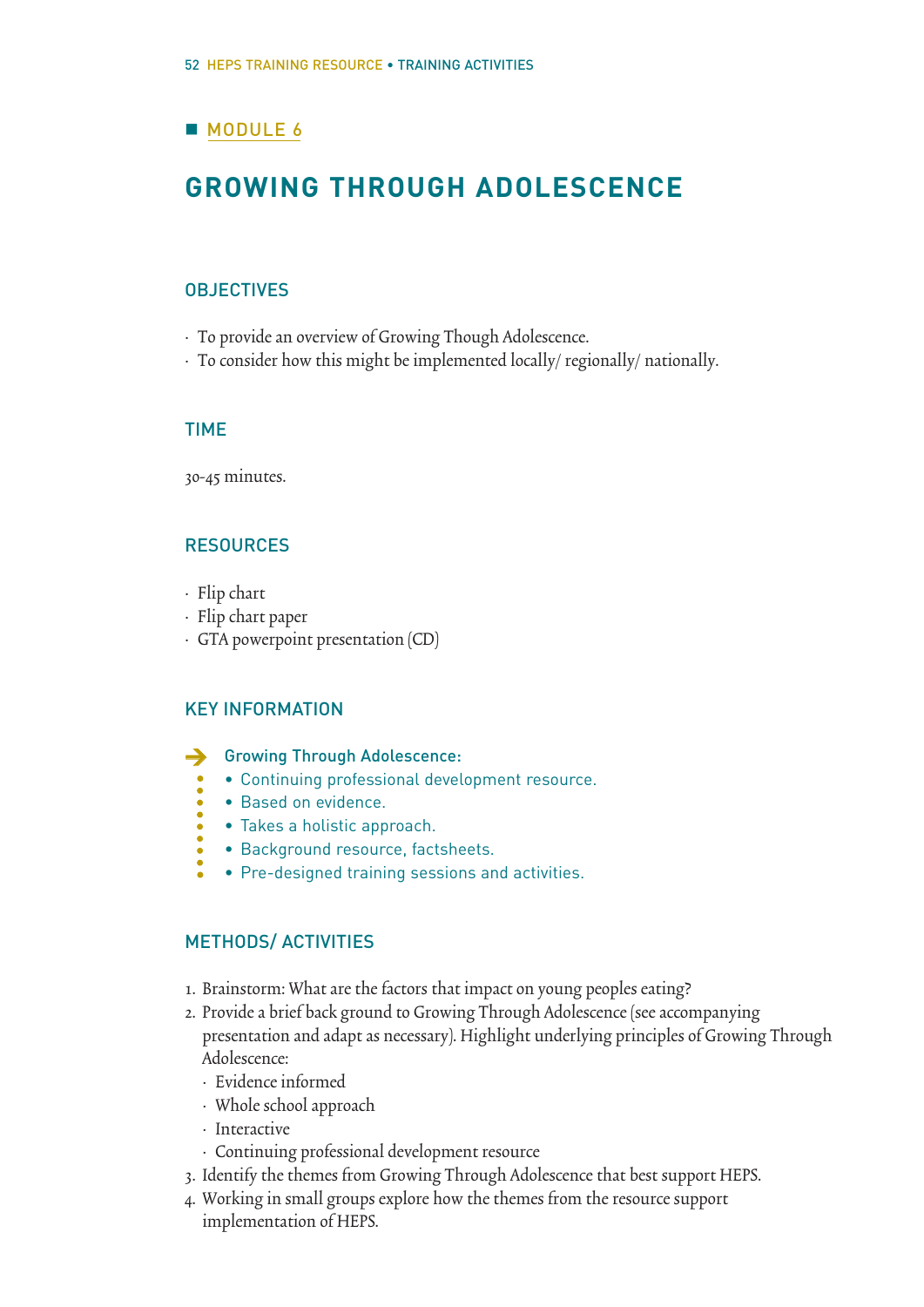- 5. Feed back key discussion points, and also consider:
	- Who might find this training useful?
	- How might this training be organised and delivered locally/ regionally/ nationally?
	- What would be required to make this happen?
- 6. Identifying key actions.

## SUMMARY POINTS

- Growing Through Adolescence is not a class room resource.
- Supports multi-disciplinary training, and partnership delivery.
- Is holistic in its nature.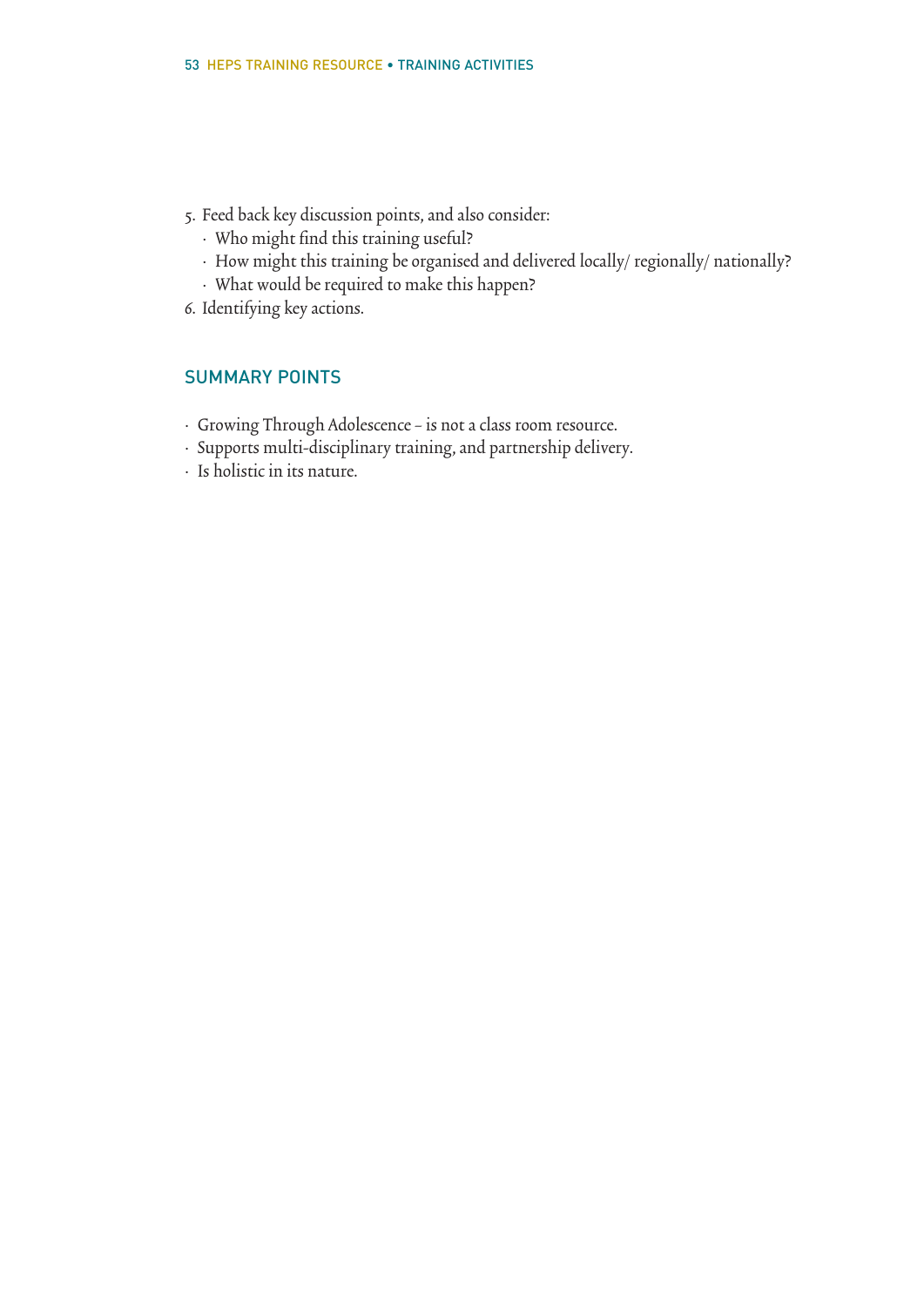# **TRAINERS NOTES**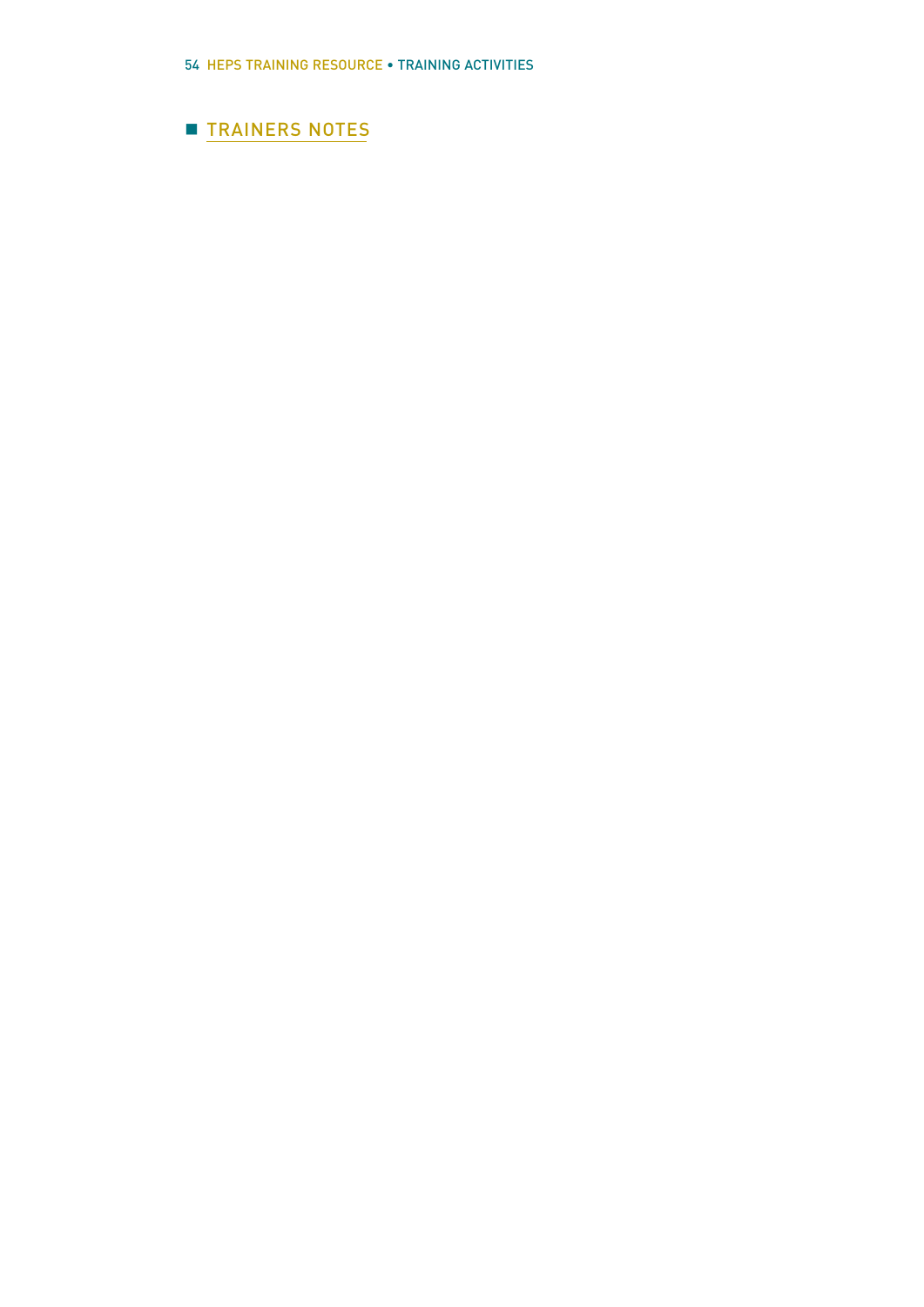# **REFERENCES**

- Bourner, T., Martin, V. & Race, P. (1993). Workshops That Work. New York, McGraw-Hill Training Series.
- Christian, S. (1997). Instant Icebreakers: 50 powerful catalysts for group interaction and high-impact learning. Pfeiffer-Hamilton Publications.
- Council of Europe Publications (2005). Eating at School- making healthy choices at school. Brussels, Council of Europe.
- Honey, P. & Mumford, A. (1984). The Manual of Learning Styles.London, Peter Honey.
- Kolb, D. (1984). Experiential Learning: experience as the source of learning and development. New Jersey, Prentice-Hall.
- Naidoo, J. & Wills, J. (1994). Health Promotion: Foundations for Practice.London, Bailliere Tindal.
- NHS Health Scotland (2005). Growing Through Adolescence. Edinburgh, NHS Health Scotland.
- Simnet, I. (1997). Managing Health Promotion: Developing Health Organisations and Communities. London, Wiley and Sons.
- West, E. (1996). 201 Icebreakers: Group Mixers, Warm-ups, Energizers and Playful Activities. MacGraw Hill Education.
- Wetton N. & McCoy M. (1998). Confidence to Learn. Edinburgh, HEBS.
- Willis, L. & Daisley, J. (1980). Developing Women Through Training: a practical handbook. New York, McGraw-Hill Training Series.

#### Useful web resources

- www.schoolsforhealth.eu (Thessaloniki principles)
- www.HEPSeurope.eu